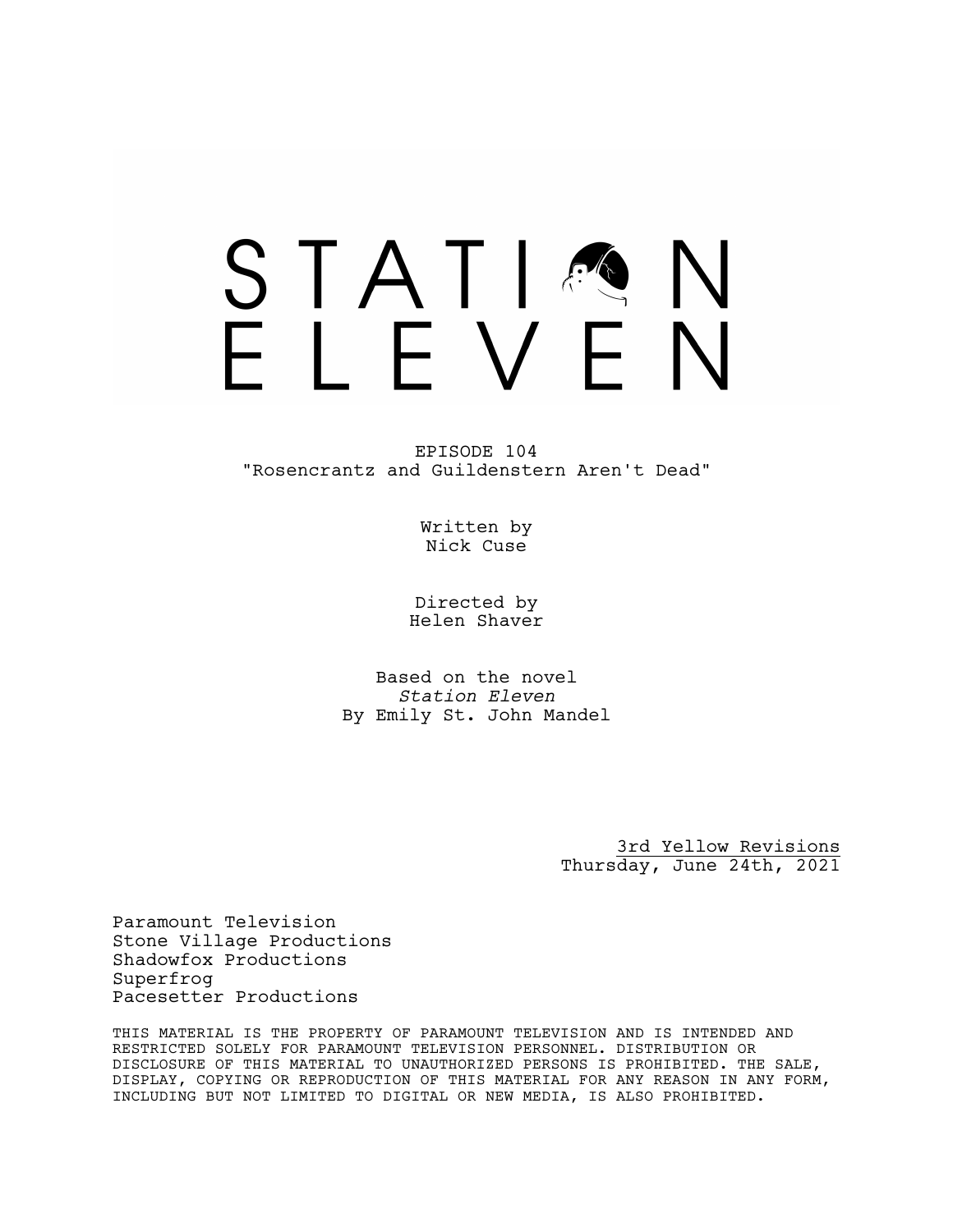# STATIQN<br>ELEVEN

"Rosencrantz and Guildenstern Aren't Dead" Episode 104 3rd Yellow Revisions: 6/24/21

# **Revision History**

| Date     | Draft                   | <b>Revised Pages</b>                                                             |
|----------|-------------------------|----------------------------------------------------------------------------------|
|          |                         |                                                                                  |
| 9/22/20  | Production Draft        | All                                                                              |
| 10/16/20 | Full Blue               | All                                                                              |
| 12/14/20 | Full Pink               | All                                                                              |
| 2/1/21   | Yellow Revisions        | $14-16A, 31-32$                                                                  |
| 2/7/21   | Green Revisions         | 32                                                                               |
| 2/23/21  | Full Goldenrod          | All                                                                              |
| 3/14/21  | 2nd White Revisions     | $27-32$ , $37-39$ , $42A$ , $45-45A$ , $48-49$                                   |
| 4/5/21   | Full 2nd Blue           | All                                                                              |
| 4/11/21  | 2nd Pink Revisions      | $2 - 2A$                                                                         |
| 5/7/21   | 2nd Yellow Revisions    | $1-3B$ , $4-5A$ , $6-7$ , $9$ , $13-17$ , $19-$<br>22, 43, 45-47, 49, 51, 53-53A |
| 5/14/21  | 2nd Green Revisions     | $1-3AD, 7, 11-13A, 15A, 19-21,$<br>$26-29$ , $38-39$ , $43-54$                   |
| 5/18/21  | 2nd Goldenrod Revisions | $1-8$ , 10, 13-13A, 19-22, 34-36                                                 |
| 6/3/21   | 3rd White Revisions     | $1-17, 20-21A$                                                                   |
| 6/6/21   | 3rd Blue Revisions      | $20 - 21A$                                                                       |
| 6/16/21  | 3rd Pink Revisions      | $1-6C$                                                                           |
| 6/24/21  | 3rd Yellow Revisions    | $8 - 16$                                                                         |

**Notes:** Revisions are marked with (\*).

**THESE REVISIONS AFFECT TOMORROW'S WORK: 414** dialogue changes

**409, 411, 412, 413, 414** dialogue changes **413** adds Mountebanc's INVITATION prop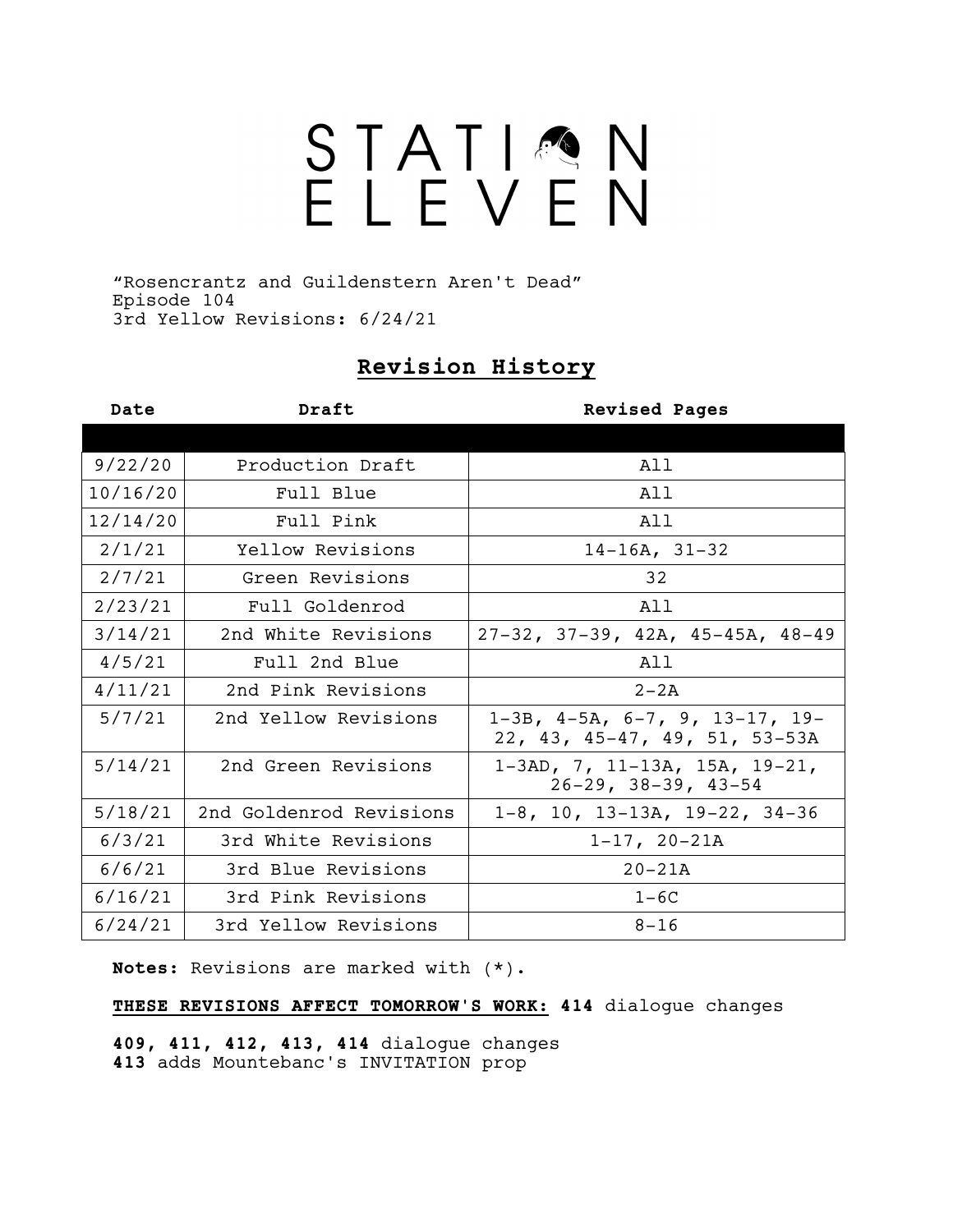# STATIQN<br>ELEVEN

"Rosencrantz and Guildenstern Aren't Dead" Episode 104 3rd Yellow Revisions: 6/24/21

# **Cast List**

| KIRSTEN RAYMONDEMACKENZIE DAVIS       |  |
|---------------------------------------|--|
|                                       |  |
| YOUNG KIRSTEN RAYMONDE MATILDA LAWLER |  |
|                                       |  |
|                                       |  |
|                                       |  |

CODY AUGUST DAN DIETER SAYID VLAD WENDY CHRYSANTHEMUM TUBA MOUNTEBANC GIL DIALLO UNDERSEA GIRL UNDERSEA BOY HALEY BUTTERSCOTCH MILDRED KATRINA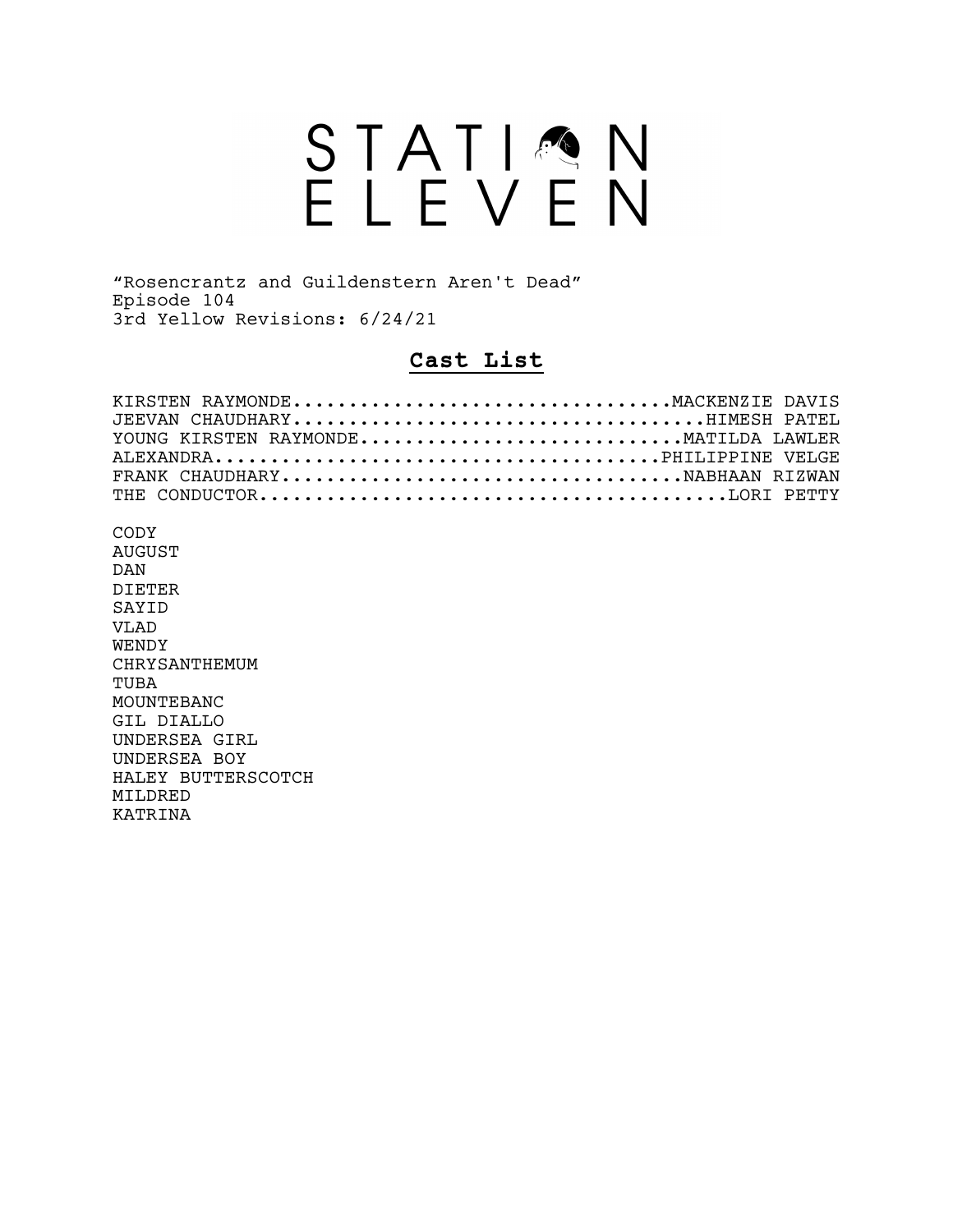# STATIMN<br>ELEVEN

"Rosencrantz and Guildenstern Aren't Dead" Episode 104 3rd Yellow Revisions: 6/24/21

# **Location List**

#### **Interior Locations**

INT. FRANK'S APARTMENT - UTILITY CLOSET - Y0/D5 - NIGHT INT. FRANK'S APARTMENT - KITCHEN - Y0/D5 - NIGHT INT. FRANK'S APARTMENT - Y0/D9 - NIGHT INT. FRANK'S APARTMENT - LIVING ROOM - Y0/D9 - NIGHT INT. FRANK'S APARTMENT - KITCHEN - Y0/D10 - NIGHT INT. MAIN WAGON - Y20 - NIGHT INT. HOTEL HALLWAY - PINGTREE - Y20 - DAY / NIGHT INT. BEDROOM - PINGTREE - Y20 - DAY / NIGHT INT. CLUBHOUSE - FOYER - PINGTREE - Y20 - DAY / NIGHT INT. CLUBHOUSE - DINING ROOM - PINGTREE - Y20 - NIGHT INT. CLUBHOUSE - GIL'S OFFICE - PINGTREE - Y20 - DAY INT. CLUBHOUSE - HALLWAY - PINGTREE - Y20 - NIGHT INT. CLUBHOUSE - STAIRS - PINGTREE - Y20 - NIGHT

#### **Exterior Locations**

EXT. FORK IN THE ROAD - GAS STATION - Y2 - DAY EXT. FORK IN THE ROAD - GAS STATION - Y20 - DAY EXT. FOURTEENTH FAIRWAY - PINGTREE - Y20 - DAY EXT. SEVENTEETH TEE CART-PATH - PINGTREE - Y20 - DAY EXT. SEVENTEENTH TEE - PINGTREE - Y20 - DAY EXT. SEVENTEENTH FAIRWAY - PINGTREE - Y20 - DAY EXT. EIGHTEENTH GREEN - PINGTREE - Y20 - DAY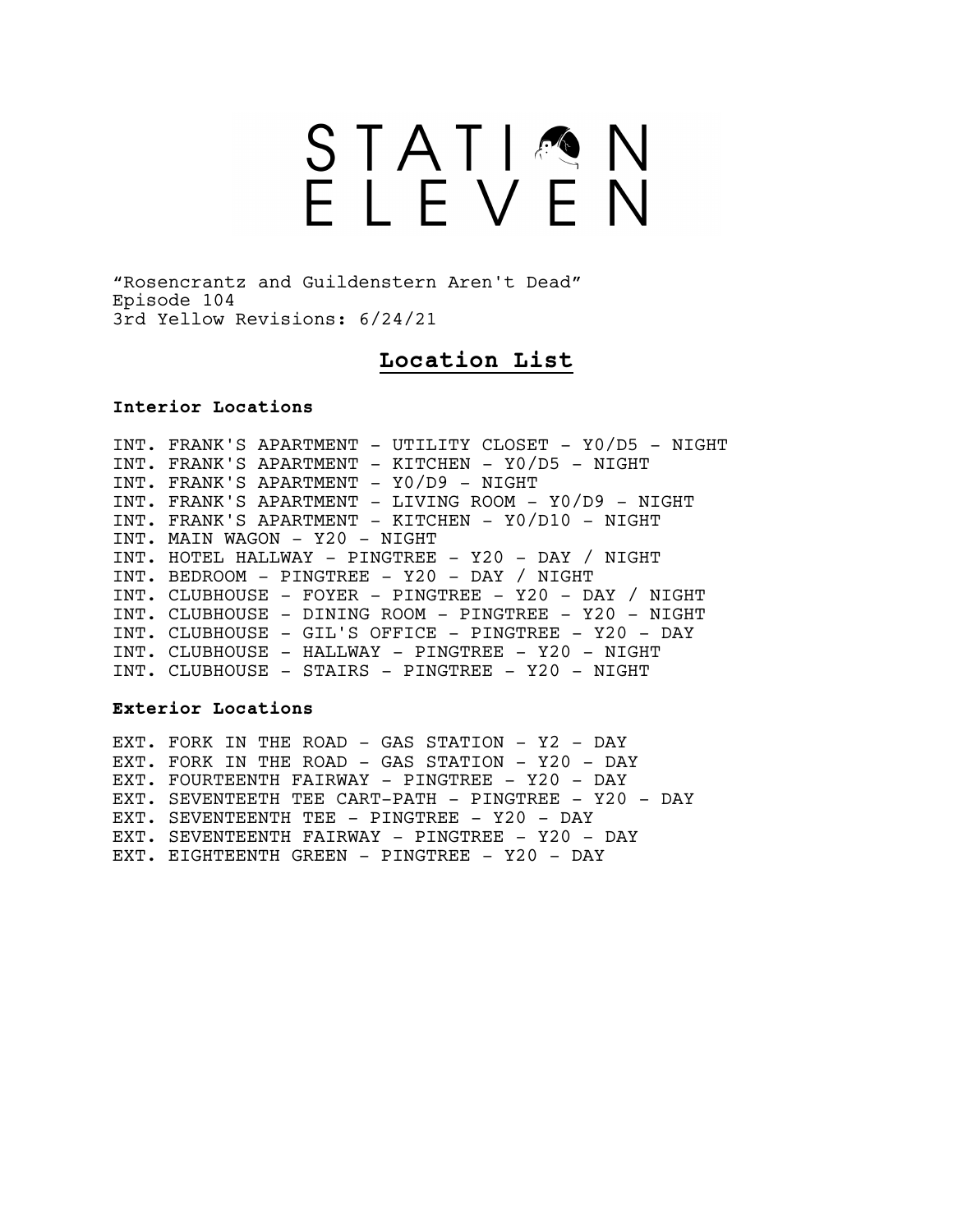# STATIQN<br>ELEVEN

"Rosencrantz and Guildenstern Aren't Dead" Episode 104 3rd Yellow Revisions: 6/24/21

# Day/Night Breakdown

#### A NOTE ON THIS SYSTEM:

Year Zero dates have the Year (Y0) and then the date (D13). Year Twenty dates have the Year (Y20) and then the story day (D1-D15) across the entire season, which does not correspond to a calendar date.

#### $SN#$

#### SCRIPT D/N

| $2-5$ |  |
|-------|--|
|       |  |
| $6-7$ |  |
|       |  |
|       |  |
|       |  |
|       |  |
|       |  |
|       |  |
|       |  |
|       |  |
|       |  |
|       |  |
|       |  |
|       |  |
|       |  |
|       |  |
|       |  |
|       |  |
|       |  |
|       |  |
|       |  |
|       |  |
|       |  |
| $48$  |  |
|       |  |
| $51$  |  |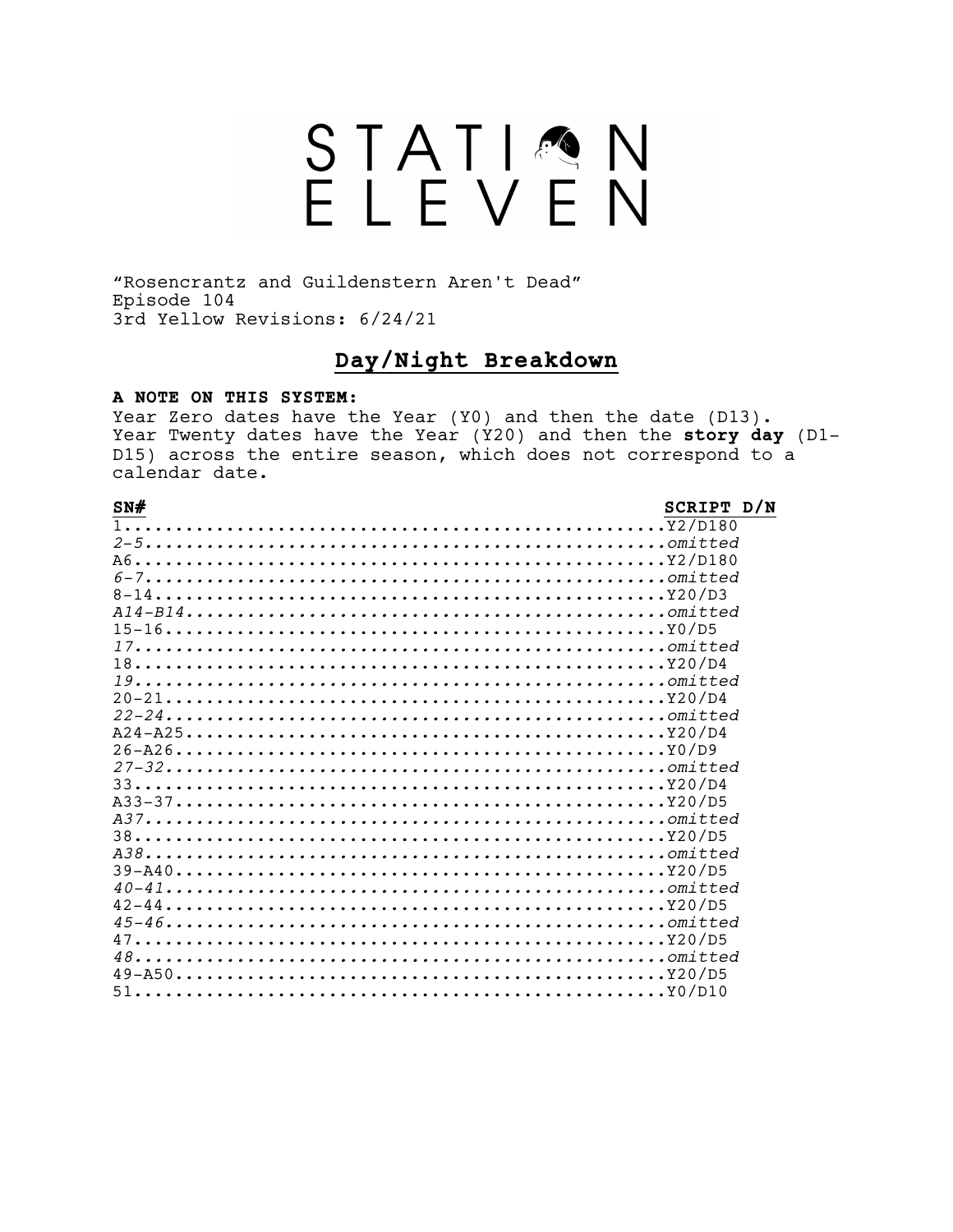#### 1 **EXT. FORK IN THE ROAD - GAS STATION - Y2/D180 - DAY** 1

**FERAL KIRSTEN** (10) opens her eyes. She's seated against the white wall of the back of a gas station, lids heavy. Her hair is natty and wild, and blades adorn her springtimestripped-down wolf-pelt look; a bandolier made from the strap of her backpack, a few wicked small throwing knives. On her back: her same old backpack from before.

There are five RED BANDANAS tied around her neck, multiple kerchiefs, almost like she's collected them.

She's wearing a yellow/green HYPERCOLORS t-shirt, but upon closer inspection, that dirty and reddish BLUR near her torso indicates that SHE SEEMS TO HAVE SUFFERED A KNIFE-WOUND TO THE STOMACH IN RECENT DAYS.

That fact is verified by a STREAK OF RED BLOOD where she maybe slid down, whenever she arrived.

We see her own GNARLY KNIFE prominently displayed, strapped to a belt at her waist. **Its handle is wrapped in STRIPS OF RED BANDANA. On her hand, DRIED, CAKED BLOOD.**

We hold a beat and see her fatique. But begin to hear, then the same thing that woke her up: Piano? Someone's trying to play *La Campanella* and failing. Over and over again.

#### **CHYRON: YEAR TWO**

Feral Kirsten struggles to her feet, then draws a SWISS ARMY KNIFE, begins to make her exhausted way around the side of the gas station. Around at the front, she sees a woman sitting in a lawn chair beneath the canopy, playing a keytar on her lap. Sees a box of crackers by the woman's feet.

Feral Kirsten continues to slowly approach **THE CONDUCTOR** (30s), who is oblivious, lost in Lizst.

The Conductor plays a passage, stops, then starts again. She seems frustrated, and not just because the keytar's too small for the piece she's trying to play. She's struggling to hit the correct notes of the phrase. She's attempting, again and again, to play a single phrase of "La Campanella"...

Thick BLACK GLASSES on the ground by this woman's feet, right beside a BACKPACK, which Feral Kirsten likes the look of. Feral Kirsten takes a few steps.

The Conductor looks up, stops playing.

Feral Kirsten stops moving, realizing she's been made. Crouches, gets into position to THROW THE SWISS ARMY KNIFE...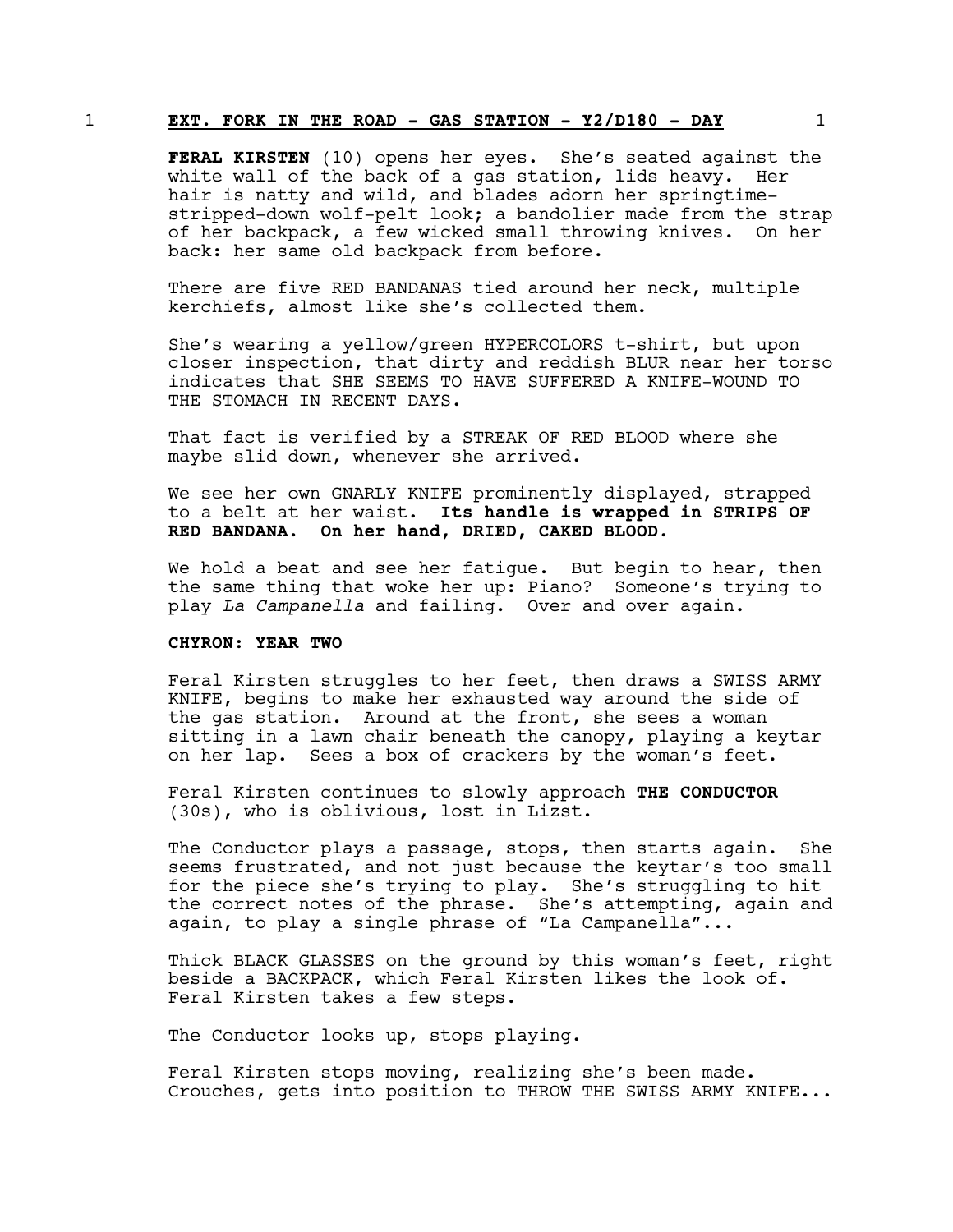The Conductor twists, now has a PISTOL trained on Feral Kirsten. *Kind of aimed wrong.* But the gun's big.

> THE CONDUCTOR Just because I can't see you doesn't mean I can't kill you. (then, tension) What's your name?

Feral Kirsten opens her mouth but seems almost to *not* know. The Conductor's groping hand finally FINDS HER GLASSES. She puts them on. She stands. Studies Feral Kirsten. A kid.

> THE CONDUCTOR (CONT'D) I'm Sarah. I'm safe. (then) I played music before.

The Conductor holsters her gun.

THE CONDUCTOR (CONT'D) What did you used to be?

FERAL KIRSTEN A Shakespeare actor.

THE CONDUCTOR Who trained you?

FERAL KIRSTEN Arthur Leander.

THE CONDUCTOR We can overcome that.

A faint sound turns her, and she squints down the road, watches for a beat. *CLIP-CLOP, CLIP-CLOP.*

> FERAL KIRSTEN When we fix the ship, I'm going to say goodbye to Arthur. And Jeevan. And my brother. (off look) Dr. Eleven can't feel time.

The Conductor glances at the KNIVES strapped to the girl, collects her keytar. Feral Kirsten sits down again, wobbly, glassy-eyed. The Conductor sits as well. Clocks the wound.

> THE CONDUCTOR You been alone awhile, huh?

Feral Kirsten just keeps staring ahead. Barely alive. The Conductor passes her the crackers and a beer.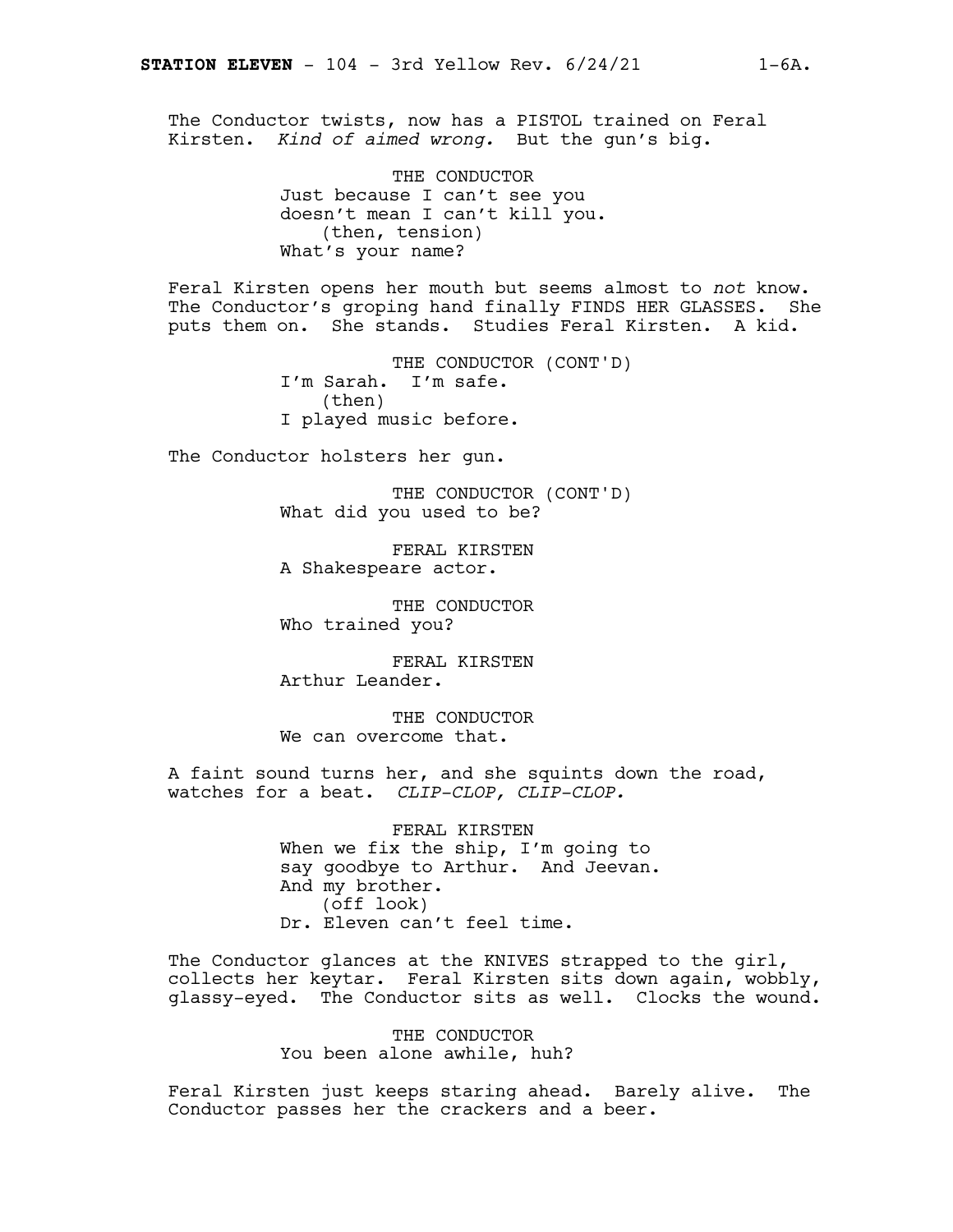THE CONDUCTOR (CONT'D) Don't mind our Director. He hates children. But they're the only ones who can act worth a damn. Everyone else's too traumatized.

They both keep watching whatever's approaching.

THE CONDUCTOR (CONT'D) We're called The Traveling Symphony. We travel for a reason. Burn down the house and go. Make the world make sense for a second. They blame you if you if you stay.

She starts to play. Kirsten just watches whatever's coming as the stunted attempts at *La Campanella* begin again.

> THE CONDUCTOR (CONT'D) But... they love you like you saved 'em when you come back.

POP TO THE WIDE, the Y2 Gas Station, as Kirsten looks and waits to see who's coming... and we TIMEDRIFT, HARDCUT AND--

 OMITTED 2 OMITTED 3 OMITTED 4 OMITTED 5

#### A6 **EXT. FORK IN THE ROAD - GAS STATION - Y20/D3 - DAY** A6

THE GAS STATION BECOMES A beautiful, brambly, enormous bouquet of WILD ROSES... Or rather, the same gas station covered in rose bushes and overgrowth that's taken twenty years to develop and wild over the corporate gas station. And now there are a LOT of *CLIP-CLOP, CLIP-CLOPS...*

As the Y20 Traveling Symphony, all five wagons and horses, roll into the same space Kirsten fell eigthteen years ago.

6 OMITTED 6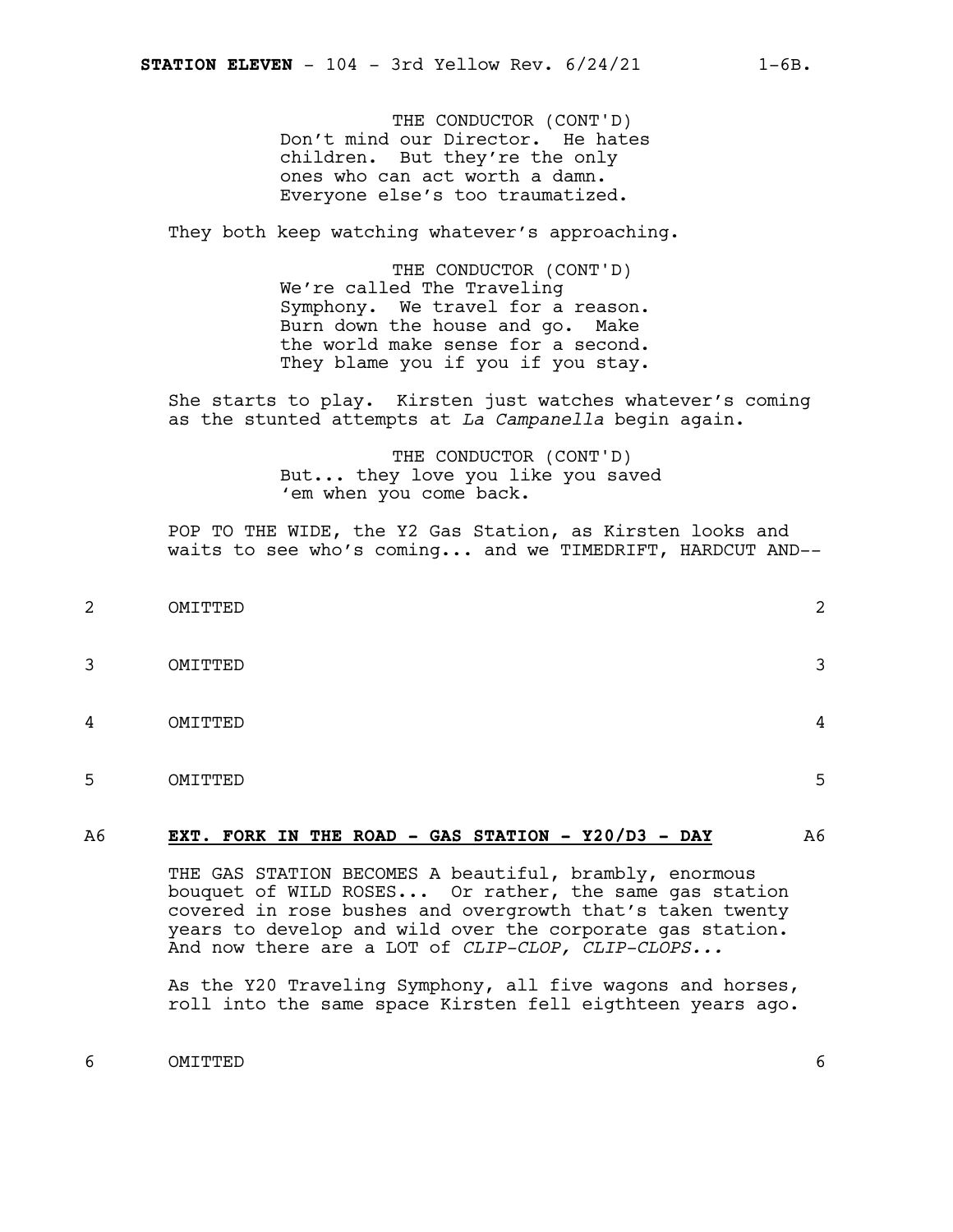7 OMITTED 7

# 8 **ON A WAGON** 8

**KIRSTEN** and **ALEXANDRA** ride together in the cab of one of the wagons. **AUGUST** rides in the same one. Kirsten returns her wary gaze to the REARVIEW MIRROR, watching the road behind. She's sharpening her knife. Silent. Concerned. Alex sees.

> ALEXANDRA It's been a week. Will you stop worrying about David?

KIRSTEN You should worry more.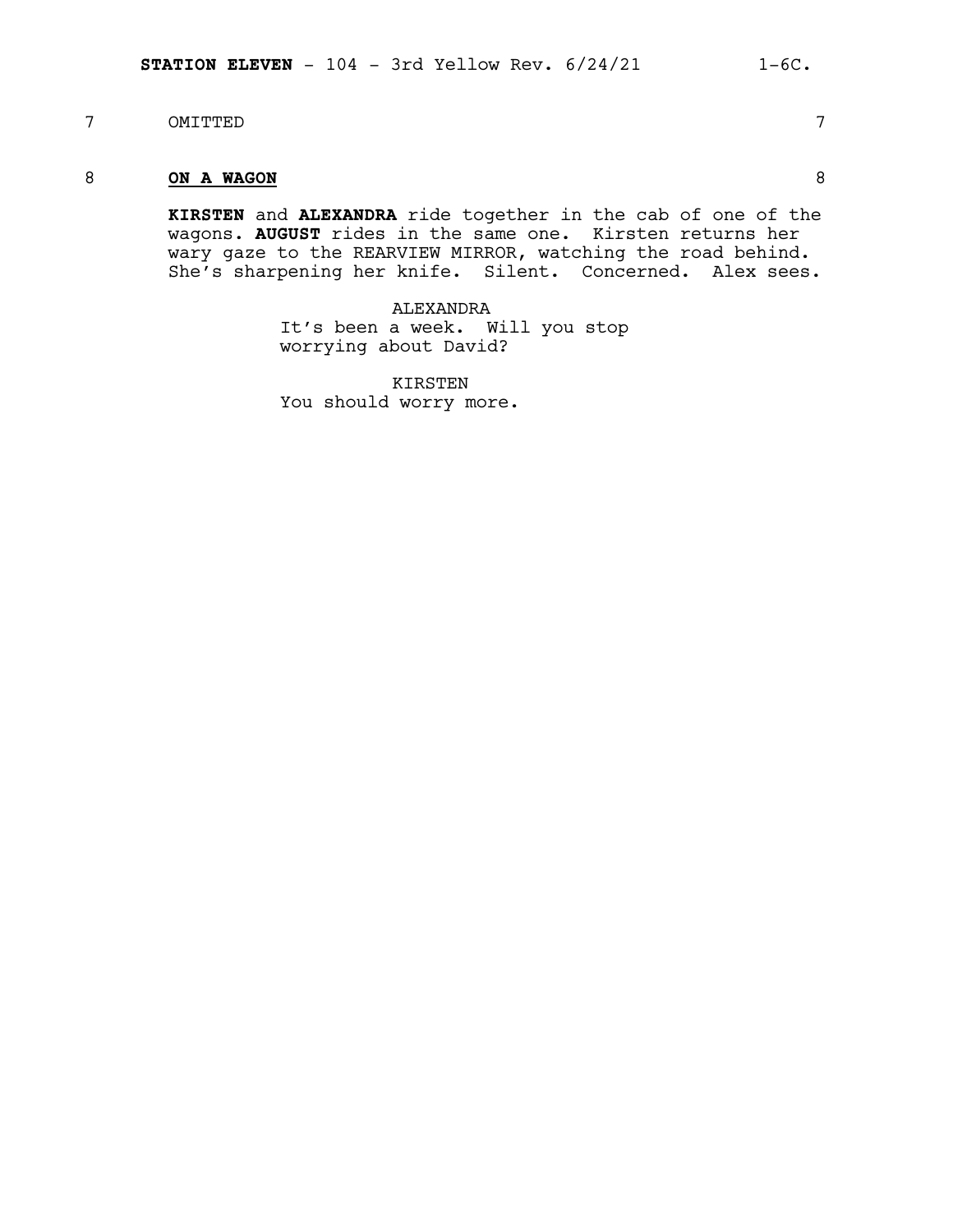#### **ALEXANDRA** He was so sad about his wife.

Kirsten's looking out at the rose brambles around the gas station. Either lost in an old memory, or gears turning still on David...

> KIRSTEN What did he say her name was again?

> > ALEXANDRA

Rose.

AUGUST There probably was no "Rose."

ALEXANDRA I know that. But it was true he was in mourning.

Alexandra shrugs, indifferent to the contradiction.

ALEXANDRA (CONT'D) So what if people make up who they are. That's what all of you do.

KIRSTEN All of who? Actors?

ALEXANDRA

Pre-pans.

Kirsten rolls her eyes at Alex, returns to her knife.

KIRSTEN What did he say to you? When you were alone?

ALEXANDRA Why do you care so much?

KIRSTEN

Because if something happens to you, it's my fault. The world's still very fucking dangerous.

Alex steps out of the wagon.

ALEXANDRA

Cartwheel.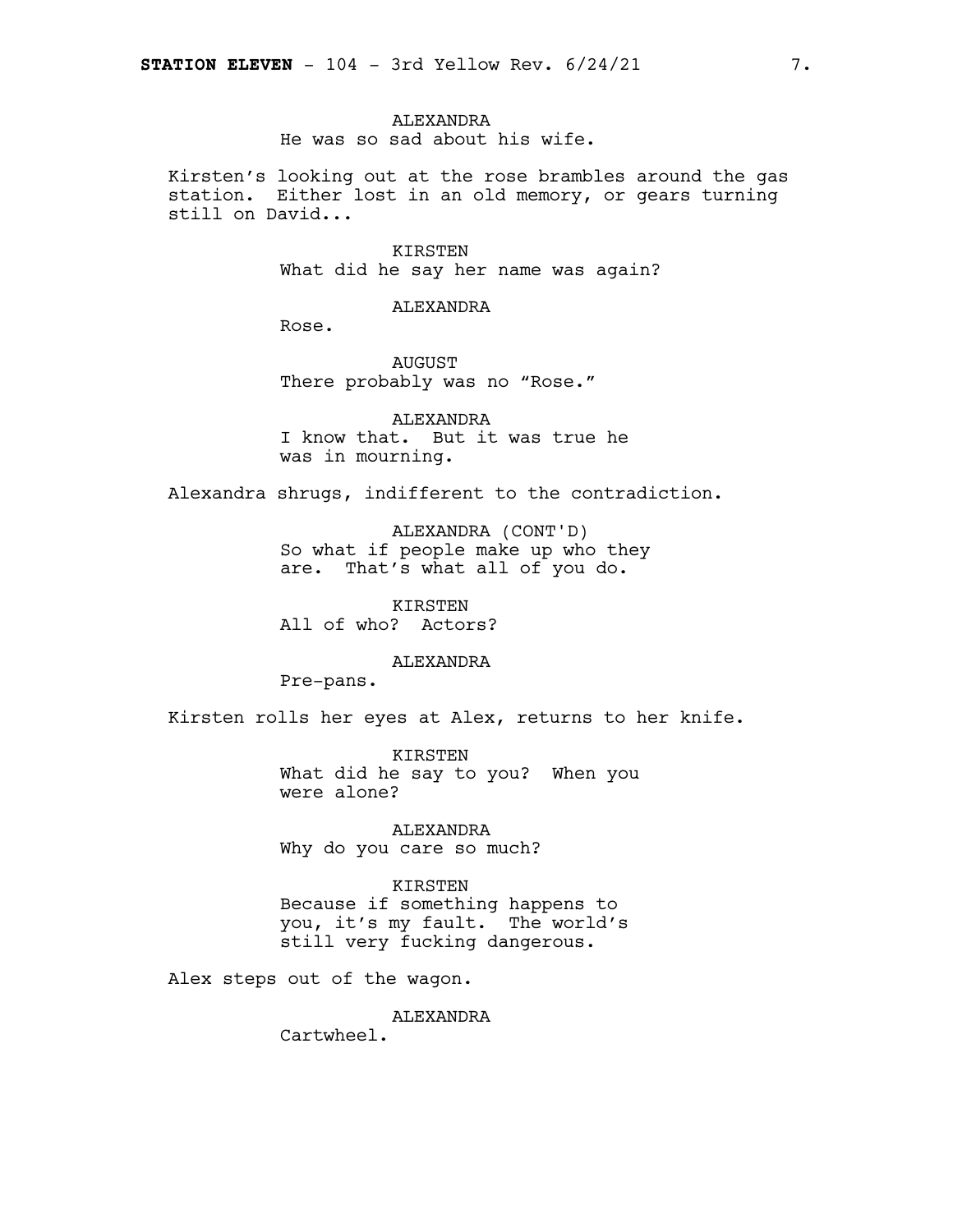Alex cartwheels away.

KIRSTEN (watches like a mom) *Don't talk to strangers!*

#### 9 **NEAR THE BACK OF THE TRAIN** 9

Wagons still moving, Alexandra comes our way to move and see the wagons in action, the horses, the power of the train. She cartwheels past **DIETER**, **VLAD**, and **WENDY**, walking together at the rear of the wagons, noting this.

> WENDY Mama Bear's still got claws.

Dieter seems distracted, fumbling with expressing something. Uncomfortable, he glances at Vlad. Back to Wendy.

> DIETER So. I... finished reading.

He pulls a RED MEAD NOTEBOOK from his pack, hands it to her.

DIETER (CONT'D) It's inspired. Thank you for sharing it with me.

Wendy receives it shyly, looks at him.

WENDY

DIETER (CONT'D)

*Really?*

Really.

WENDY (CONT'D) I figured you'd be more of a traditionalist... 'cause you always side with The Conductor.

DIETER

No I don't.

Vlad looks over at them.

VLAD

What is it?

DIETER Wendy adapted *Hamlet.* Set in \* Portland, Oregon... told in the  $\star$ <br>vernacular of 90s indie rock. vernacular of 90s indie rock. \*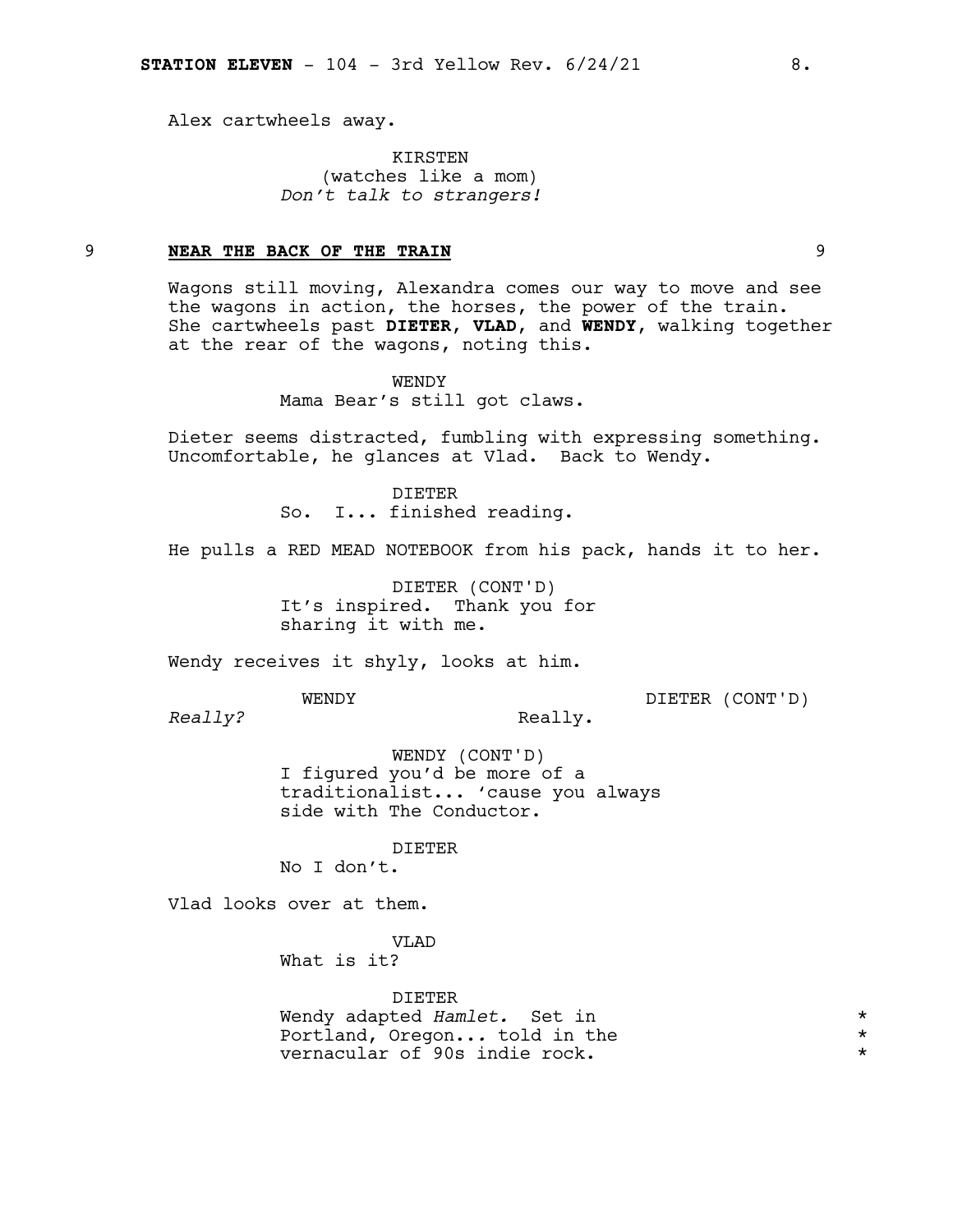Vlad was ready to be indifferent and cool about the new relationship situation. But not this.

> VLAD You set *Hamlet* in the grunge scene?

WENDY It's more about pre-pans and postpans, I think. I don't know what I'm doin'...

VLAD How could you not let me read it \* first?  $\star$  $\times$  (then)  $*$ You know I'm *from* Seattle, right?

He stalks off, shaking his head. Dieter looks, looks at Wendy as she hides away the script.

#### 10 **NEAR THE FRONT OF THE TRAIN** 10

Alexandra, cartwheeling alone a bit ahead of everyone, still fuming, sees something on a tree-- a piece of paper nailed to the trunk, like an old west WANTED poster. As she approaches, brow furrowing, we see a sketch of a man who looks a *lot* like David...

#### **ALEXANDRA**

Oh. Oh *fuck.*

[WE won't read it all, but here's the text: "*IF YOU SEE THIS MAN, cover your Ears and run for your Lives.* BEWARE the Terrible **PROPHET** in these parts and the **CULT OF CHILDREN** WHO FOLLOW HIM. He will STEAL YOUR FAMILIES and claims THE PAST DOES NOT EXIST! Some say he is an **ALIEN**."]

She flips over the paper, something's written on the back. We don't see. Off Alex, alarmed. Not good. She rips the poster off.

#### 11 **EXT. FORK IN THE ROAD - GAS STATION - Y20/D3 - DAY** 11

Wagons are parking now, circling, making camp. On the side of one wagon, we see clearly **THE WHEEL**. The wheel is originally made from a GLOBE, papered over and spelling out a twisted, handwritten sentence of DESTINATIONS that are the \* path of the Traveling Symphony, fastened to the wagon by a bolt in its center. One notch past "St. Deborah By the Water", there's a **FORK SYMBOL**, and then something's scratched out, and then comes "Nuevo Santiago."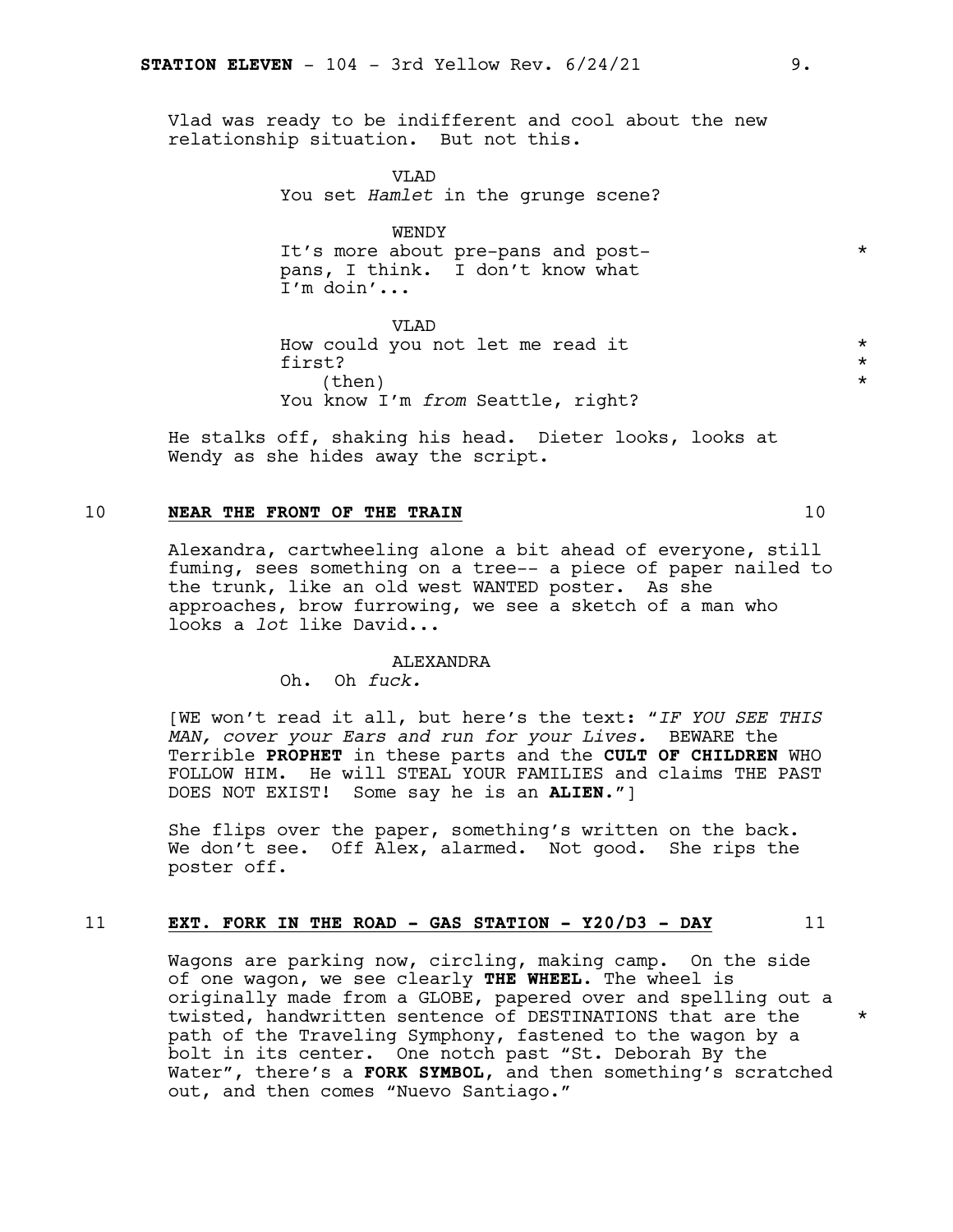**DAN** is checking it out. Notices that "Pingtree/Purdue Professors" is what's scratched out. **TUBA** comes up beside him and gives the wheel a spin.

> TUBA That's our route. Learn to love it, Dan. We don't go off wheel.

Dan stops it with his finger, back near "St. Deborah by-thewater". There do appear to be a lot of places crossed out and revised. He glances.

> DAN Why is... "Pingtree" crossed off?

Vlad comes up, too, ready to make camp. Tuba gestures to a road sign out to the left that says **PINGTREE**.

TUBA

(points to the left) That way's Pingtree. Golf course where a bunch of professors live now. Gil, one of our two founding members, retired there. (points to the right) Down that way's Nuevo Santiago.

They *love* music. Every year it's like *Carnaval* when we come through.

VT.AD

We used to split up every year. Actors that way, musicians that way. We'd rally here afterward, then all head to Traverse City.

DAN So why... don't we anymore?

TUBA

Gil had a *second marriage* thing going on at Pingtree. Conductor \* found out...

CHRYSANTHEMUM \* Three years ago now.  $\star$ 

**CHRYSANTHEMUM** comes by with a BASKET OF ROSES, having just picked several from the gas station. Tuba plucks one off the basket, smells it.

> TUBA ...and she shot Gil. \*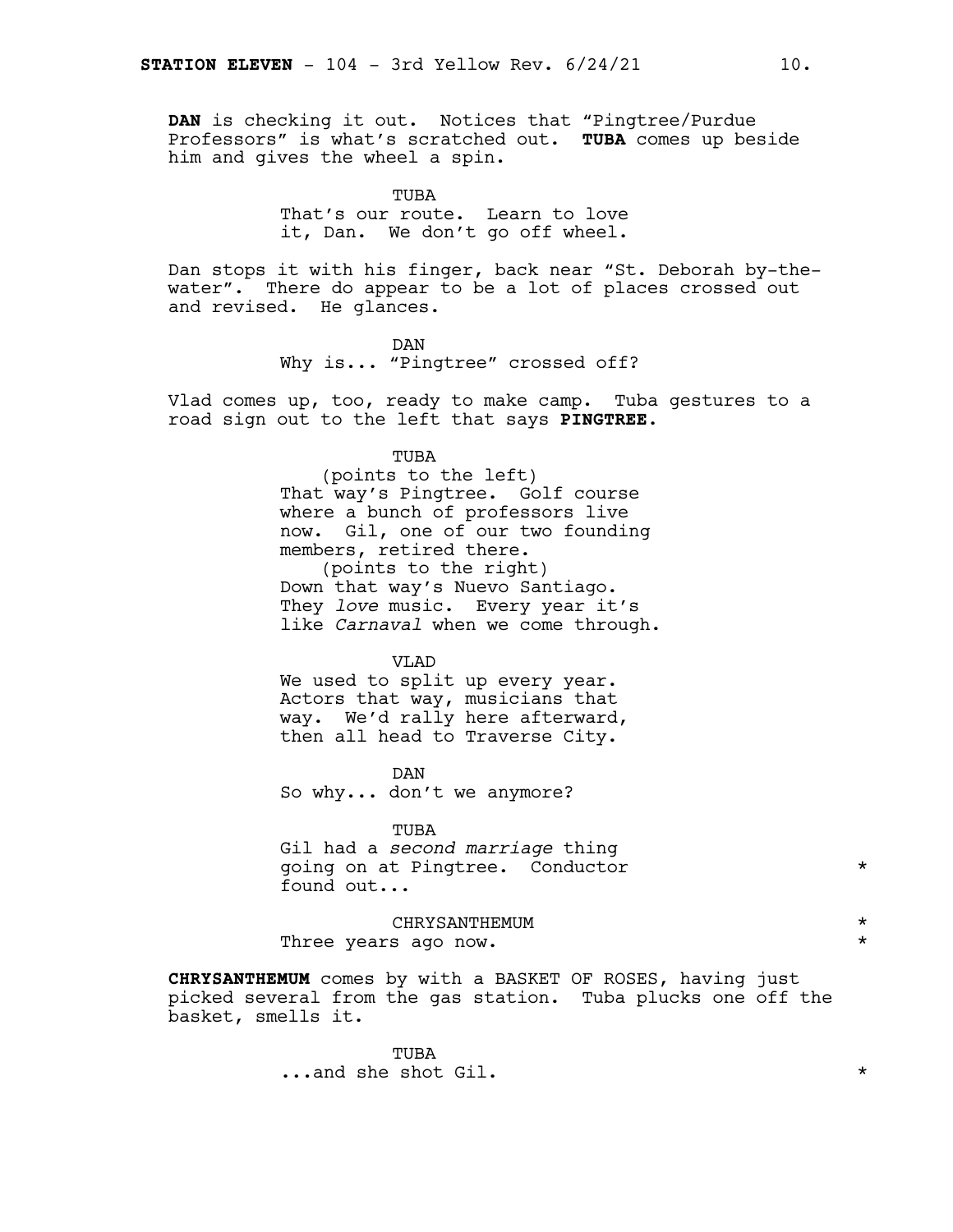DAN She *killed* our Director?

TUBA Nah. She winged him. He quit. Haven't split the troupe since.

DAN (noting the rule) Right. We don't go to Pingtree.

# 12 **BY THE MAIN WAGON** 12

Kirsten is doing the work of unhitching the horses. Alex approaches, crumpled paper in hand. Kirsten glances up.

> ALEXANDRA He asked what it was like to be the only Post-Pan in the troupe.

Alex holds out the poster to her. Kirsten looks.

ALEXANDRA (CONT'D) I said I didn't think about it that way. But he said I should. Post-Pans were... special.

Kirsten looks back at the poster.

ALEXANDRA (CONT'D) The first human generation spared<br>from trauma such the only liars left  $\star$ from trauma. The only liars left were survivors.  $\star$ 

Kirsten, still reading, recognizes the sentiment...

KIRSTEN That's what the Undersea thought. \* \* (off look) It's from *Station Eleven*.

ALEXANDRA \* Maybe he's read it. KIRSTEN \* No, there's only the one copy, and  $*$ I hid it. As an experiment.  $\star$ (then)  $\star$ <br>see what it was like. Without  $\star$ To see what it was like. Without \*  $\pm$   $\star$ 

Kirsten is thinking back...  $\star$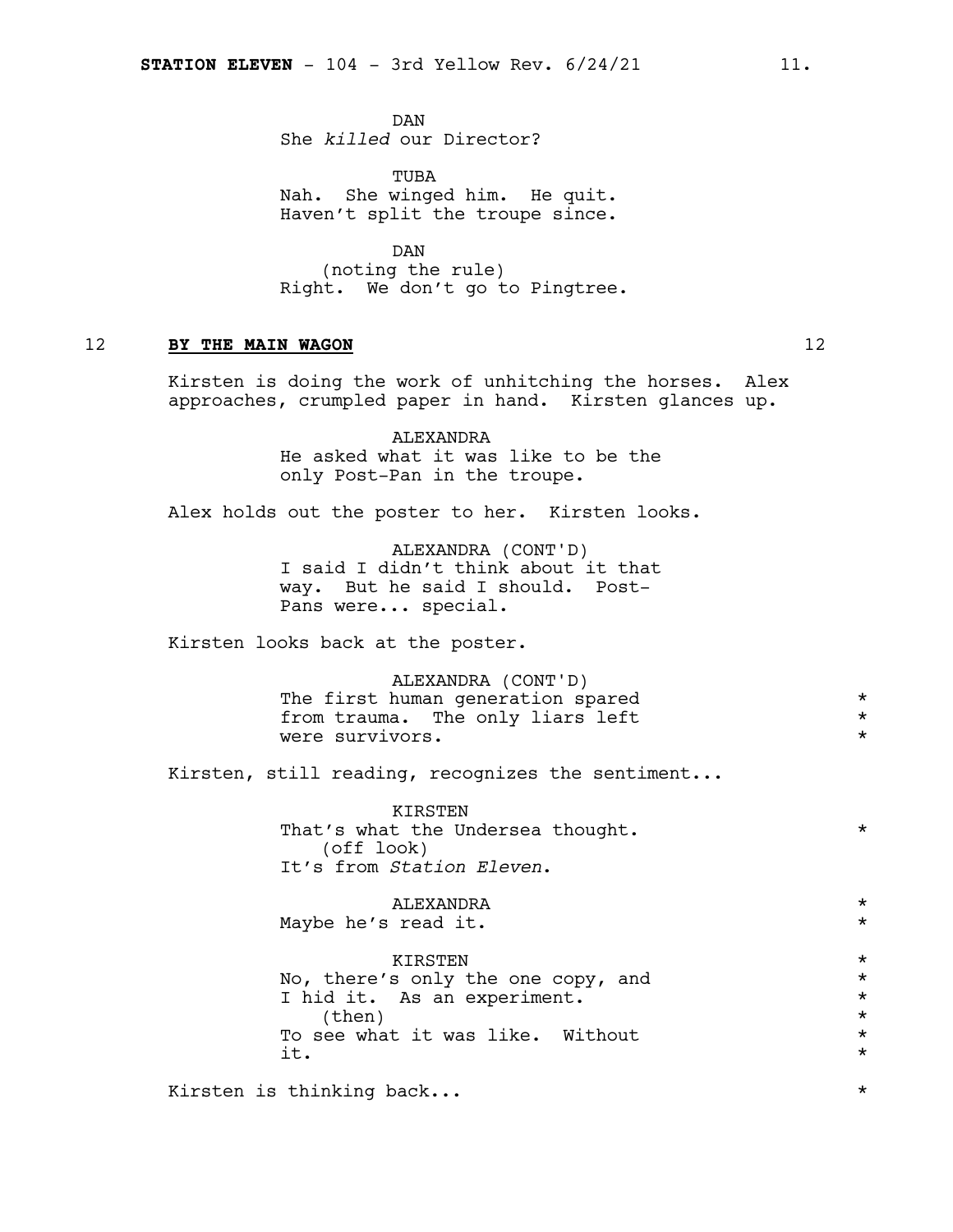KIRSTEN (CONT'D) \*<br>he range balls at... It's in the range balls  $at...$ Pingtree.  $\star$ 

Oh fuck. Alex reacts in kind.  $\star$ 

Kirsten turns to look at the trail leading off to the left at the fork in the road, nods at a sign that says "**PINGTREE GOLF AND RIDING CLUB - 2 mi".** They both stare at the sign.

ALEXANDRA

Let's go tonight. Just us, when we have the watch. Check on Gil. Make sure... they're all okay.

KIRSTEN We don't split the troupe.

Alex glances and nods over a ways, where the Conductor waves to Dieter to come over, pulling him away from Wendy.

> ALEXANDRA Maybe you can convince Sarah... \*

Kirsten folds the poster carefully and hands it back to her.

KIRSTEN C'mon. Let's unload.

#### 13 **OVER BY THE CONDUCTOR** 13

We hear the sounds of a repeated, failed performance of the opening of *La Campanella* on the keytar before we find The Conductor, seated in a folding chair in front of her wagon, trying again and again. Dieter comes up, watching.

> THE CONDUCTOR (seeing something else) Is that a man on a bicycle?

She points, and they both look. Indeed, someone is approaching on a bike. **MOUNTEBANC,** the odd bird from 102, rides toward them, smile on his face. He RINGS HIS BELL a few times, waving more.

DIETER

 $Yes.$ 

MOUNTEBANC Hello! I finally caught you!

Panting, he glances at the road sign: the fork in the road.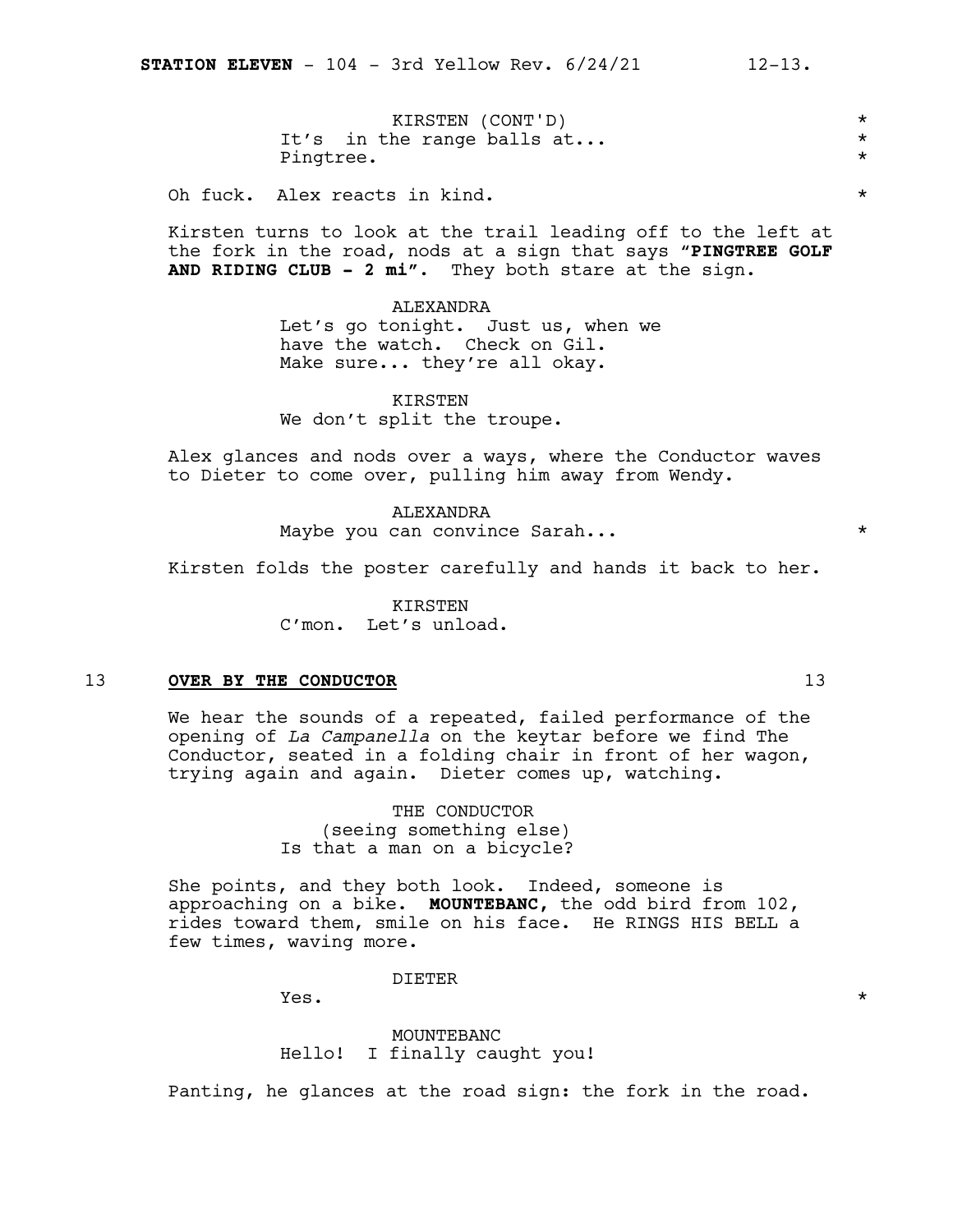MOUNTEBANC (CONT'D) Very much looking forward to your next performance... tomorrow...

Mountebanc squints, looking back and forth between the two roads. Looks off to the right.

> MOUNTEBANC (CONT'D) In Nuevo Santiago, correct?

> > THE CONDUCTOR

Dieter... (gestures) Here's a suspicious man I didn't bother telling you about the other day.

Mountebanc chuckles, tries to laugh it off as he dismounts, uses his kickstand. His HAT FALLS OFF, and we catch what looks like a LARGE SCAR across his forehead before he holds \* out the FORMAL INVITATION. \*

MOUNTEBANC Perhaps this is the perfect time to invite you *once more* to visit the Museum of Civilization. (gestures down no road) To the East. It's only a week away, I'll personally guide you.

Mountebanc glances again at Dieter. Looks back to her. Changes tactics.

> MOUNTEBANC (CONT'D) We're fans of yours, Ms. Larson.

He reaches into his pack, pulls out a CD CASE. On the cover is a picture of The Conductor, sitting sternly at a piano, staring dead-eyed into camera. The title is simply, "LARSON DOES LISZT". The Conductor is surprised, takes it.

> MOUNTEBANC (CONT'D) I listen to it all the time.

> > DIETER

How?

THE CONDUCTOR We won't be coming to your town. But I'll keep this. Thank you.

Mountebanc seems... slightly angry. Looks toward the road sign. He mounts his bike and starts to ride off.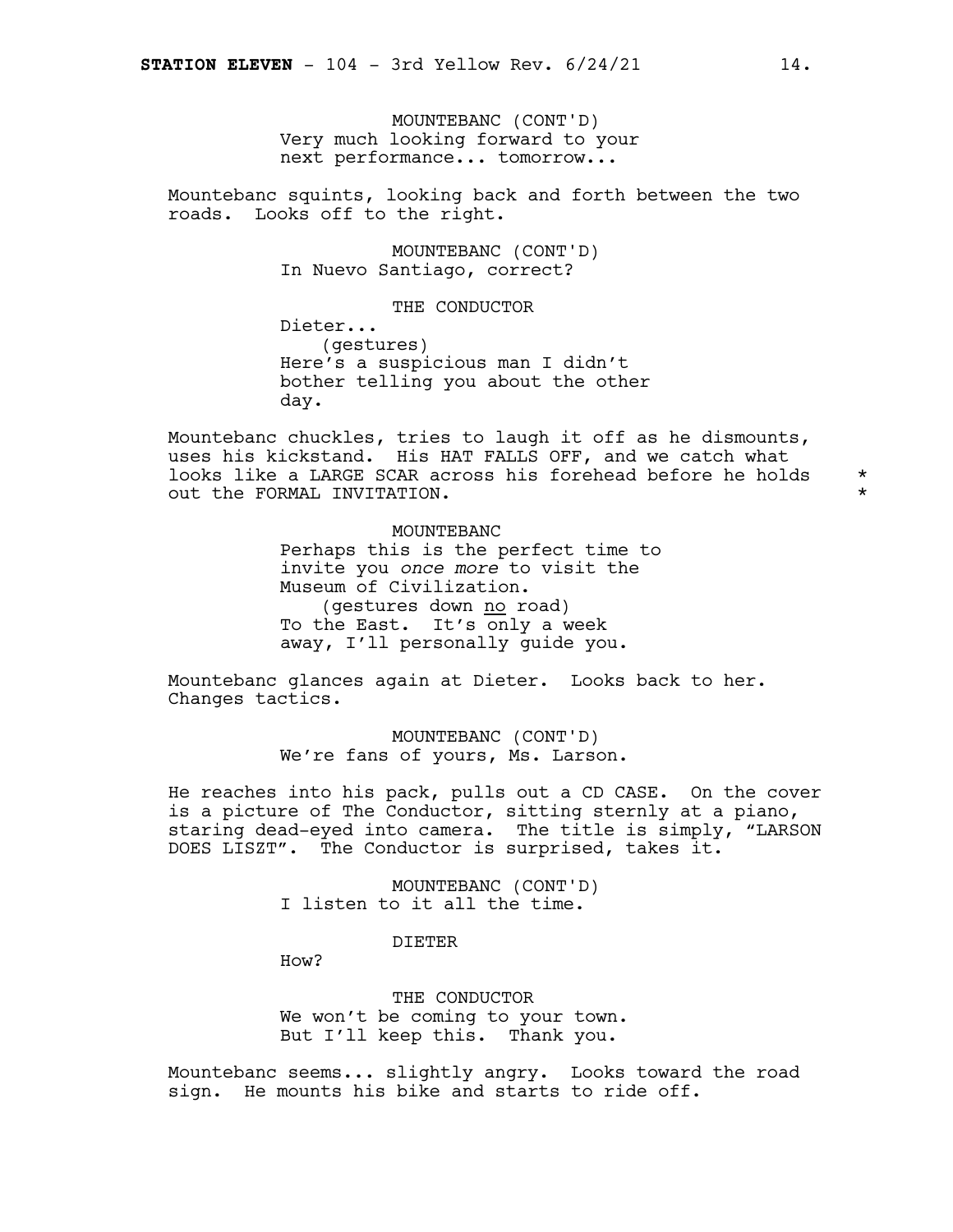MOUNTEBANC Perhaps I'll try you in Nuevo Santiago! Third time's a charm!

They both look up as Kirsten crosses camp, carrying a pot, a Coleman gas stove, and a bag of beans. Coming toward her.

> THE CONDUCTOR The answer will still be no. (looking at Kirsten) We don't leave the wheel.  $\star$

She waves back at Kirsten *as soul music rises up...*

#### 14 **INT. MAIN WAGON - Y20/D3 - NIGHT** 14

Music that's scratchy from an old 45 playing on a crankdriven 45 record player. Beans done, Kirsten and The Conductor are playing HEARTS, almost finished with a bottle of Dandelion Wine. Kirsten glances at The Conductor, stony poker-face. Kirsten casually drops The Queen of Spades on the pile. Kirsten waits as The Conductor sees it...

THE CONDUCTOR

Fuck you.

They both start LAUGHING. Kirsten makes to shuffle.

KIRSTEN You're just... *so bad at cards.*

They laugh even harder at that, a nice moment in cramped quarters... The Conductor looks out the small porthole.

> THE CONDUCTOR I wish we did this more. It's not like we have lives.

KIRSTEN You've been writing.

THE CONDUCTOR Don't ever try to score *Hamlet*. It'll kill you.

**KIRSTEN** The music this year is... I don't know. More powerful.

(MORE) THE CONDUCTOR Something about this season. The winds of chaos, as my mama said.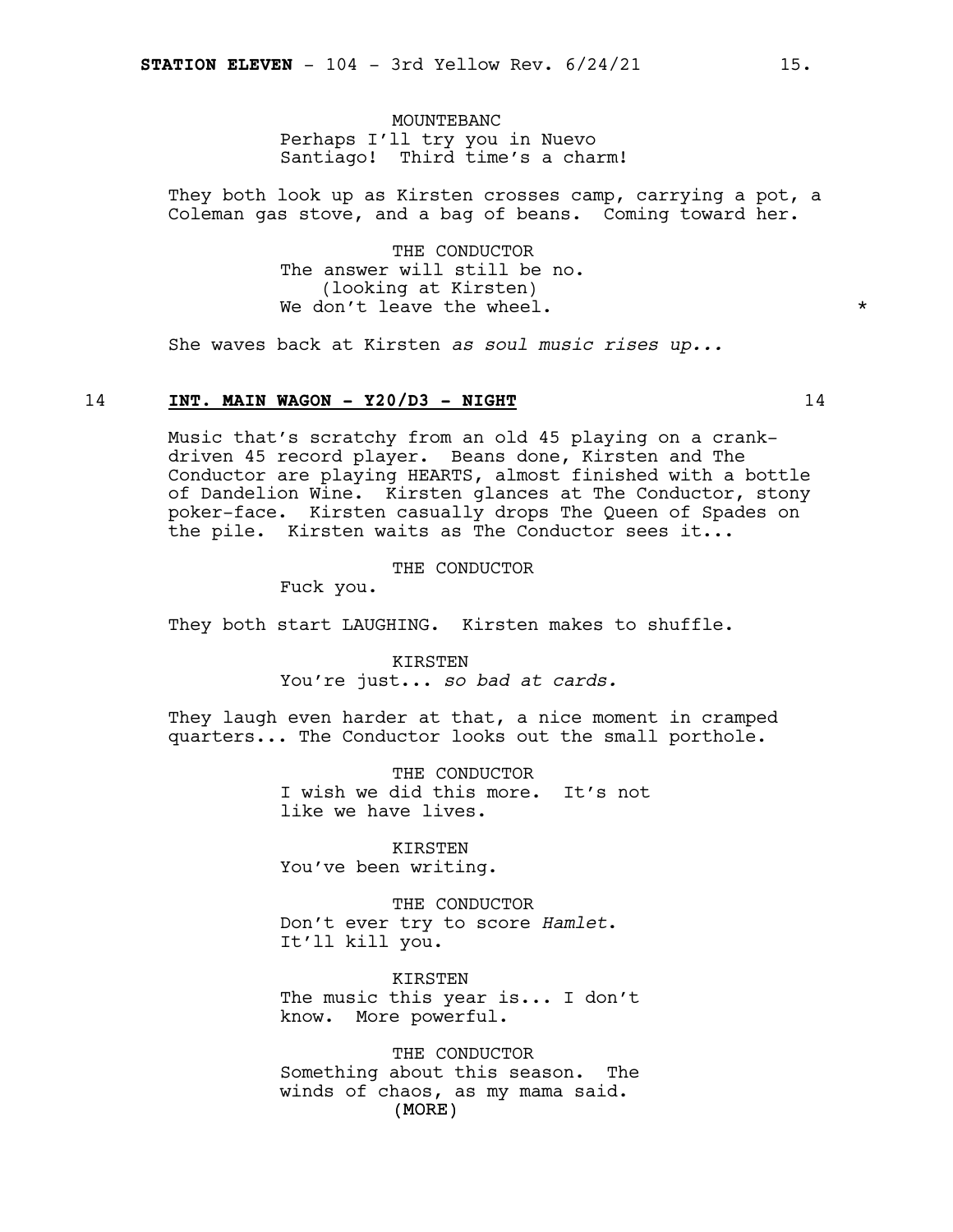THE CONDUCTOR (CONT'D) (looks at Kirsten) I saw you on stage, by the way.

Kirsten looks. \*

THE CONDUCTOR (CONT'D) Something had you. For a second.

A beat, then, as The Conductor looks at her. Kirsten remembers the moment. Then pivots-- Kirsten's eyes find the CD on the table. She starts to shuffle cards.

> KIRSTEN Is that what you were trying to play? When we met?

THE CONDUCTOR Still can't play it.

KIRSTEN Yeah, but you just don't have a real piano. You can't play *La Campanella* on a keytar.

The Conductor looks at the CD.

THE CONDUCTOR That's not why I can't play it.

The Conductor puts her glasses back on.  $*$ 

THE CONDUCTOR (CONT'D) Although I do sometimes fantasize about that harlot being forced to hear me play it. For Gil.

Kirsten looks at her cards.

KIRSTEN Maybe we should go back.  $\star$ 

THE CONDUCTOR No. Fuck her. Fuck him. (tosses a card) Last hand.

Kirsten looks at her, frustrated. This isn't working. Takes a beat. A new plan... fighting through her own hesitancy to pivot. Throws a card.

> KIRSTEN I actually heard something. At St. Deb's. Probably not true, but...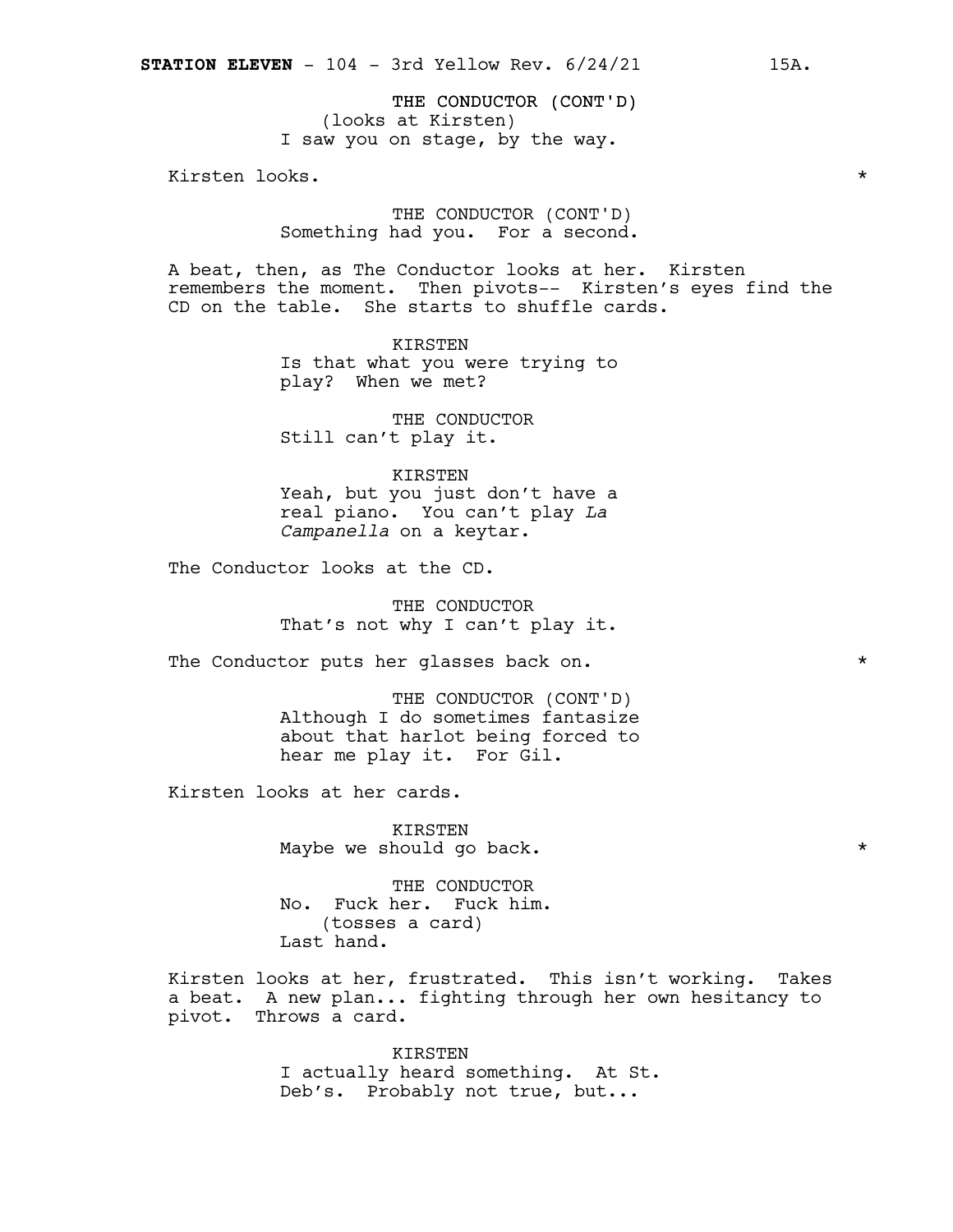THE CONDUCTOR

What?

Kirsten looks at her for a long beat.

KIRSTEN That Katrina... died. Actually.

THE CONDUCTOR

What of?

KIRSTEN Pneumonia, I think. But it was second-hand, I don't even know...

The Conductor takes a long beat, thinking, almost frozen. Kirsten watches her, concerned she's having a stroke.

A few beats later, she seems to come awake. Rises, goes to the window. Opens it and looks out.

THE CONDUCTOR

Everyone! Listen up! We're splitting the troupe. Tomorrow, the actors and I are going back to Pingtree. The rest of you, with the wagons, will continue on to Nuevo Santiago.

A few visible members of the troupe look back.

V<sub>L</sub>AD

Why?

THE CONDUCTOR

True love.

The Conductor closes the window. Looks back at Kirsten,  $*$ alarmed by how instantly and immediately her ruse led to results. Nods. Sits back down. Nods.

> THE CONDUCTOR (CONT'D) Your turn. Throw.

| KTRSTEN                     |         |
|-----------------------------|---------|
| I have the watch. Actually. | $\star$ |
| (then)                      |         |
| Sleep on it?                |         |

A14 OMITTED A14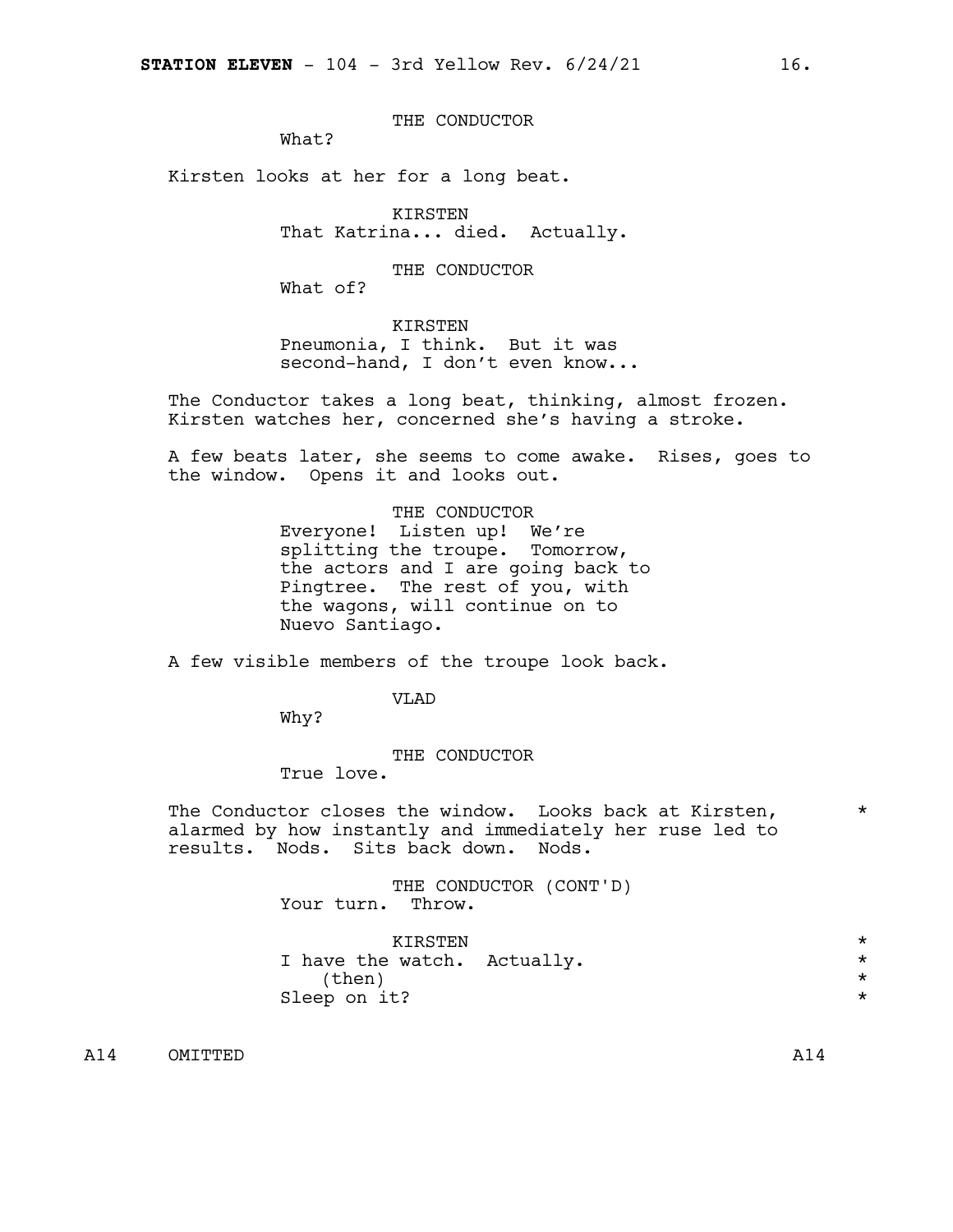# B14 OMITTED B14

# 15 **INT. FRANK'S APARTMENT - KITCHEN - Y0/D5 - NIGHT** 15

**YOUNG KIRSTEN** reads to **JEEVAN** and **FRANK**, who are both seated at the table, a deck of Uno between them, Frank's shuffling. Jeevan's on his phone, glances up.

Young Kirsten has said it with a hard *g*...

FRANK (gently correcting) Gyroscope.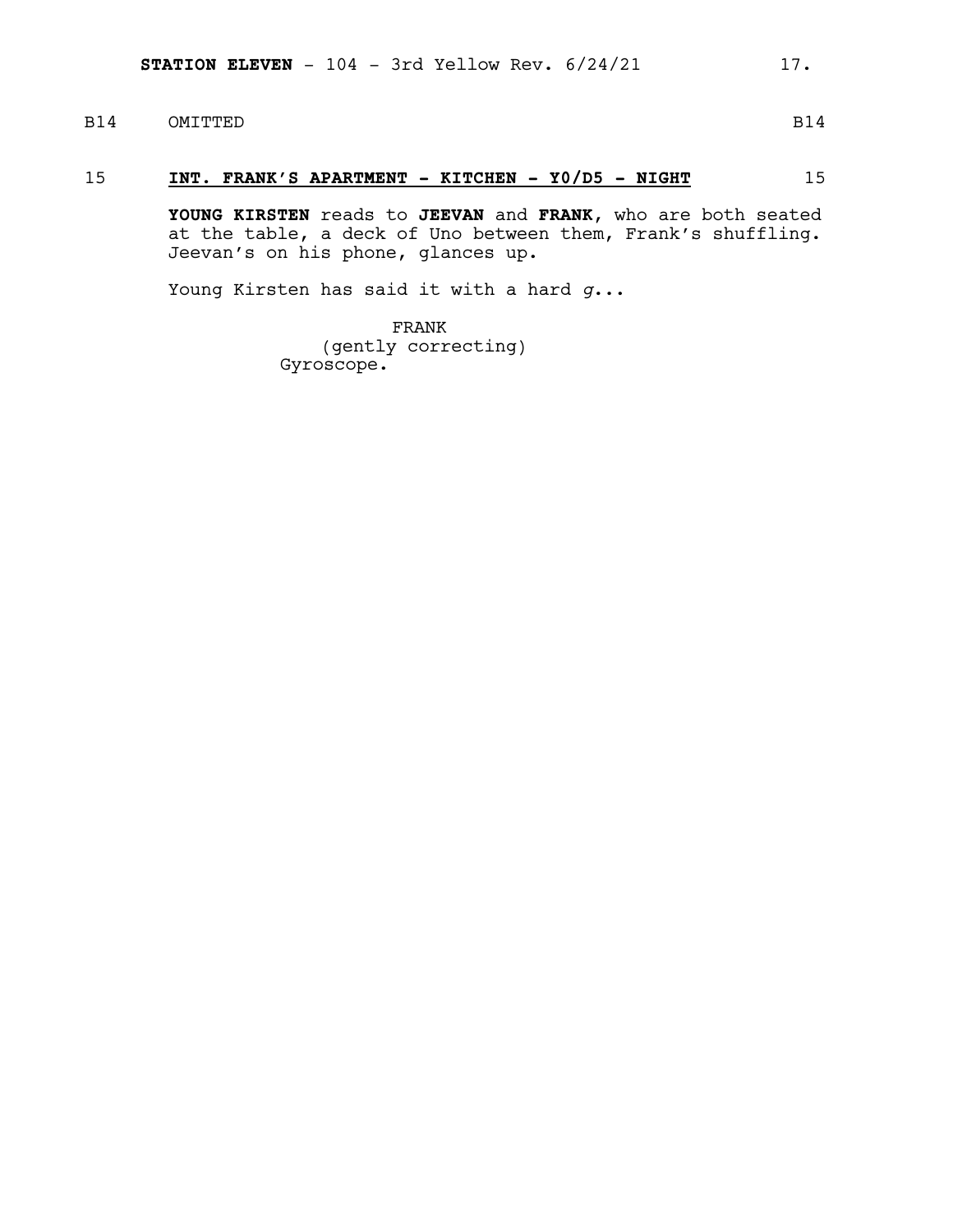YOUNG KIRSTEN Gyroscope... and spilled half an ocean into the workstations of the crew. This drowned almost every grownup.

Jeevan looks up.

YOUNG KIRSTEN (CONT'D) Dr. Eleven's job is the custodian. He wants to fix the space station. But mostly he cleans toxic waste and bodies and is irritated."

She turns the page. Jeevan glances at his brother, concerned, but Frank looks at him, shrugs.

> YOUNG KIRSTEN (CONT'D) "Captain Lonagan is in charge, but he has no crew and is locked inside the bridge and just drinks scotch and talks about the past. He says he is waiting for orders, but the Earth's been destroyed by slugthings. The survivors are kids called The Undersea. They want to go home and build a new Future Earth by using time-travel. Dr. Eleven talks to both sides and doesn't care what they do or what happens. He scares everyone."

JEEVAN What does happen?

YOUNG KIRSTEN The story stops before you know.

JEEVAN Like *The Sopranos*?

YOUNG KIRSTEN There's a last page I don't understand....

JEEVAN (to Frank) I just rewatched *The Sopranos*.

FRANK Never watched it. (to Kirsten) Hold on.

Kirsten's going for the book, but Frank holds up a hand.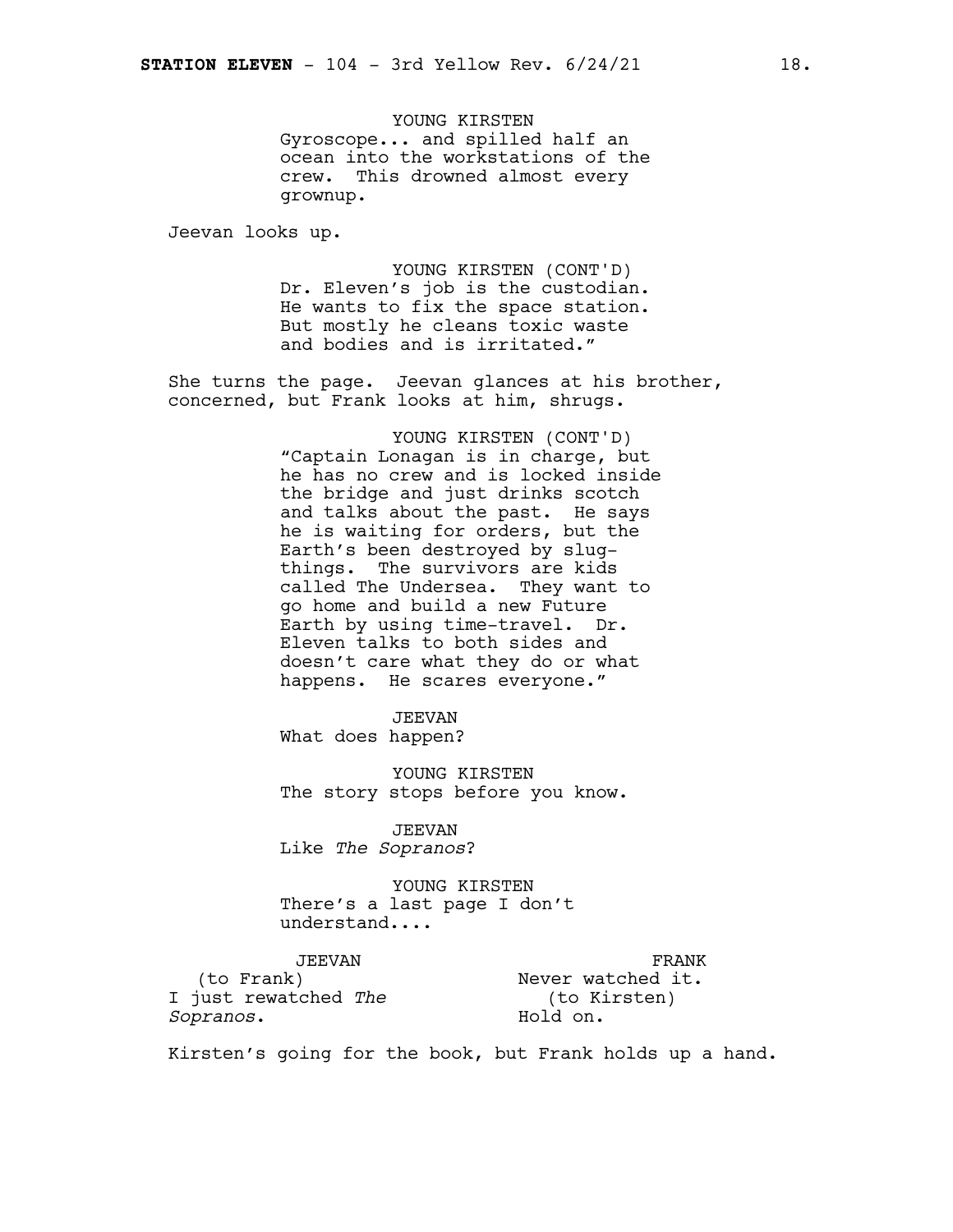FRANK (CONT'D) That's plot summary. You have no thesis statement.

Young Kirsten seems confused.

YOUNG KIRSTEN Are you mad at me?

FRANK You're just not done.

Frank gets up, heads to his office. Jeevan glances, sees that she seems upset, or at least still confused.

> FRANK (FROM HIS OFFICE) (CONT'D) Dinner's at six!

# 16 **INT. FRANK'S APARTMENT - UTILITY CLOSET - Y0/D5 - NIGHT** 16

Young Kirsten CRACKS OPEN a tuna can. Next, she OPENS THE VENT in her space. Waits. Waits more. And soon... a little kitten appears, peering out. Kirsten smiles.

#### YOUNG KIRSTEN

Hey Luli.

The kitten hops down, and she watches it eat. She looks through the small hole that is the vent, and we see her from VENT POV, peering through a port-hole to darkness...

Somewhere deep within the building, there is a *GROANING*. A sequence of eerie groans and mechanical sounds. Kirsten looks back at Luli, both listening to the groans continue. And we MATCH TO:

17 OMITTED 17

#### 18 **EXT. SEVENTEENTH HOLE CART-PATH - PINGTREE - Y20/D4 - LATER**18

Luli. Tied off on a "Pingtree: 17th!" sign and snorting in the summer heat, watching Kirsten and Alex as they climb up an angled, busted-up CART PATH that looks at bit like the stairs on the side of a Mayan Temple. We TILT UP and follow them, The landscape on either side of the hill they're climbing goes on forever.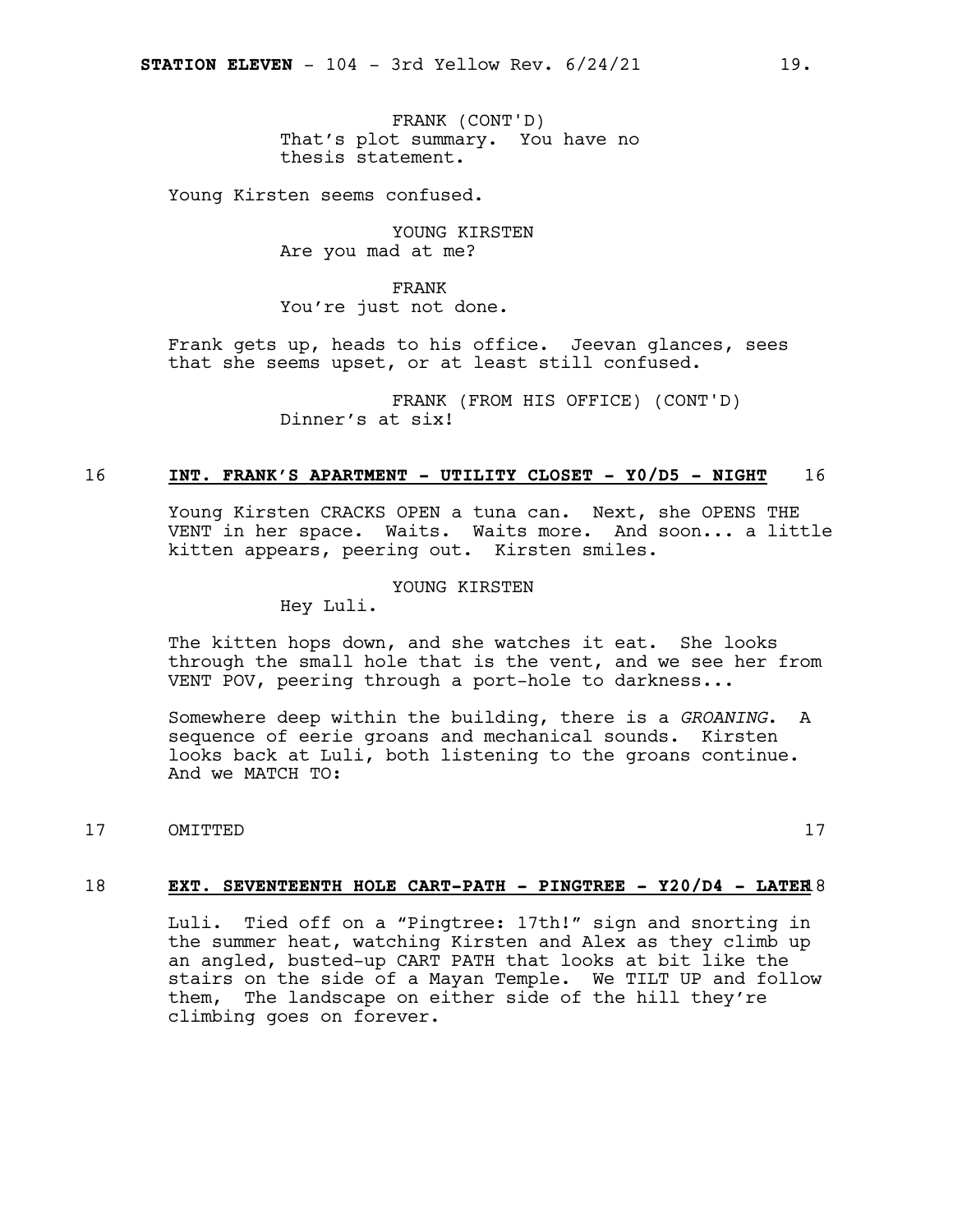# 19 OMITTED 19

#### 20 **EXT. SEVENTEENTH HOLE - PINGTREE - Y20/D4 - DAY** 20

Kirsten and Alex step up onto the seventeenth green of Pingtree Golf & Riding Club, and they both see TWO UPSIDE-DOWN CROSSES made of sticks, planted in the ground like a little graveyard. They both look at the crosses. Creepy.

They approach, see placards from Pingtree attached to each. One reads "**Here Lies Gil Diallo**." The other reads "**Here Lies Katrina Balmer**."

#### ALEXANDRA

Oh my god.

Kirsten spots a rusty piece of metal with a corroded, ripped little flag at the end in the brush. She grabs it, pokes the thing piece of metal down, into the grass and earth, until it's nearly disappeared.

#### KIRSTEN

They're not graves...

Alex plucks the "Gil" marker, looks at the binding, then the writing on the card. Looks to Kirsten.

#### 20pt **UPCUT TO** 20pt

Kirsten on her stomach. Alex lies beside her. Telescope out. We look out with them at the fairway of a long-defunct golf course, raised up slightly from a vaguely recognizable fairway (dogleg left).

**IN KIRSTEN'S TELESCOPE POV:** we see two large, aged red maple trees on either side of what was once the 18th green. A couple hundred feet closer, a sign: **WARNING: ACTIVE MINEFIELD**. Off in the distance, past the green, is the clubhouse.

> ALEXANDRA How does it look?

Kirsten hands the telescope to Alex.

KIRSTEN

Normal.

Alex looks, too.

ALEXANDRA What do you think the crosses mean?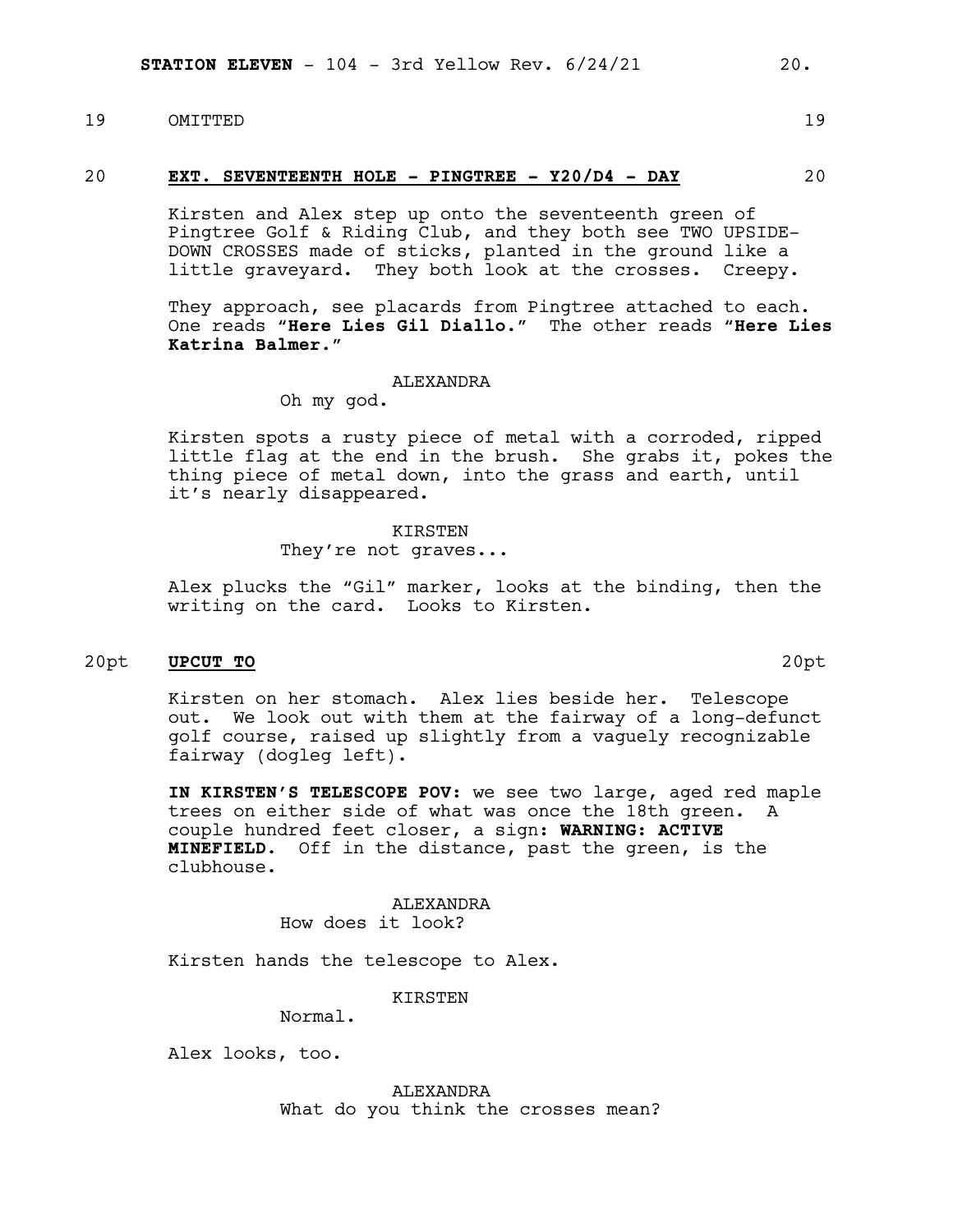KIRSTEN

(something bad)

I dunno.

ALEXANDRA (still looking in 'scope) They look like your tattoos.

**KIRSTEN** It's from the book.

Alex hands back the telescope...

ALEXANDRA I should have seen what he was doing.

Kirsten takes a beat. Recalling that she nearly... murdered this man. And didn't finish the job. And hasn't told Alex the truth about what she did, either.

> KIRSTEN We'll be okay. (you'll learn) It's hard to see dangerous people.

ALEXANDRA You knew, though.

KIRSTEN Because I was dangerous. As a little kid. (looks back down) People let their guard down when you play vulnerable. The leg, the dead wife...

The Conductor, Sayid, Dieter, and the rest of the group have emerged.

> THE CONDUCTOR What's the situation?

Kirsten puts her scope away, looks back at them. (We see now The Conductor is wearing makeup... a noticeable change.)

> KIRSTEN We're not sure.

Kirsten looks down at the crosses beside Alex. Looks back. Dan, beside The Conductor, is looking out at the fairway with a pair of binoculars.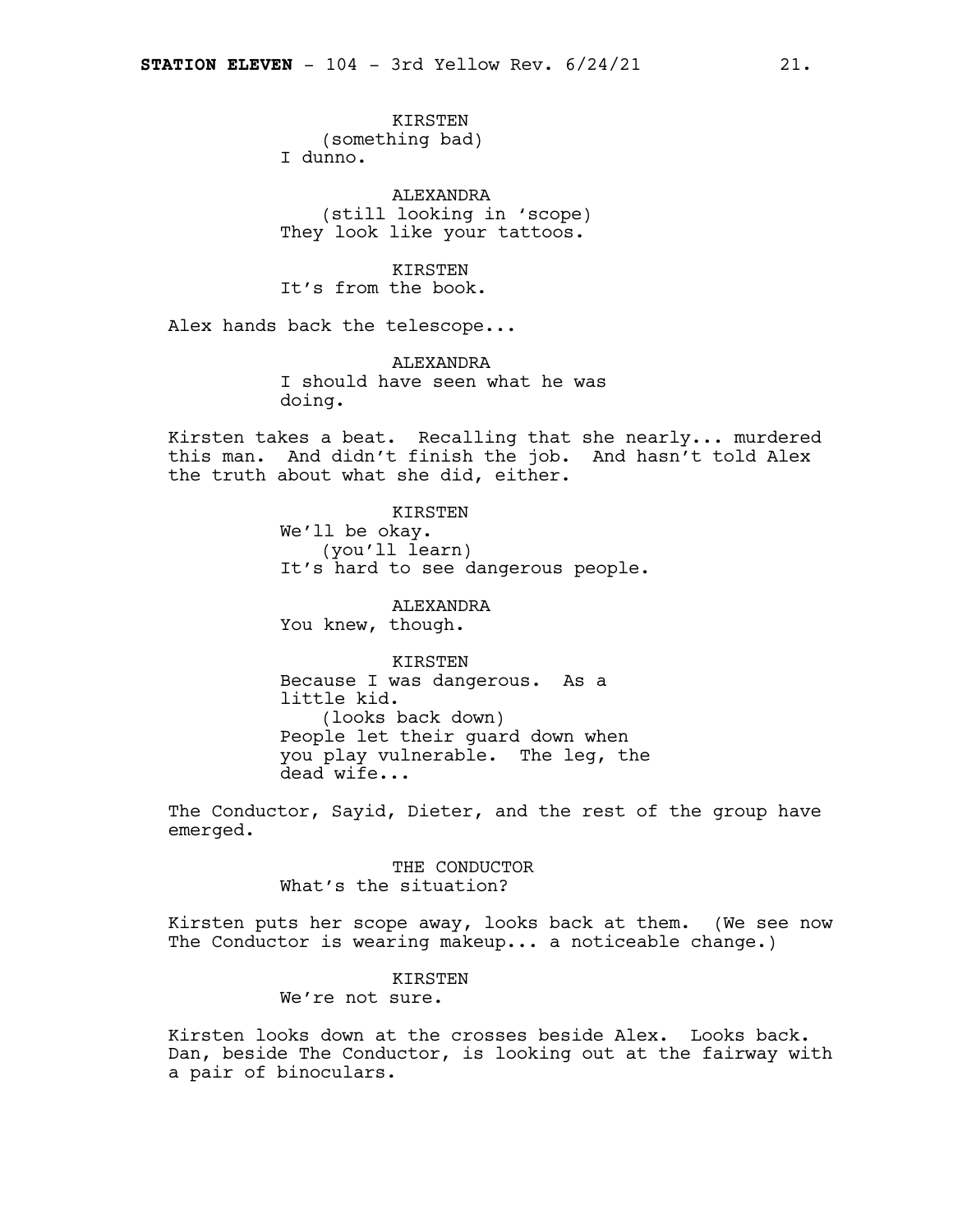THE CONDUCTOR

Let's go.

She strides off, down the seventeenth fairway.

DIETER There used to be a minefield.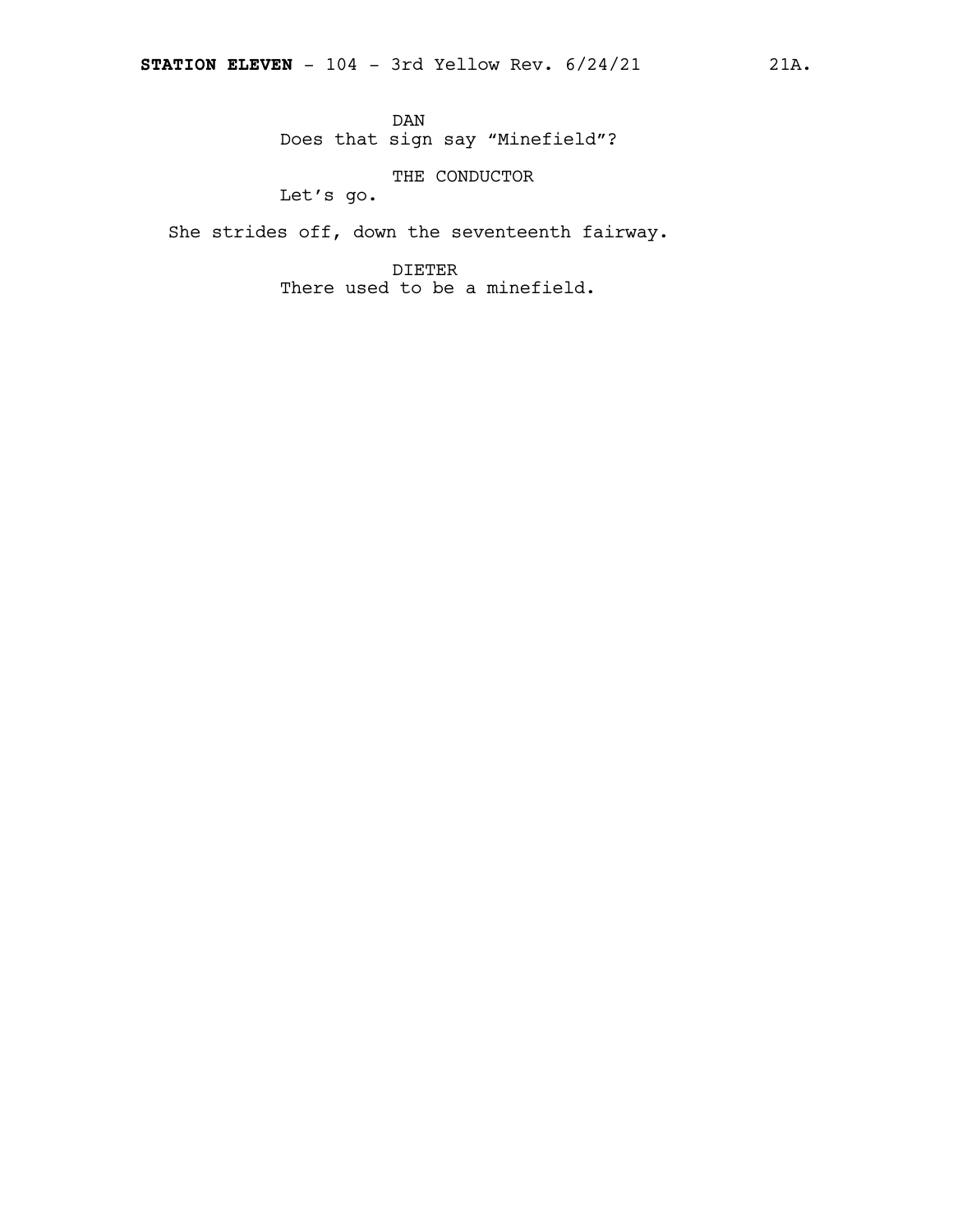#### 21 **EXT. SEVENTEENTH FAIRWAY - PINGTREE - Y20/D4 - DAY** 21

Walking. The Conductor leads Dieter, Wendy, Dan, August, Chrysanthemum, Sayid, Kirsten (leading Luli), and Alexandra across the field, toward the sign that says **WARNING: ACTIVE MINEFIELD.** Toward the Maples, still about fifty yards out.

#### DAN

*Why* are there mines in a golf course? Just out of curiosity...

AUGUST Oh. Back in Year One, whole bunch of Red Bs took this place over.

DAN What are... Red Bees?

SAYID

Red Bandanas. Like a... militia of crystal meth morons.

CHRYSANTHEMUM We called them Kevins in Virginia.

Dan looks more confused.

#### DAN

But I thought... nice people lived here? English professors? And your old Director?

#### WENDY

Professors from Purdue moved in after The Red Bandanas all killed each other.

(MORE) SAYID Did you guys know Vlad was in the Red Bandanas?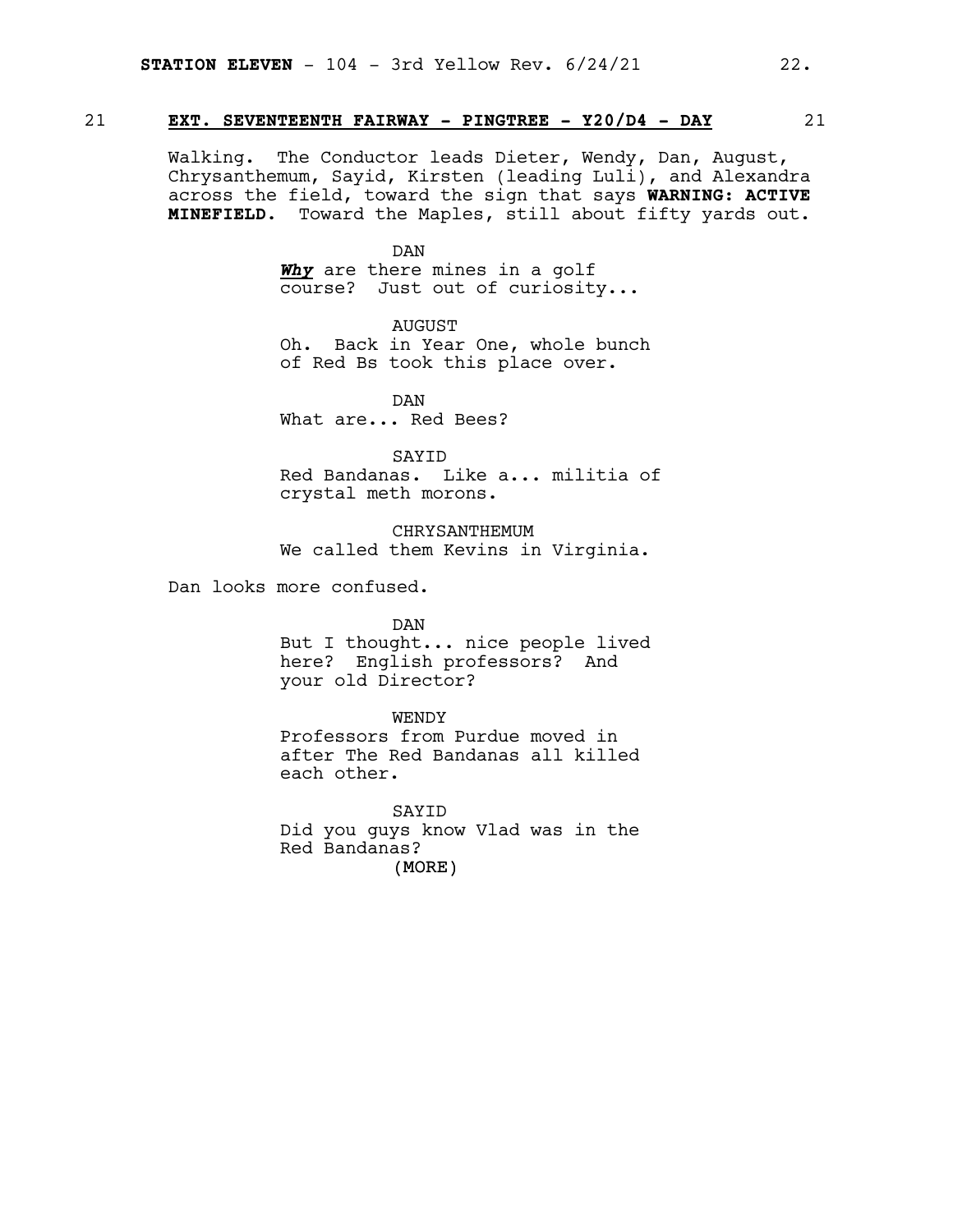SAYID (CONT'D) (then) Really. Ask him.

They've reached the sign and the maples, the line at which the mines begin. It seems... very dangerous to continue.

DIETER

There.

Kirsten looks up and sees a golf cart is making its way down the fairway. It takes an indirect route, making slow and precise turns at seemingly insignificant points in the grass. As if navigating an invisible maze.

The Conductor can't help but smile, watching the cart approach. Making wild turns as it zigs and zags.

THE CONDUCTOR

Gil.

She raises up her arm. The man driving is screaming.

GIL (yelling something) [Indecipherable]

THE CONDUCTOR Gil! Hello! Will you have us back to play? It's been too long. (smiles) It's us! From The Traveling Symphony!

KIRSTEN What's he saying?

As he gets closer, the Conductor's smile fades. He's not alone. Beside him in the golf cart, she can see--

> THE CONDUCTOR Who's that?

**ALEXANDRA** That's Katrina.

The Conductor looks over at Kirsten.

GTT. *STOP MOVING!!!*

The cart stops about ten feet away, and a man in a turtleneck peers at them. Gil (now 50s), aged well. Dapper and smooth. Beside him in the cart, **KATRINA** looks worried, holding a MAP and a COMPASS and a STOPWATCH.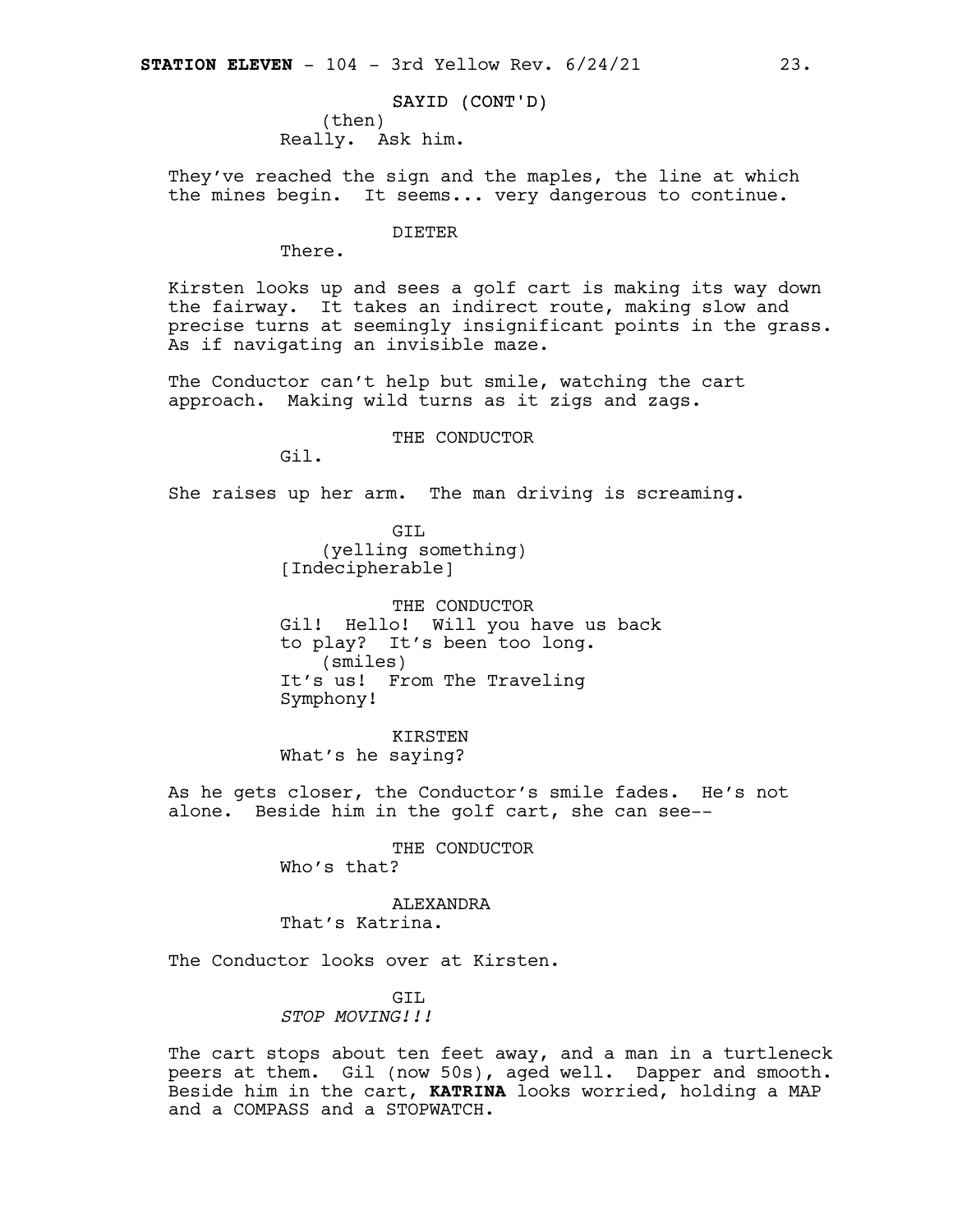THE CONDUCTOR Nice to see you, too.

GIL *YOU'RE ALREADY IN THE MINEFIELD.* (points) It starts BACK THERE! AT THE FUCKING GREEN!

KATRINA You're surrounded. (glances) Hello, Sarah.

THE ENTIRE TROUPE FREEZES ON THE SPOT, terrified any movement could mean death.

> KIRSTEN Do you know... where they are?

The whole group looks nervously around the grass near their feet. Dan, doing the math, looks back wide-eyed at the 100 yards they've already traversed. Breathing heavily, he turns forward again, CROSSES HIMSELF.

> GTT. We kinda... scattered them everywhere. Out here.

KIRSTEN Why did you put the mines back in, Gil? What happened?

Gil looks sadly at Kirsten.

GTT. He took everything.

KATRINA A cult came here last fall and they...

ALEXANDRA Stole your children.

RACK TO KIRSTEN, watching Alex, stunned to hear that Alex is aware of *this* detail*.*

Dieter eyes the Conductor, nervous, then Wendy grabs his hand. Sayid is frozen mid-step; August and Chrys hold onto him, for balance. Kirsten keeps watching Alex, who TEARS UP, staring straight ahead. Until--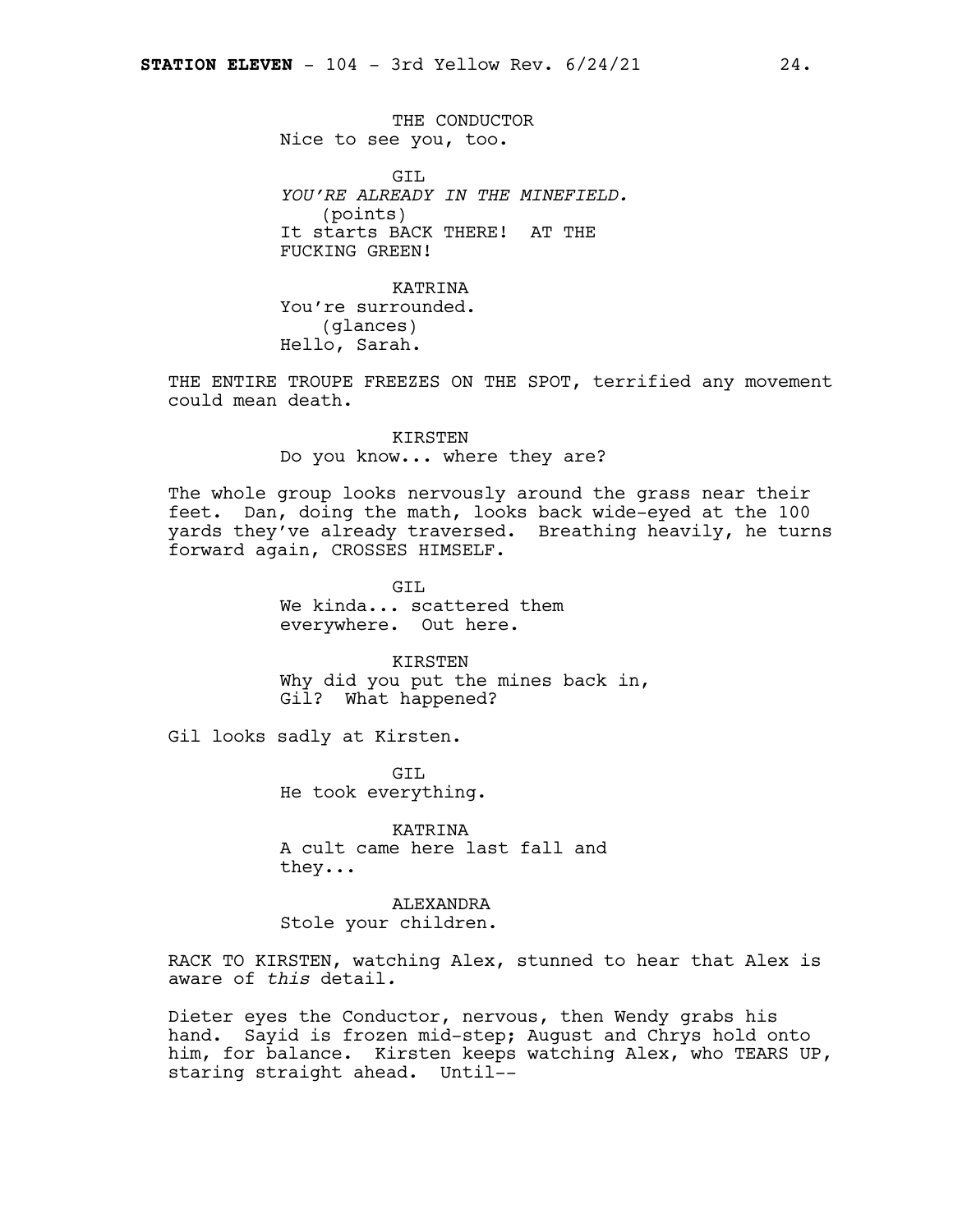Alex *breaks away and goes straight forward*, tears in her eyes. Gil holds out his hands in alarm--

#### GTT. *NO NO NO NO NO!*

Alex reaches him and HUGS HIM. Emergency gives way to sympathy. He hugs her back for a long time. Katrina hugs them, too, and it's a big awkward three-banger hug.

Kirsten glances at Dieter.

KIRSTEN Did anyone watch where she stepped? (looks at everyone) *No one?*

THE CONDUCTOR (to Kirsten, not looking) How could you do this to me?

KIRSTEN I made a mistake. (shrugs) I heard wrong.

Over at the triple-hug, things have warmed up, and Gil looks out at the rest of the group.

> GIL Sarah? We need your light and your life more than ever right now.

> > THE CONDUCTOR

Oh good.

Kirsten sees The Conductor's spirits crashing...

GIL It's an even year... which comedy are you doing? *As You Like It*?

THE CONDUCTOR We're doing *Hamlet*.

GIL We said we'd never do *Hamlet.*

THE CONDUCTOR Well, Gil. That was back when we made choices together.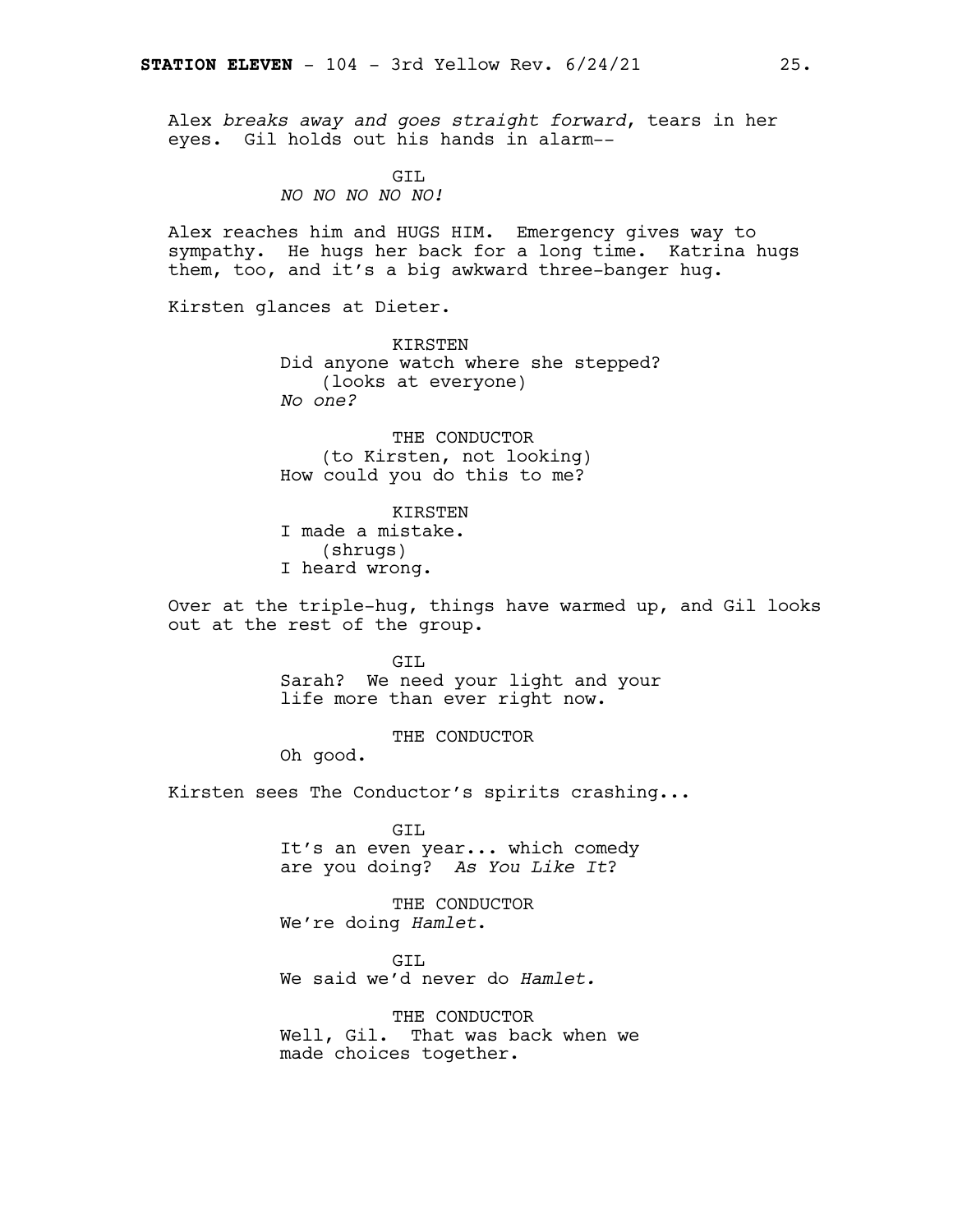GIL What are you planning for score? "Stairway to Heaven?"

Kirsten sees The Conductor barely holding it together.

KIRSTEN Gil. We almost died just now. (then) Don't be an asshole.

Kirsten called the bluff. Gil looks shamed a beat, looks back at Katrina, who nods. *Let them in.* Gil turns back to Kirsten, bows a bit.

> GIL Hi, Kirsten. Welcome back.

22 OMITTED 22

23 OMITTED 23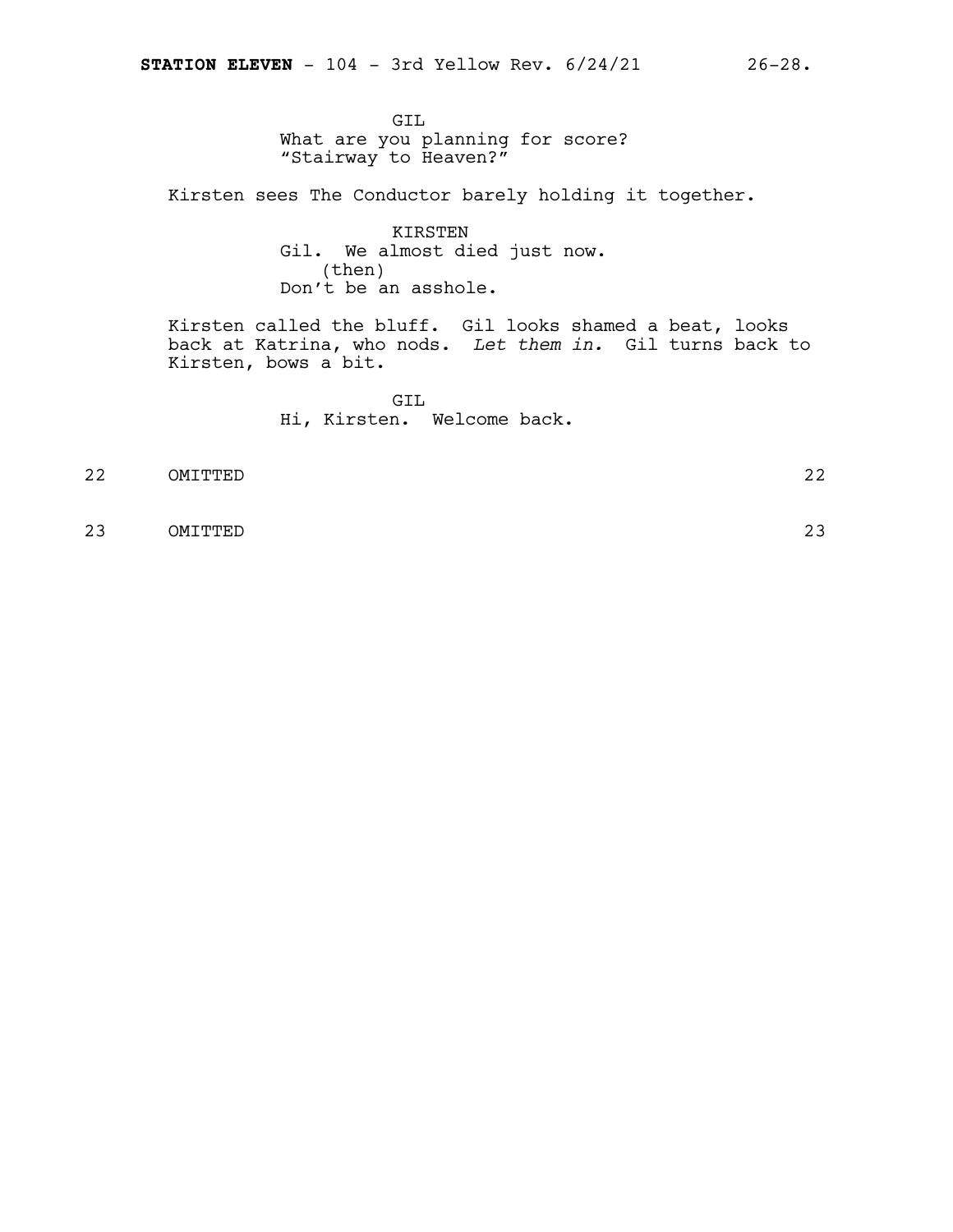# 24 OMITTED 24

#### A24 **INT. CLUBHOUSE - FOYER - PINGTREE - Y20/D4 - NIGHT** A24

Kirsten comes down the stairs, refreshed a bit. Not hot shower refreshed-- they don't have those here. But enough.

*NRRRRRRRRRRR.* An airhorn blasts near the entrance to the dining room, summoning residents from this room toward dinner... and also *clearing out* the room, giving Kirsten an opportunity. She glances toward the Pro Shop...

She goes that way. Is reaching out to try the knob when she hears laughter, turns--

Gil and **KATRINA** (60s) come up the stairs, dressed for dinner. Kirsten waves an awkward wave.

> KIRSTEN Hi Katrina. Thanks for having us. I just wanted to say... sorry for what I screamed. That night.

Katrina comes over and surprises Kirsten with a hug almost as big as the one Alex gave Gil. Warm and long.

> KATRINA I don't care about that.

GTT. She... threatened to scalp you.

KATRINA I'm just glad you're here. (tearing up) Has Gil told you? That psychopath stole my grandkids.

Kirsten knows, holds her.

KIRSTEN

I'm sorry.

GTT. Don't worry, Kat. They'll come home.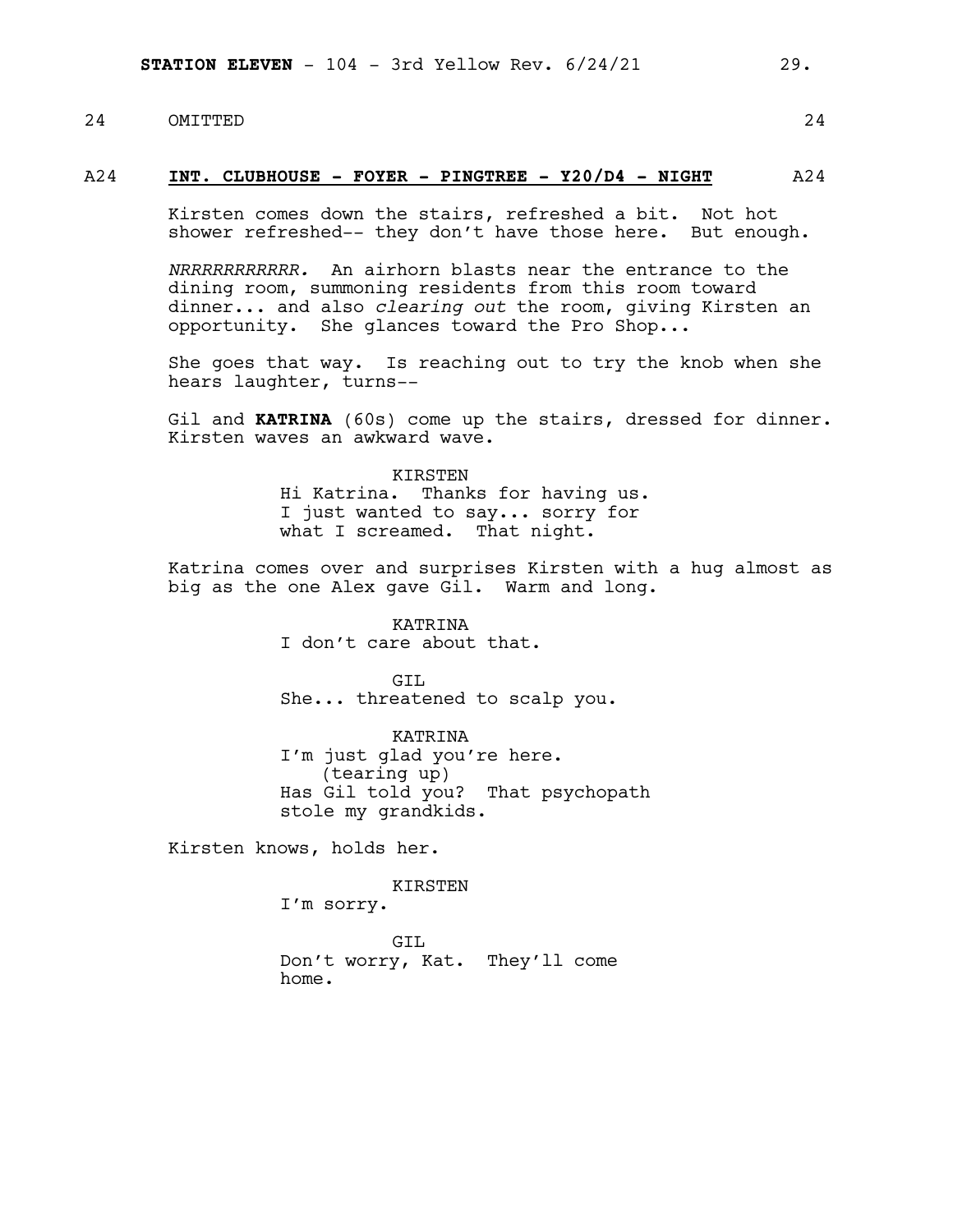They separate, Katrina doesn't look sure. They moves off toward the dining room, and Kirsten follows.

> KATRINA (PRE-LAP) *He calls the past a fiction.*

#### 25 **INT. CLUBHOUSE - DINING ROOM - PINGTREE - Y20/D4 - NIGHT** 25

RATIONS PACKETS are delivered to the diners on end of a long table. Gil, Alex, The Conductor, Kirsten, Katrina, and Mildred are clustered together. The actors are and others are spread along the table.

Candles light this country club dining room. Tables are set with silverware, plates, aging TABLECLOTHS; somewhere in the room, a STEAMING BUFFET TABLE is piled with more rations.

Off to one side, we see a table laid with PAPER KIDS' MENUS, crosswords and connect-the-dots worked in brightly-colored crayon. A couple menus flipped over to the blank side, with super funny DRAWINGS OF GIL on them. A BOOSTER SEAT in one chair. The kids' table, minus the kids. Four seats.

> **KIRSTEN** What did he *do,* though? Specifically? How did he... take them?

GTT. A fall day, a man and one boy came to the front door, saying they're on a journey, first time on the road. (then) I think he even had crutches. Anyone who'd be disarmed by that story in Year 20...

Kirsten clocks Alex's interest. Crutches. Theory confirmed.

KATRINA A walking cliché... GIL (CONT'D) Literally! Yes. Fun Pun.

They do a little, quiet couple "high five", like they do this... every pun.

> ALEXANDRA There's something about him, though. The Prophet.

They all look her way.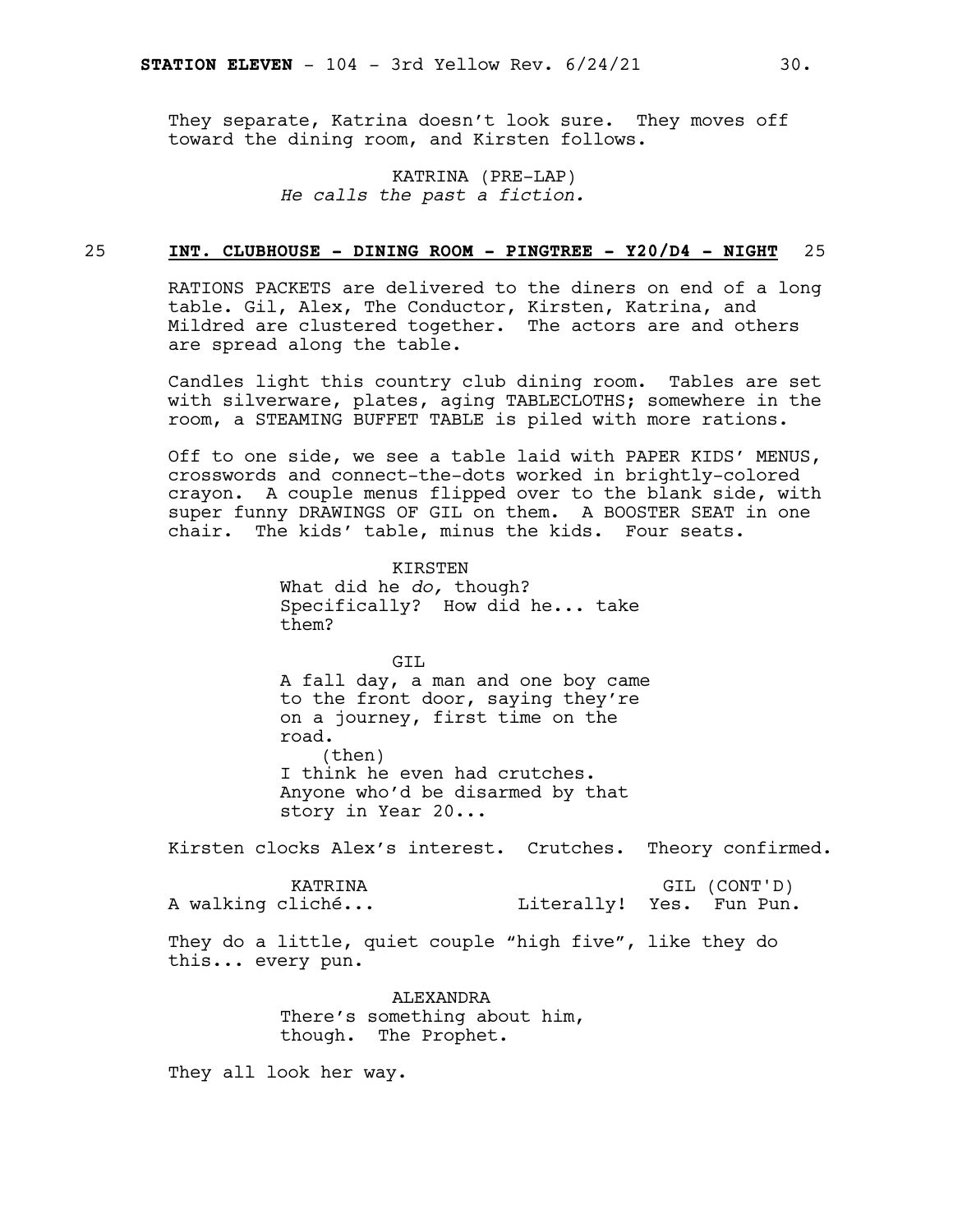#### KATRINA You've met him?

Kirsten steps in, picks up for her.

#### KIRSTEN

We both did. Near St. Deborah's, last week. We talked to him.

THE CONDUCTOR

Where?

KIRSTEN The cabin with the slide. Where me and Jeevan stayed. (then, to Katrina) I'm not saying I trusted him. The opposite-- like he knew I knew he was pretending. It was a game.

ALEXANDRA To me he just felt honest. Most Pre-Pans don't.

Alex seems to have addressed this directly to Kirsten. The table feels the tension, uncomfortable...

> KATRINA Maybe if you're young enough, he's compelling. I had too many narcissistic, self-involved twentytwo year old English majors even in *the before* to not see through it. (then) He's a child, too. He's lost. (to Alex) But he's not innocent. Or kind.

#### GIL

Anyway, we gave him some food, sent him on his way. Then he came back the next day. No crutches, different name, different story, *different* kid. (then) When we asked him why he though we woulndn't remember him, he just smiled politely, nodded and said, "There is no before."

KATRINA He did this for two months.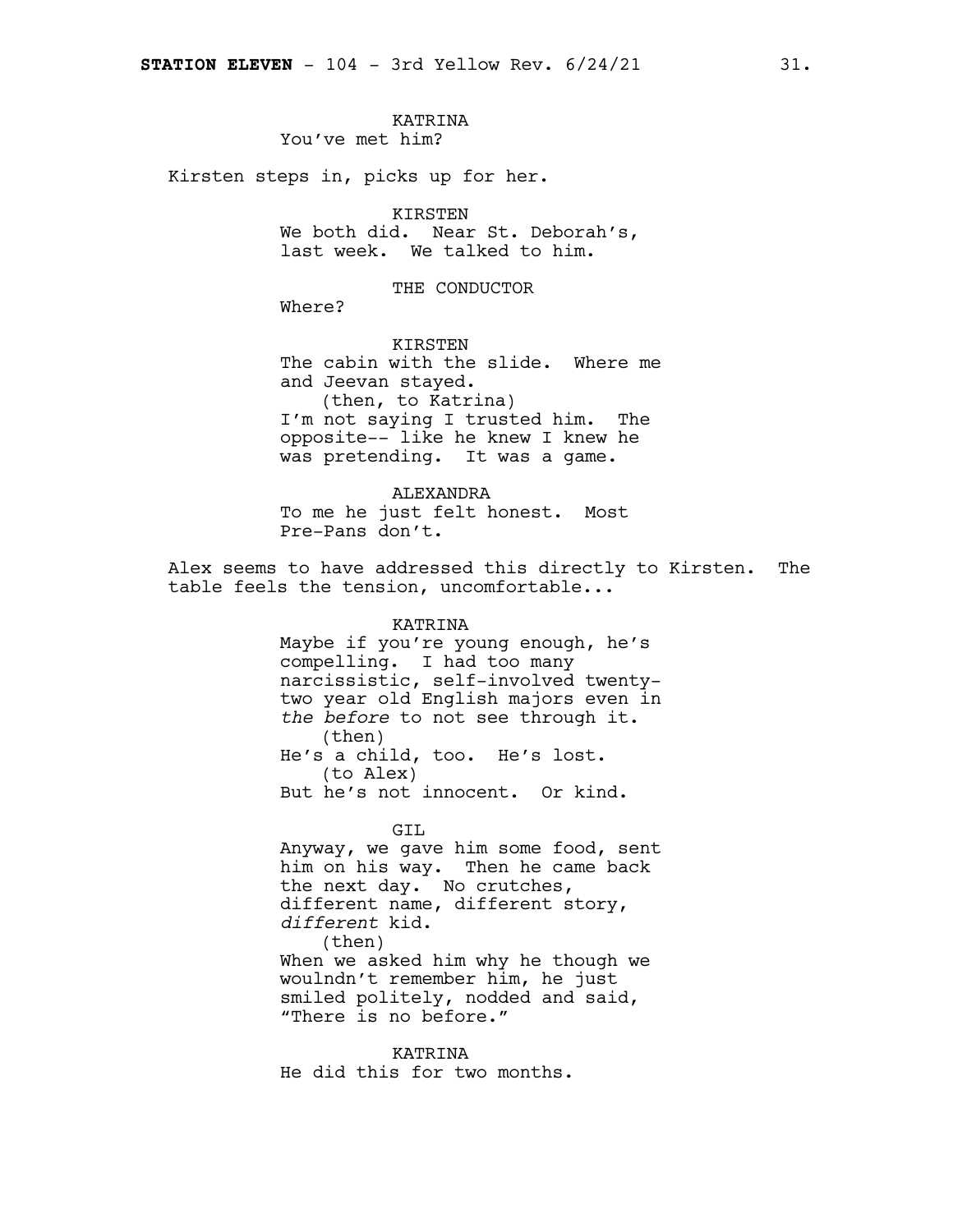GIL We got used to him. Them.

KATRINA We accepted it. We let whatever child he came with play with ours. (then, shamed) We let him have a campfire. He told a ghost story. And two weeks later, they were gone. Penelope, Michael, Britt Olson, and Annie.

WENDY What was the story?

KATRINA I don't know. But my grandaughter, the night before she left, said to me, "The survivors are the problem."

GIL As in: "Kill them all."

Kirsten watches her.

KIRSTEN That doesn't have to be what it means. He's right. Everything is gone. (then) I mean we're having dinner in a masoleum. There's something wrong.

KATRINA This is the Clubhouse Dining Room.

In the silence, then, The Conductor snorts.

THE CONDUCTOR Well. I can forgive these two. They're actors. (to Katrina) You would think the grandkids of professors would have... basic thinking skills.

Gil looks angrily, or perhaps lustily, at The Conductor.

(MORE) GIL Enough for right now. (to The Conductor) Let's talk about the play*..*.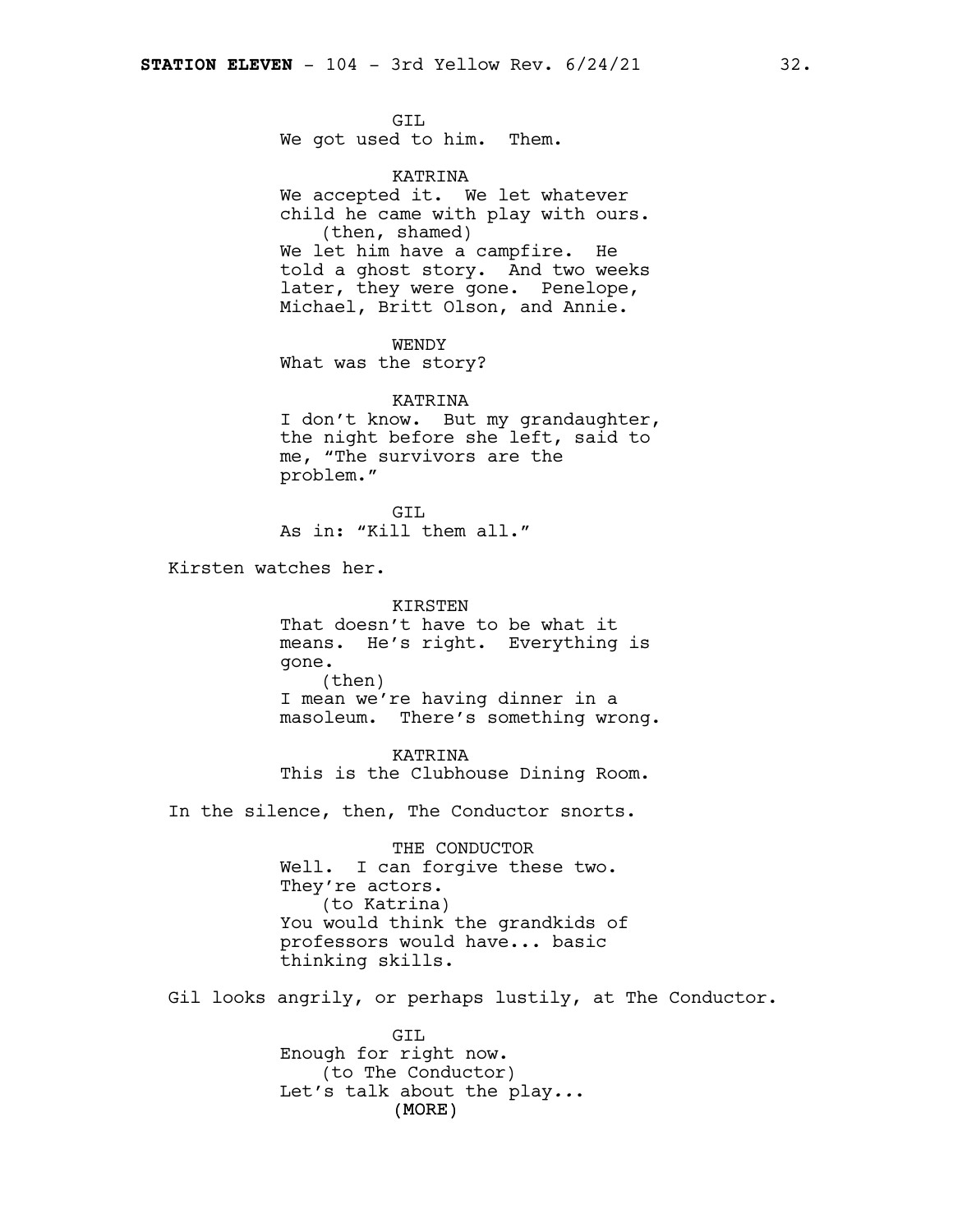GIL (CONT'D) *Hamlet's* the most overrated play of all time. That's counting *August, Osage County.*

DIETER I *love* that play.

It's a loud intrusion, seems quite prickly. Dieter stares.

GIL Of course you do, Dieter. (to the Conductor) But Sarah--

DIETER I'm not a great actor. I know that, Gil.

GIL We all know that.

DIETER

I know that. What's embarrassing is that you don't know you're a bad director. You're not missed.

WENDY (quietly) Hey. Calm down.

KATRINA I knew that this would become just a... resentment festival.

DIETER Golf. With weapons. You're all closed-minded here. Unable to express *basic* joy. This place is a crypt.

THE CONDUCTOR Dieter's in love.

Gil seems taken aback by the anger.

KATRINA Do you know what I think is stagnant? Performing Shakespeare without updating it. (to Gil) It's one of the reasons you left, isn't it, Gil? Concrete thinking?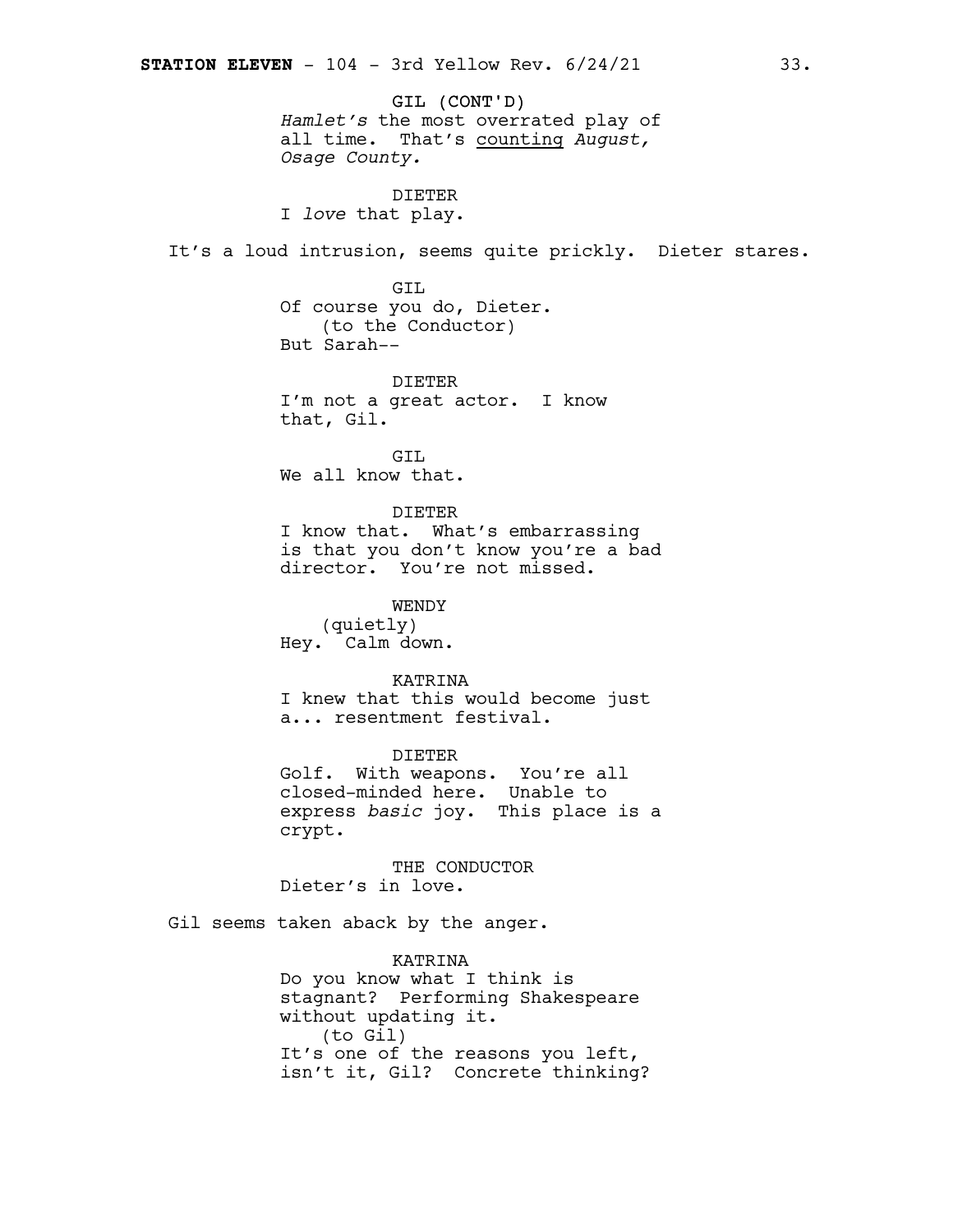GIL (to the Conductor) One of them. You don't like risk.

THE CONDUCTOR We're artists. Everything's dangerous.

The Conductor takes a beat, forces brewing within her. Looking at Gil, then Katrina...

> THE CONDUCTOR (CONT'D) We've completely deconstructed *Hamlet* this year*.* It's set in Poland. Wendy wrote it.

DIETER

THE CONDUCTOR (CONT'D) Whatever.

Portland.

THE CONDUCTOR (CONT'D) Alex is the lead.

Kirsten, Dieter, and every other member of the troupe within earshot look stunned. Gil's eyes light up and he looks back at The Conductor.

GTT.

This sounds... interesting.

Alarmed, because The Conductor has thrown out the script entirely, and no one's ready, Kirsten is wiping her face, nodding at Dieter, rallying the troupes.

#### KIRSTEN

We should go rehearse.

Every actor gets up from the table and they leave the room, leaving the residents and The Conductor to their slop.

> KIRSTEN (PRE-LAP) (CONT'D) *What's a camcorder?*

#### A25 **EXT. EIGHTEENTH GREEN - PINGTREE - Y20/D4 - NIGHT** A25

Kirsten flips through Wendy's version of Hamlet, reading by TORCH LIGHT, shaking her head as she turns the page.

> WENDY Camera that made videos.

(MORE) **KIRSTEN** Phones made videos. (paging)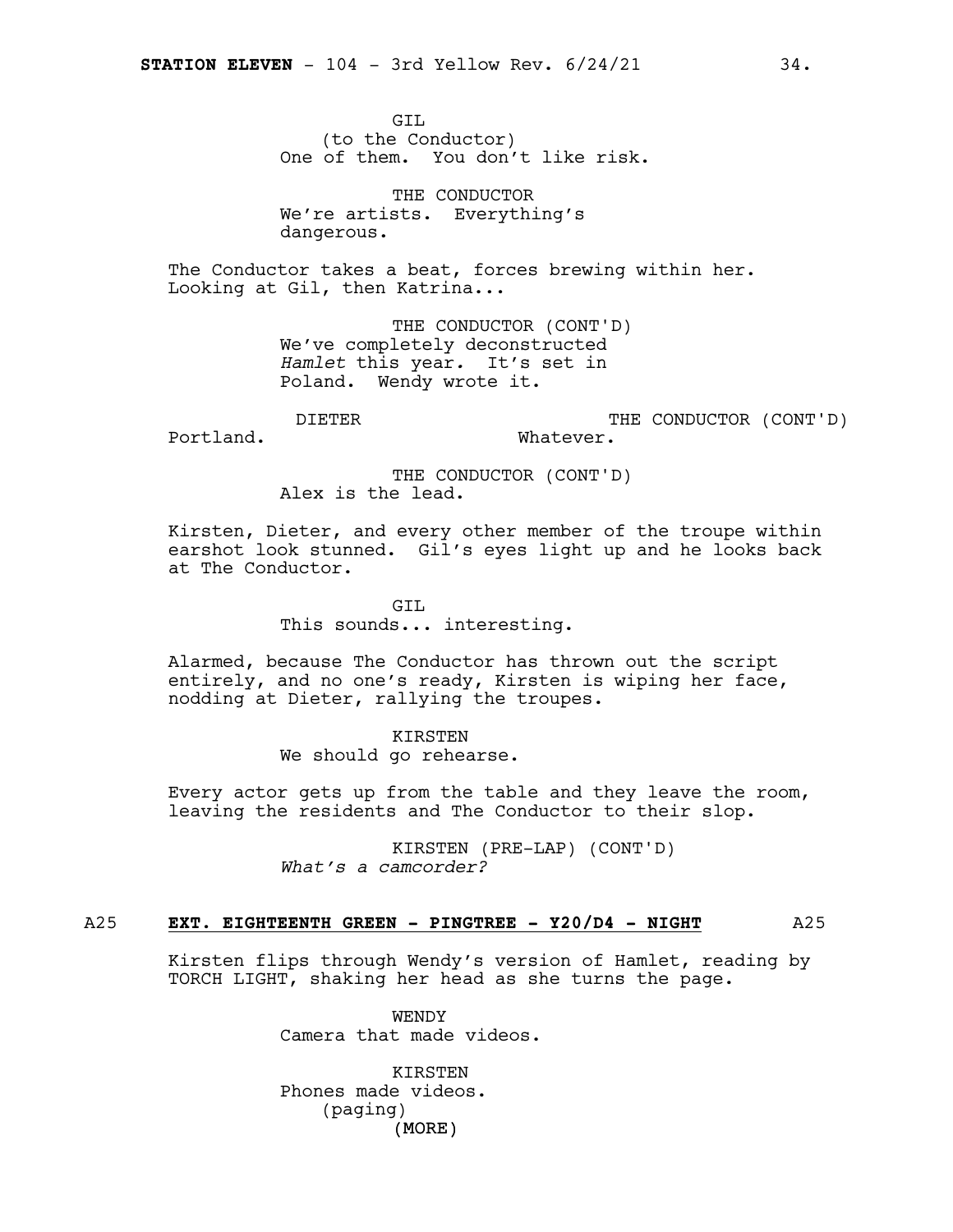KIRSTEN (CONT'D) I'm sorry, Wen. It just doesn't feel like the same play. (scans fairway) It's not holding me.

The actors all study pages, *workshopping*.

CHRYSANTHEMUM I'm not sayin' that. (to Wendy) I'm not sayin' that. WENDY You have to say it. I'm the writer.

Dieter steps in, tries to calm the tension. Wendy looks sadly at him. She's coming undone.

> WENDY (CONT'D) It's not good.

DIETER It's good, this is normal for *new material.* It's the process.

Meanwhile, Alex has stepped up, looking at the pages, is nodding at the lines. *Getting it. Vibing.*

ALEXANDRA

It *makes sense,* you guys. This is actually... it's so powerful, Wen. (stoking enthusiasm) Hamlet's the same. He doesn't see Ophelia's faking everything. He's obsessed with his own emotions.

Kirsten's looking out at the dark fairway, watching for anything, nervously fidgeting with the Swiss Army Knife. This last comment turns her back to Alex, though.

> KIRSTEN That's Ophelia.

ALEXANDRA Forget it. (to Wendy) This is gonna work. (to all) Reset!

Kirsten flicks the Swiss Army Knife down into the grass. Sayid comes over as she grabs it, straightens.

SAYID

Hey.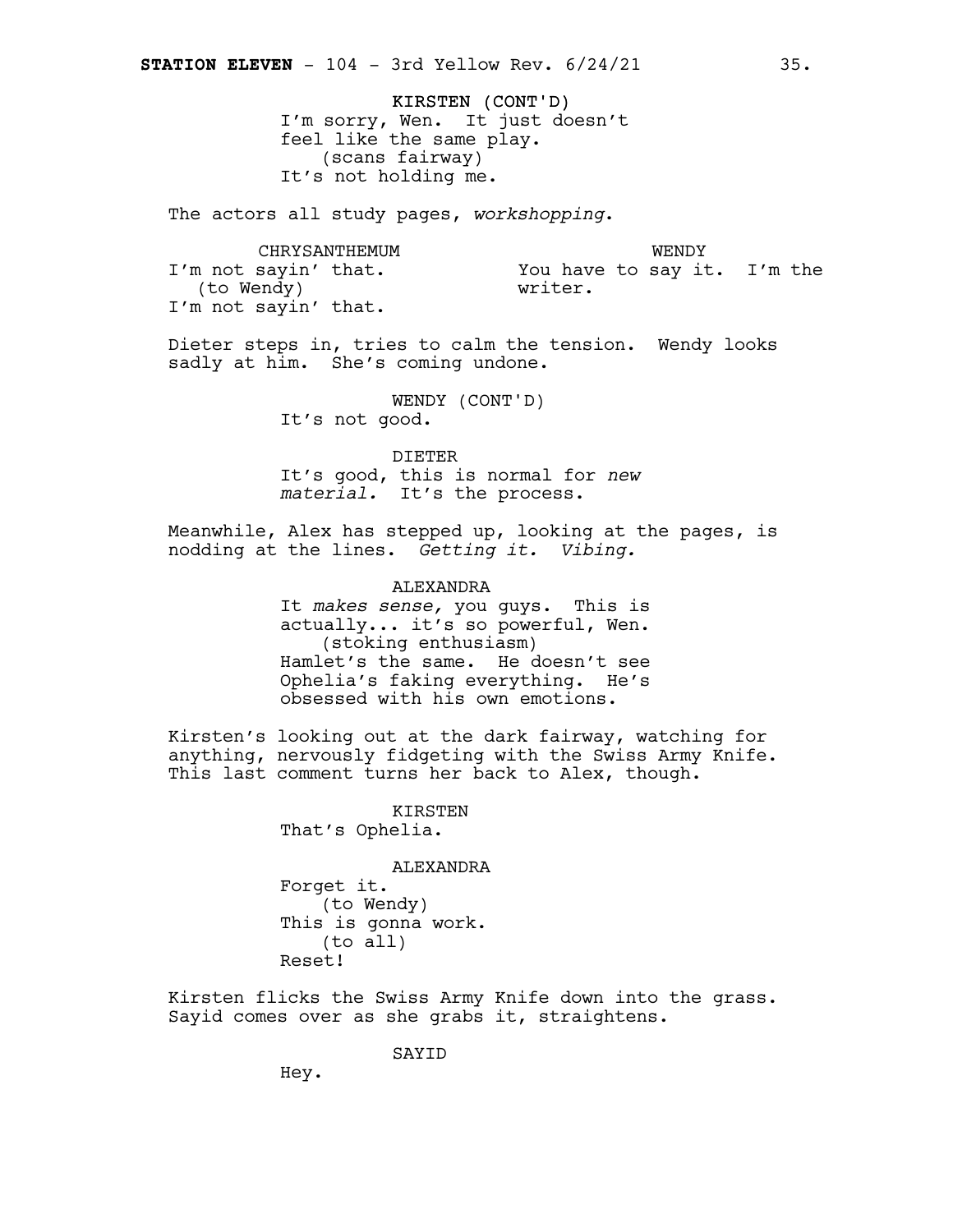Kirsten is staring at Alex, who is doing blocking now. Rather aggressively.

> KIRSTEN Is she directing now, too?

Sayid turns to look. Realizes she's feeling something else.

#### SAYID Be more positive.

Simple. Direct. Calm. A statement. She looks at him.

SAYID (CONT'D) It's your job to help. No matter what. Even if you're not the lead.

Kirsten looks at Wendy's frozen face. She's crying.

# KIRSTEN

You're right.

Kirsten nods, hears Sayid's wisdom. Murky darkness of danger out there, but this putting green's different. Their shared world. That's her home.

She goes to Wendy, pockets the knife.

KIRSTEN (CONT'D) Hey. We'll make it work.

We slowly pull away from these life-or-death stakes (it really feels like), toward the shadows, where the dark shadows of THREE CHILDREN scamper past frame before...

#### 26 **INT. FRANK'S APARTMENT - Y0/D9 - DAY** 26

Young Kirsten traces a finger up and down through the maze of Frank's Post-Its as she hums and walks slowly along the window. She reads a few of the cryptic phrases. Frank is typing madly at his laptop, seemingly locked in.

Kirsten doesn't stop, keeps walking tracing her finger, continuing its wavy path past the front of the apartment. She continues into the living room, her finger tracing up and down along the Post-Its on the window, tracing out the circumference of the apartment.

Frank puts on a record of some classy Brazilian jazz and she sings, humming to herself, a bored kid, nothing to do. She looks out as she crosses through the room and comes to curve's end at Jeevan, who's looking south down the shore.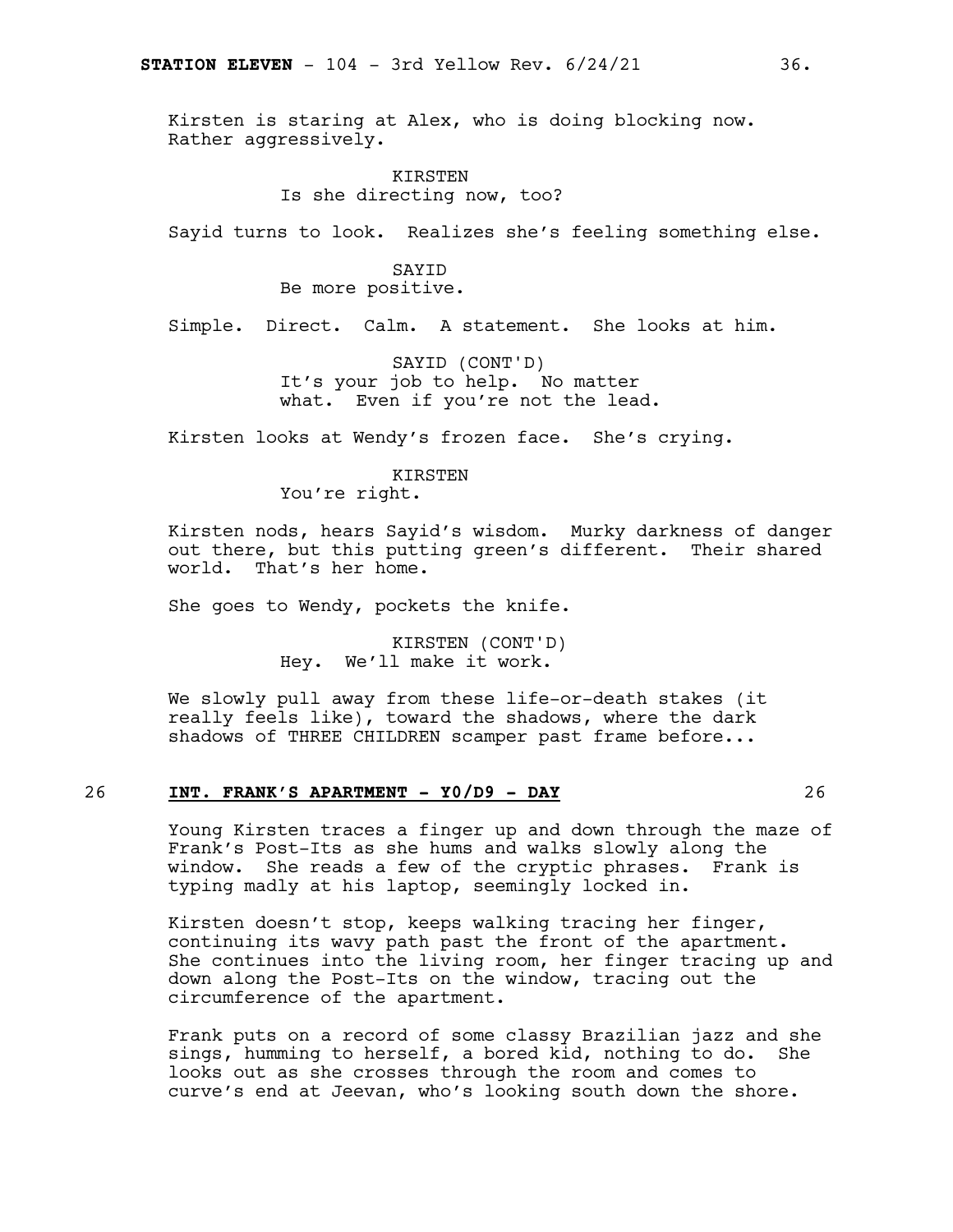### A26 **INT. FRANK'S APARTMENT - LIVING ROOM - Y0/D9 - DAY** A26

Young Kirsten comes up behind Jeevan and he turns. The height of the vents makes this exchange play eye-to-eye.

> YOUNG KIRSTEN I don't want to do Frank's homework anymore.

#### JEEVAN

Good. Don't.

Kirsten smiles, pleased with this outcome.

JEEVAN (CONT'D) He's not mad at you. I saw. I know that feeling.

YOUNG KIRSTEN It feels like he is.

They both watch him putting post-its up on the window.

JEEVAN It's not you. He just hates people. And me. (looks around) I'm thinking of building a fort.

| 27 | OMITTED | 27 |
|----|---------|----|
| 28 | OMITTED | 28 |
| 29 | OMITTED | 29 |
| 30 | OMITTED | 30 |
| 31 | OMITTED | 31 |
| 32 | OMITTED | 32 |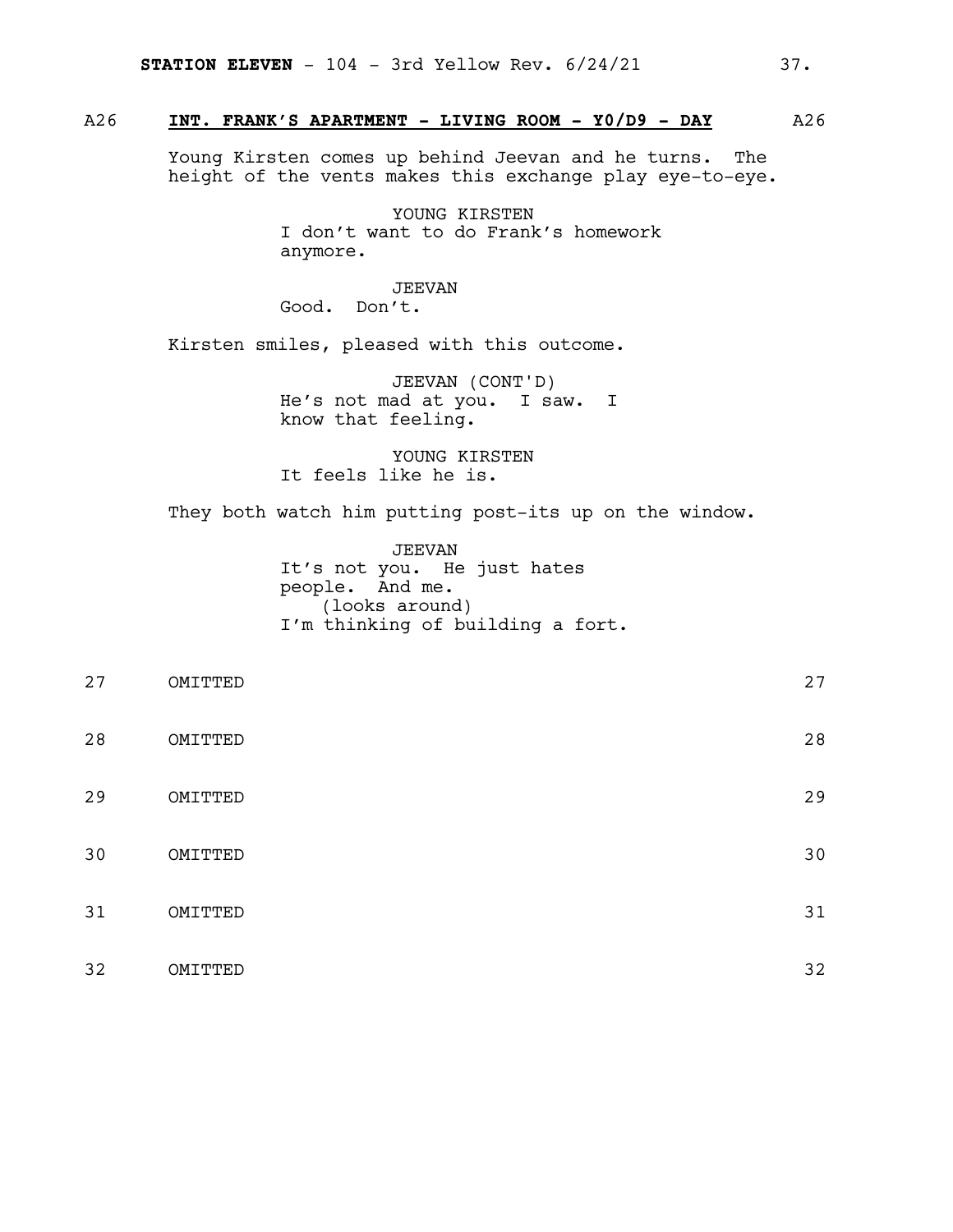#### 33 **INT. BEDROOM - PINGTREE - Y20/D4 - NIGHT** 33

Kirsten lies in bed, reading through LOOSE-LEAF PAGES with handwritten lines from Wendy's *Hamlet*, getting herself organized, memorizing lines by candlelight. A few beats pass.

A *CREAK* on the floorboards above make her eyes tick upward. A couple smaller *CREAKS* as the soft sound of footsteps above fade. She looks back at her pages.

Light *KNOCK* on the door, and Sayid is there, looking frightened, peeking in.

> SAYID (re: the floorboards) Did you hear that?

KIRSTEN Probably ghost kids.

SAYID You seem scared.

**KTRSTEN** 

I'm not. (reading) I'm memorizing lines. Wendy's actually a great writer.

Sayid steps in. Sits down on her bed.

SAYID

Kirs. (nods at her) *You seem scared.*

He takes off his shirt.

KIRSTEN Ooooh. Okay.

She puts away her pages, as though this is a prompt for something, but looks back, thought occurring...

> KIRSTEN (CONT'D) What about sharing tents with Alex, though?

SAYID Not a lot since St. Deb's. (looks at her) Look over there. It's a scary tiger.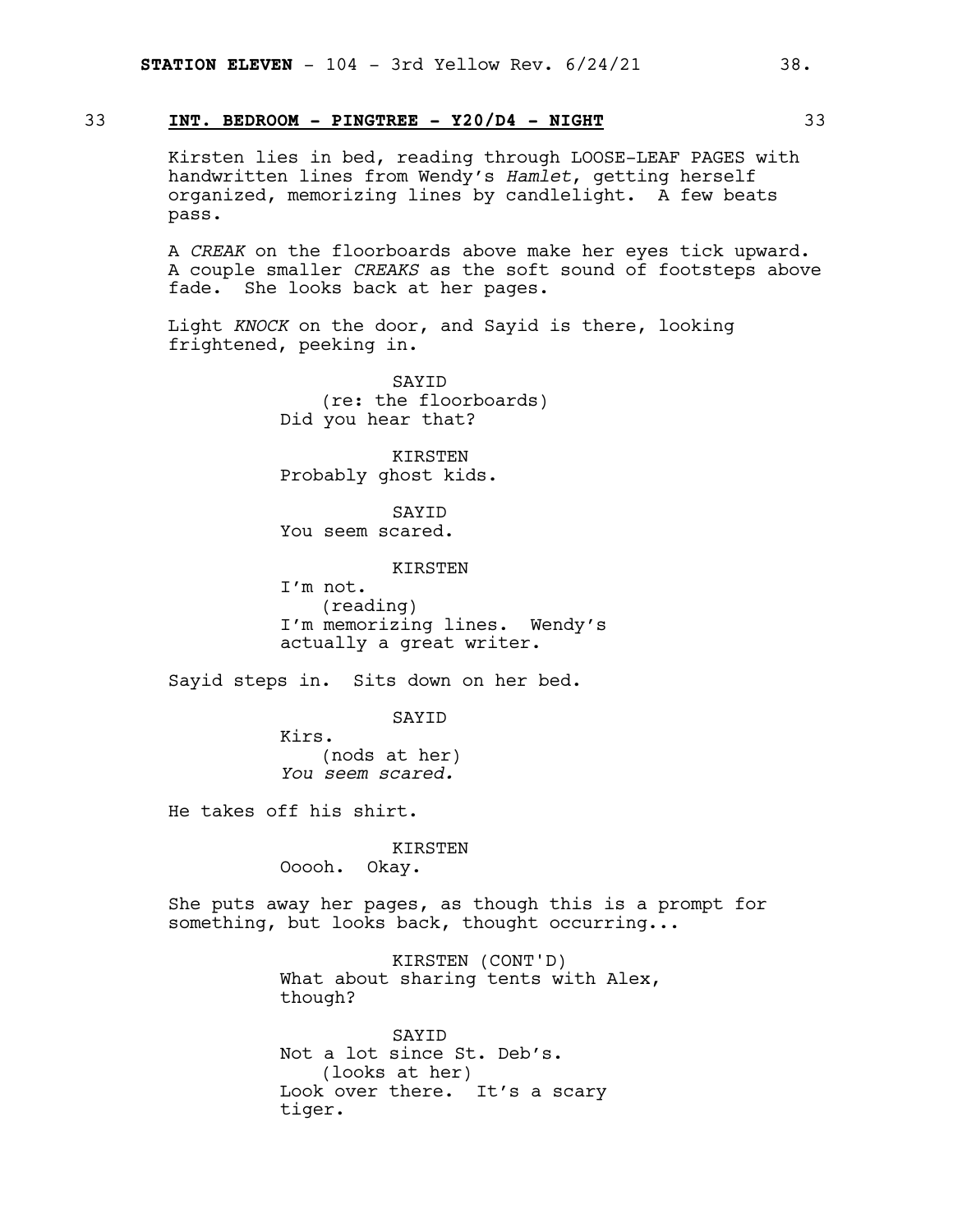Kirsten looks for a beat or two. "Performs":

KIRSTEN "Oh no. I'm really scared."

SAYID We're alone out here. In the Savannah. (crawls hand up her leg and ribs) Don't move. That's a tarantula.

Kirsten makes a big eek face watching the "tarantula" until they both break out laughing, snuggle more--

CAMERA MOVES PAST THEM, though, and goes to the door. The eyes of an **UNDERSEA GIRL** and **UNDERSEA BOY** are watching through a missing SLAT in the door.

#### A33 **INT. BEDROOM - PINGTREE - Y20/D5 - MORNING** A33

Morning. Kirsten sits bolt upright. She rolls over and sees Sayid, sweetly drooling on the pillow beside her.

She very, very quietly shifts, and the bed makes a *HUGE CREAK.* Sayid doesn't flutter an eyelid.

#### B33 **INT. HOTEL HALLWAY - PINGTREE - Y20/D5 - MORNING** B33

Kirsten heads down the hall, dressed for the day, taking quiet steps. No one else is up yet.

### C33 **INT. CLUBHOUSE - FOYER - PINGTREE - Y20/D5 - DAY** C33

Kirsten comes into the foyer and sees this time that the door to Gil's office is ajar. She glances around, no sign of anyone. She makes her way to the door.

#### 34 **INT. CLUBHOUSE - GIL'S OFFICE - PINGTREE - Y20/D5 - DAY** 34

BRIGHT MORNING SUN lights Gil's office-- formerly the PRO SHOP. On Gil's desk lies a HUGE TOME, bound paper, medieval in scale and intensity.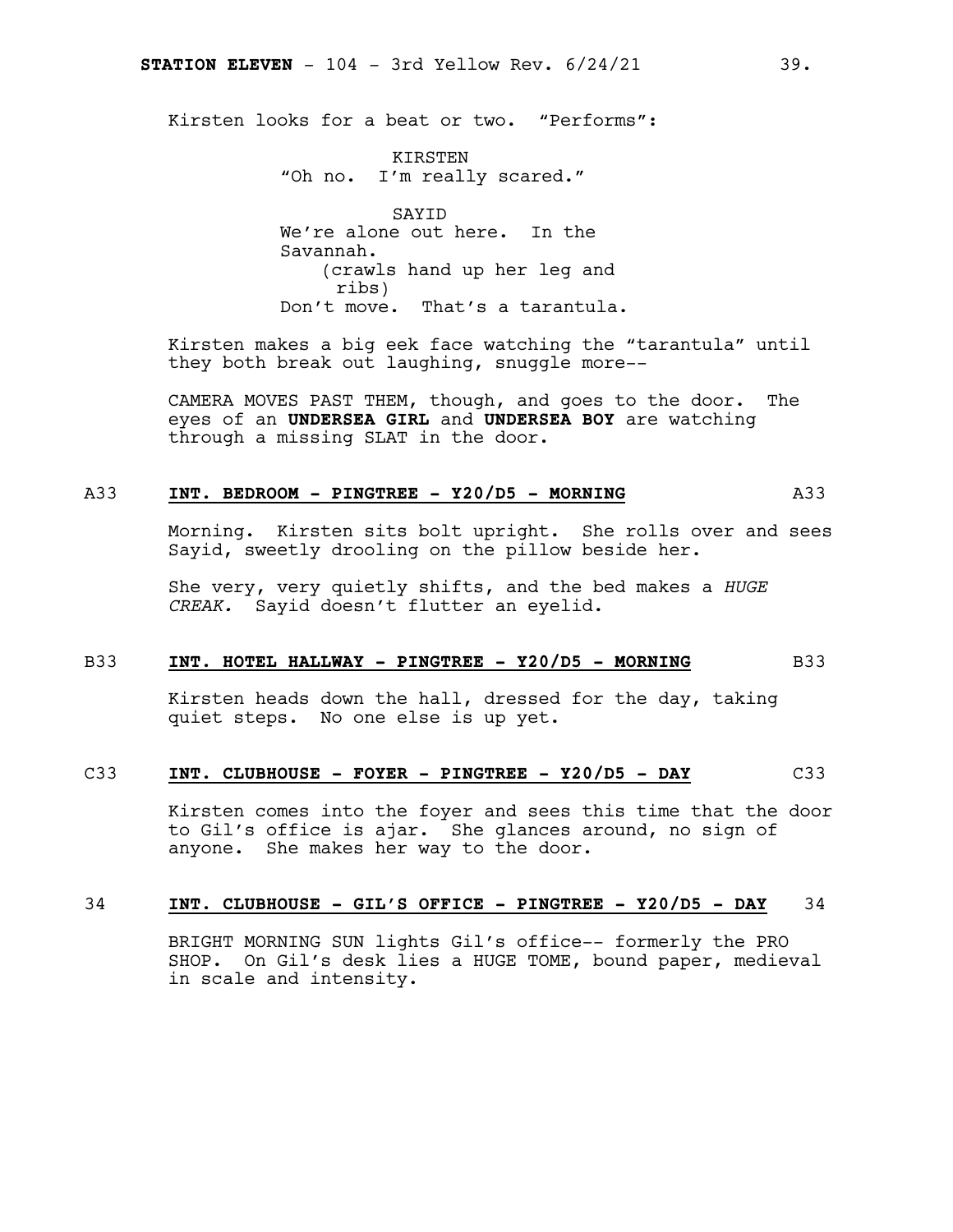It's an ILLUMINATED MANUSCRIPT called "The Book of Joy and Despair." There are two inkwells, both dry; blue ink and red. It's been awhile since anyone wrote there.

There is, though, a very nice, long putting green in here.

Kirsten goes to the big CASHIER'S DESK, where the book is, goes around behind the counter, starts pulling at drawers. She opens one and finds a stash of JELLY BEANS, eats one. She then notices the deep well of golf balls that extends down to the floor, has a moment of realization...

And digs into the balls. Kirsten sifts around, balls tumbling out like she's opened a gumball machine.

Once they clear, she reaches in and... pulls out a Ziplock bag with something inside of it... holds it. Has the feelings. Because it's her oldest friend: *Station Eleven.*

She has a moment with it, then looks up to find Gil coming in, carrying a bucket of balls. He stops short when he sees her guiltily standing behind the desk, Ziplock out of sight.

GIL Kirsten. KIRSTEN Hi. GIL What are you doing in here? Behind my... desk. KIRSTEN Just looking at your big book... of... GIL I'm thinking of adding "Great". *The Great Book of Joy and Despair. (*then*)* Fuck books. (then) Do you want to putt? I have balls. KIRSTEN (balls everywhere) I'm good.

Gil seems indifferent as he goes to his "tee".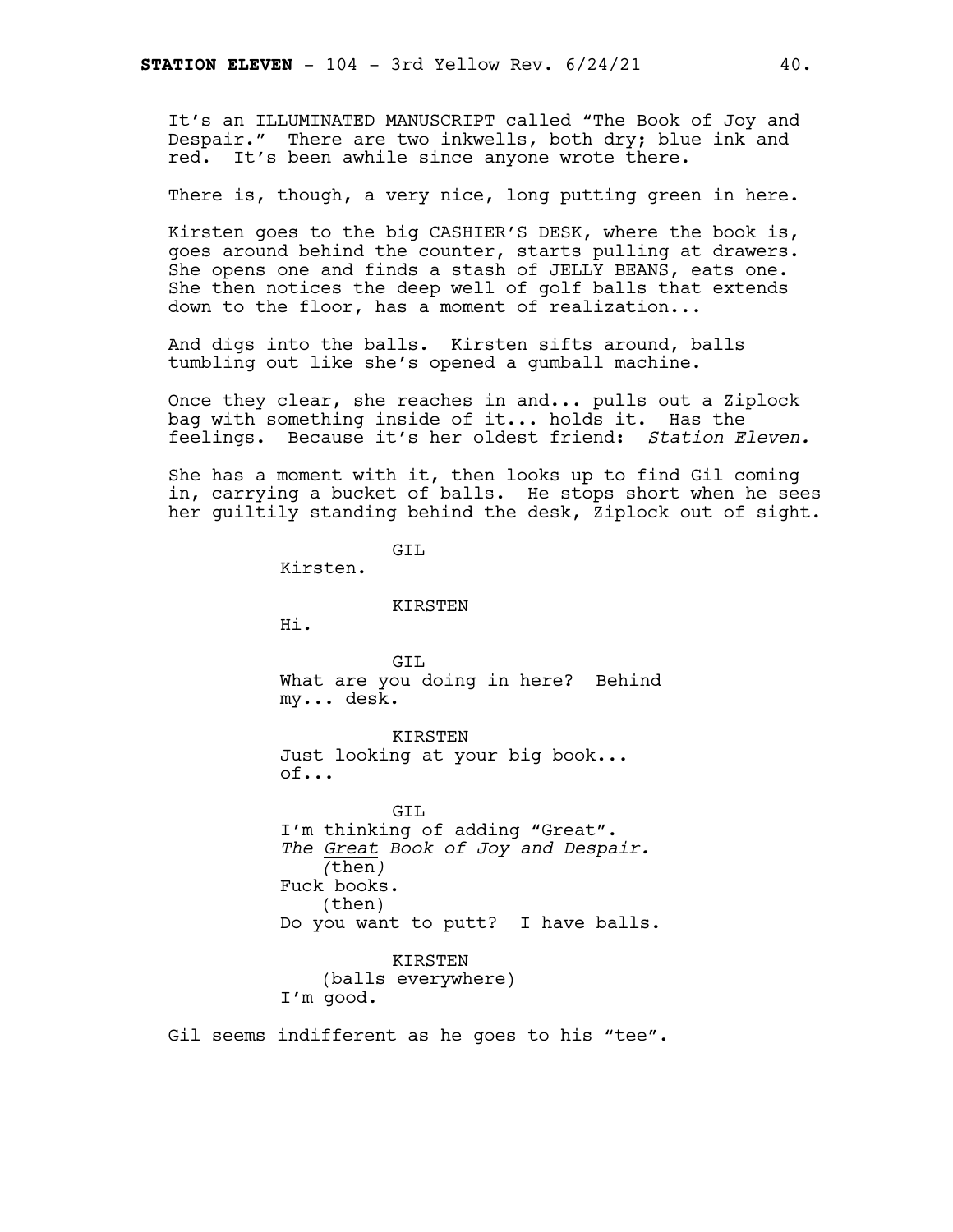GIL (re: the book) I don't know why I even have that thing out anymore. Never try to write an oral history of the world.

She's able to slide out, sidestep toward the door as he knocks down a putt.

> KIRSTEN We miss you. For what it's worth. The actors. We have no director, and Dieter's wrong. You were really good at it.

This seems to sadden Gil, and he putts his feelings away.

KIRSTEN (CONT'D) Hey, Gil? Can I ask you something?

He lines up, takes another putt. Misses.

KIRSTEN (CONT'D) Is this what you thought it would be?

He looks at her a beat, wary.

GIL If you're talking about having a loving relationship with a partner who actually sees you... yes. (then) If you mean... rotting. No.

KIRSTEN I meant living in the same place. Being off the wheel.

GIL Retirement? Oh. Not really. No.

Gestures.

GIL (CONT'D) I was going to turn this place into the library of Alexandria. The first university... After. We had a whole plan... but...

His attention goes to the wall. PROSPERO'S STAFF is hanging.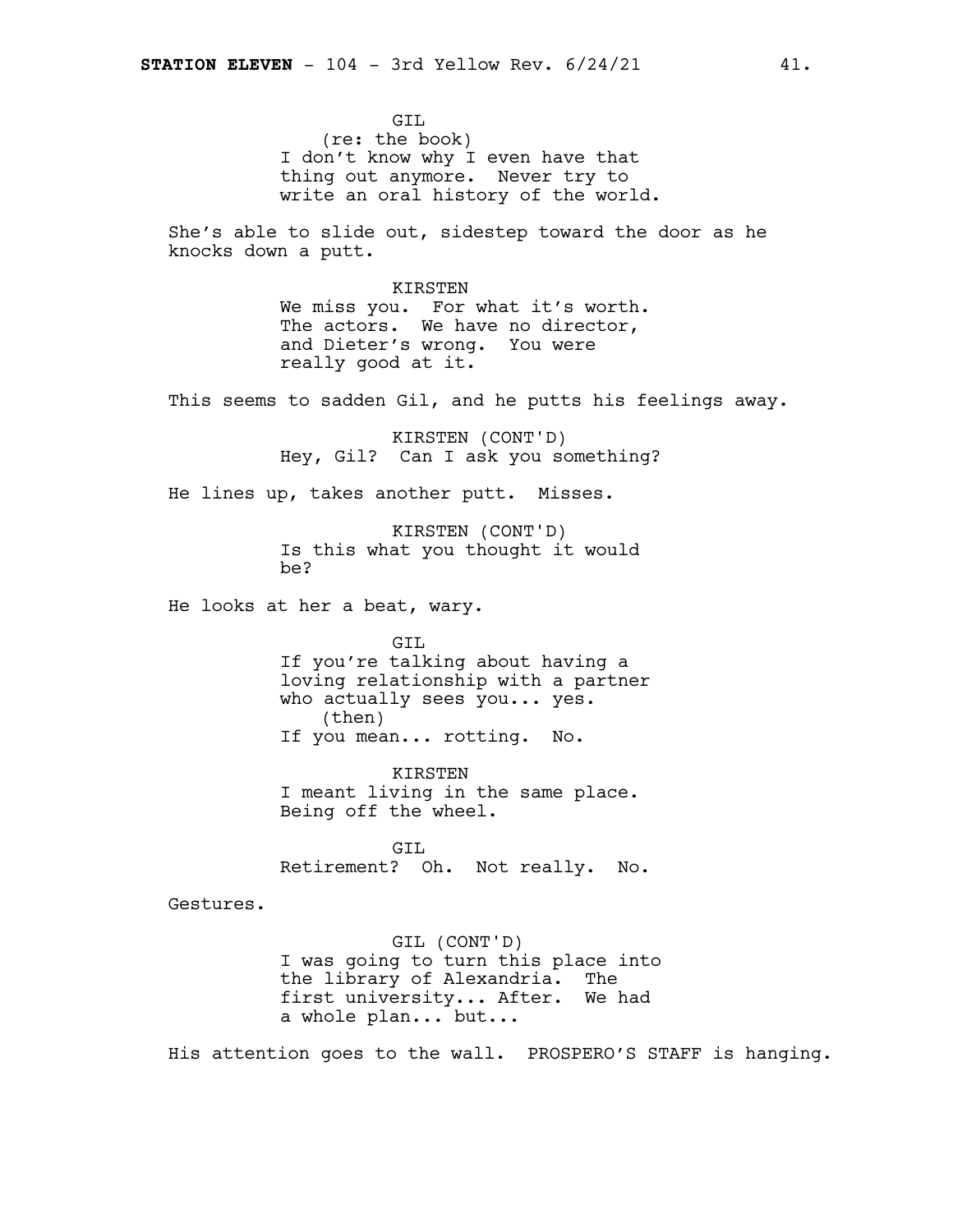GIL (CONT'D) Remember that? From *The Tempest?* (then) *Our revels are now ended. All which is inherited... shall dissolve. We are such stuff as dreams are made on, and our little life is rounded with a sleep.*

#### KIRSTEN

Come with us. (off look) Just leave. Come back. (shrugs) You can.

Gil looks at her for a good beat.

GIL Katrina just lost everything.

KIRSTEN So did everyone.

Gil looks up, detecting what seems like hostility.

KIRSTEN (CONT'D) Twenty years ago.

He looks down, lines up another putt. She makes to go.

GIL (still lining up) You sound like him, you know. The Prophet.

KIRSTEN I'm just saying... Come home. If it's what you want.

Gil remains frozen.

GTT. This is what I want.

Kirsten crosses, heads toward the door, leaves.

GIL (CONT'D) I want... to putt.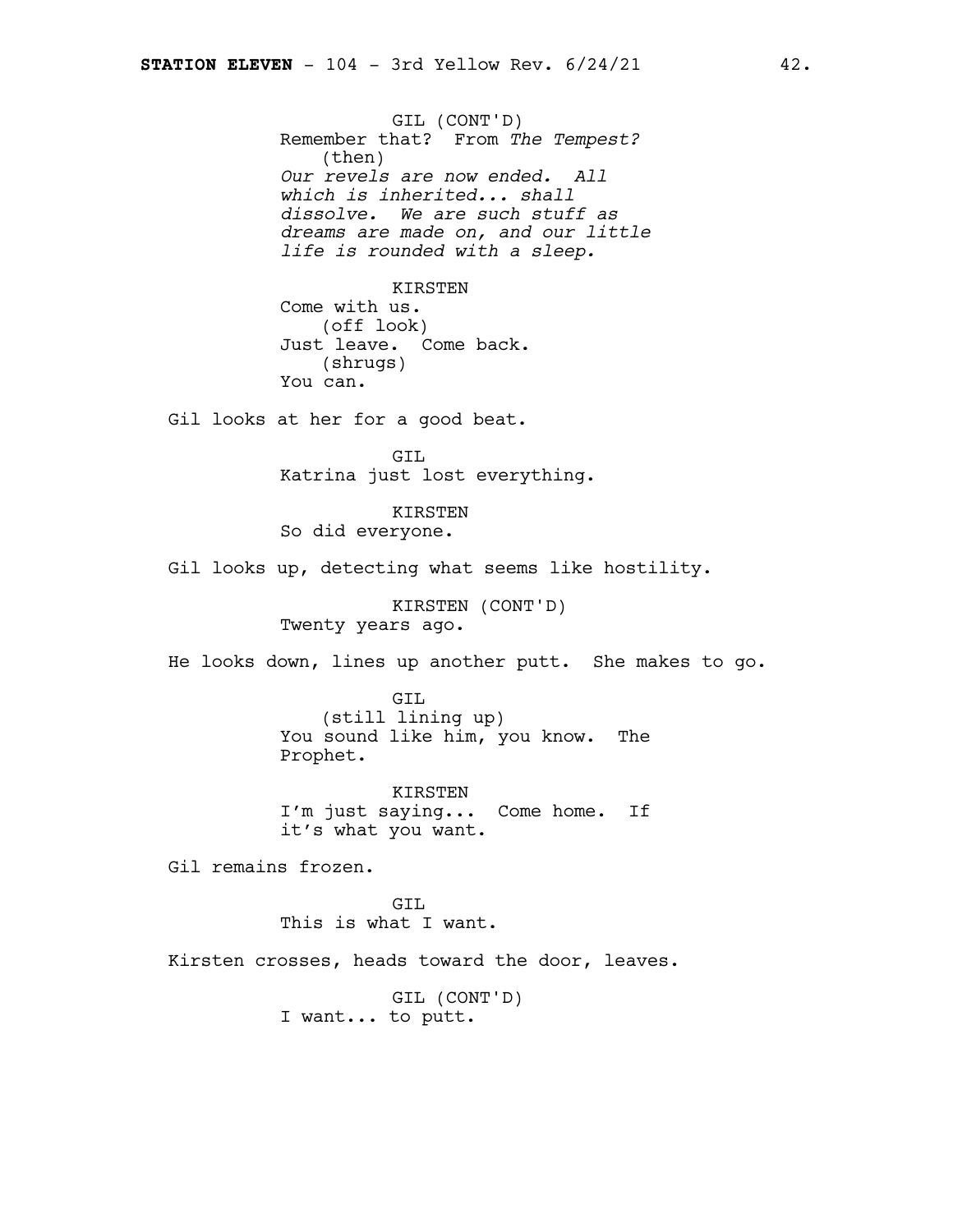#### A34 **EXT. FOURTEENTH FAIRWAY - PINGTREE - Y20/D5 - DAY** A34

Kirsten sits in a sand trap and reads *Station Eleven* slowly and deliberately, page by page, her eyes tracing across the old familiar images. The overgrown and weedy prairie of an unkempt fairway surrounds her.

She stops paging, zeroes in on an exchange between Lonagan and Dr. Eleven (page 46-47). Sees the phrase: **"There is no before."** She looks over at the Ziplock under her shoe, looks at the bite-marks. Thinking about Jeevan. She turns and sees August approaching. He does too.

> AUGUST We're gonna rehearse again.

KIRSTEN Okay. I'll be there soon.

She nods, looks back down at the book. Keeps reading.

AUGUST

You okay?

She looks up at him. Nods yes.

KIRSTEN It's just early in the wheel.

AUGUST (warmly) See you over there.

He goes. Kirsten goes back to reading. August walks away, evening coming, and we cut to--

#### 35 **INT. BEDROOM - PINGTREE - Y20/D5 - DAY** 35

Kirsten, dressed as Ophelia in her tennis skirt and decorative sash, pulls on her golf pants. Behind her, Hamlet steps in, comes to the mirror, stands behind her.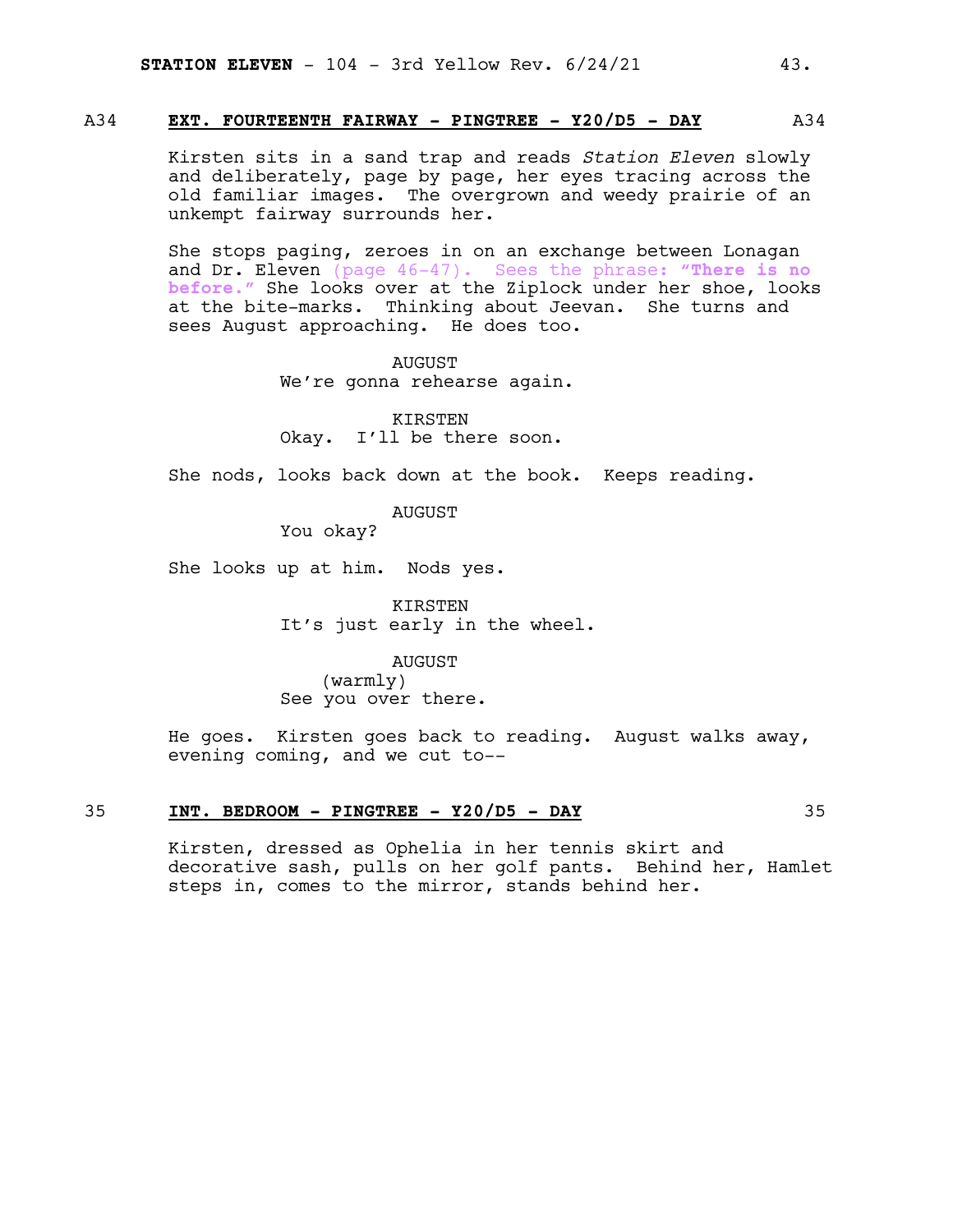KIRSTEN

Hey.

#### ALEXANDRA

Hey.

Quiet between them for a beat.

KIRSTEN What did The Prophet actually... say to you? What was so amazing? (off look) I want to know. Really.

ALEXANDRA He asked me to leave the Symphony. And I said... yes.

Kirsten seems alarmed. Alex shrugs.

ALEXANDRA (CONT'D) That's how I felt. That day. (watching her) After the bonfire, I went to meet him. He never showed up.

Kirsten nods, realizing the impact of her attack.

KIRSTEN

Thank God.

ALEXANDRA I didn't want to leave with him. You get that, right? I just wanted you to let me be the lead. One time.

KIRSTEN I'm glad you get to.

She reaches for Kirsten's hand. Kirsten releases it after a beat, then starts strapping sheaths to her forearms.

> ALEXANDRA It's strange that you do that.

> > KIRSTEN

Do what?

ALEXANDRA Take weapons to a play.

KIRSTEN

Not to me.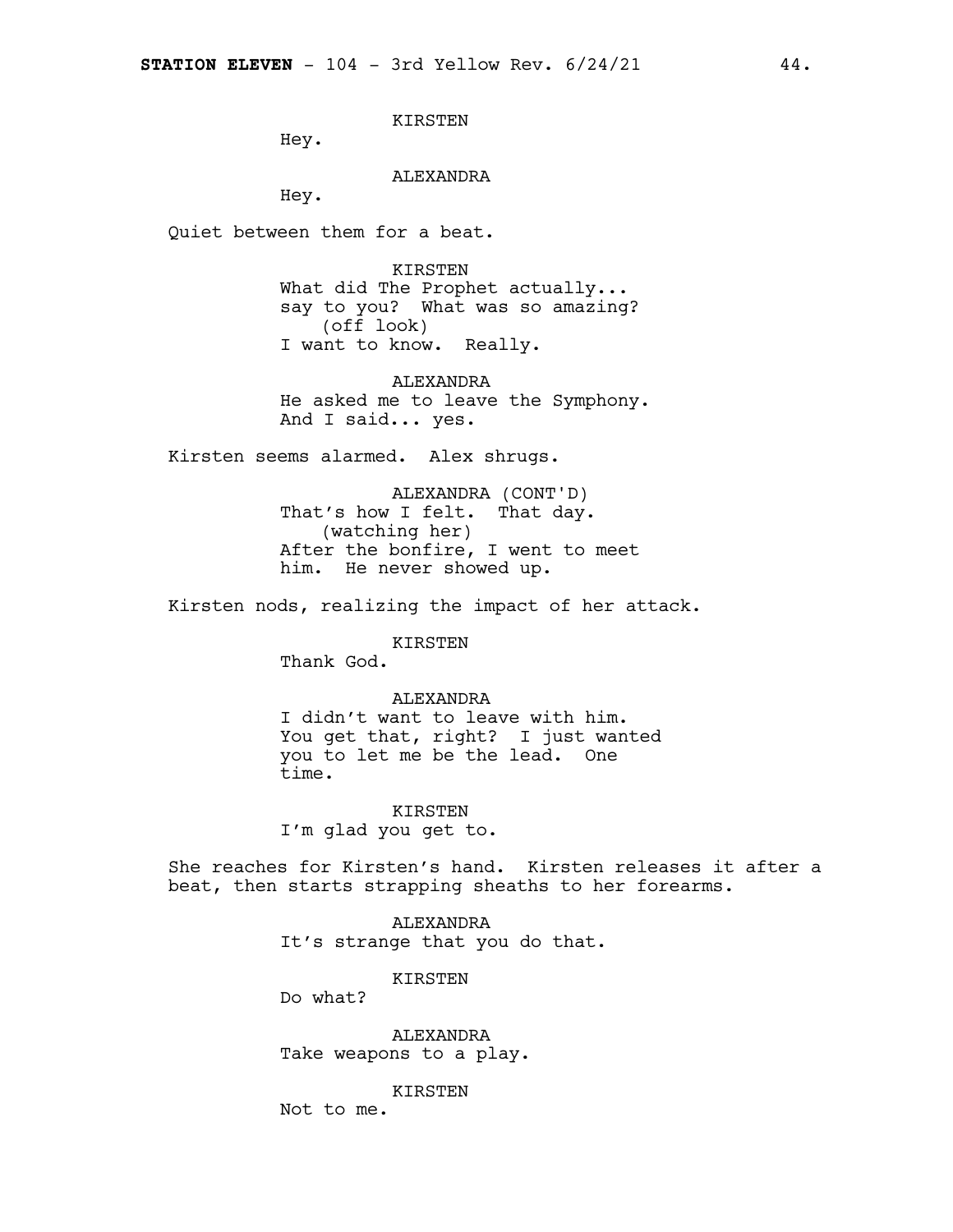Kirsten takes in that twisty feeling as *THE PIANO KEYS RISE--*

#### 36 **EXT. EIGHTEENTH GREEN - PINGTREE - Y20/D5 - DAY** 36

*WE ARE THRUST ONSTAGE TO ACT 3, SCENE 1 OF PORTLAND HAMLET:*

CLAUDIUS (Sayid) and POLONIUS (Chrysanthemum) hide behind a bar on the makeshift, stage overlooking the clubhouse. The Conductor is rolling on sustaining notes, tension. Piano rolled outside.

Alex strides onto stage (astroturf), walks to the center, looks out at the crowd.

> HAMLET (ALEXANDRA) I want to die. Every Post-Pan wants to die.

She lets that hang. OFFSTAGE, Wendy is holding her notebook, but she's not checking the lines.

> HAMLET (ALEXANDRA) (CONT'D) (to Gil) Should I do it? Gil? Is it brave to keep pretending? Maybe I'll make a *difference* like I want? Like you? You won't, by the way. (turns) Or you, Katrina. You're brilliant. You don't believe in power. But *you* own the guns.

Chuckles in the crowd from the olds. Katrina can roll.

OPHELIA (KIRSTEN)

Hamlet--

HAMLET (ALEXANDRA)

*WHAT?*

OPHELIA (KIRSTEN) Don't... yell at me.

HAMLET (ALEXANDRA)

#### *WHY NOT?*

The crowd-- Gil and Katrina in particular-- are watching with great attention, riveted. Kirsten sees this, then looks up and sees **CODY** and **HALEY** both watching from a distance.

Kirsten hands Alex the CD CASE of The Conductor's Liszt, but her other hand drifts toward one of her knives...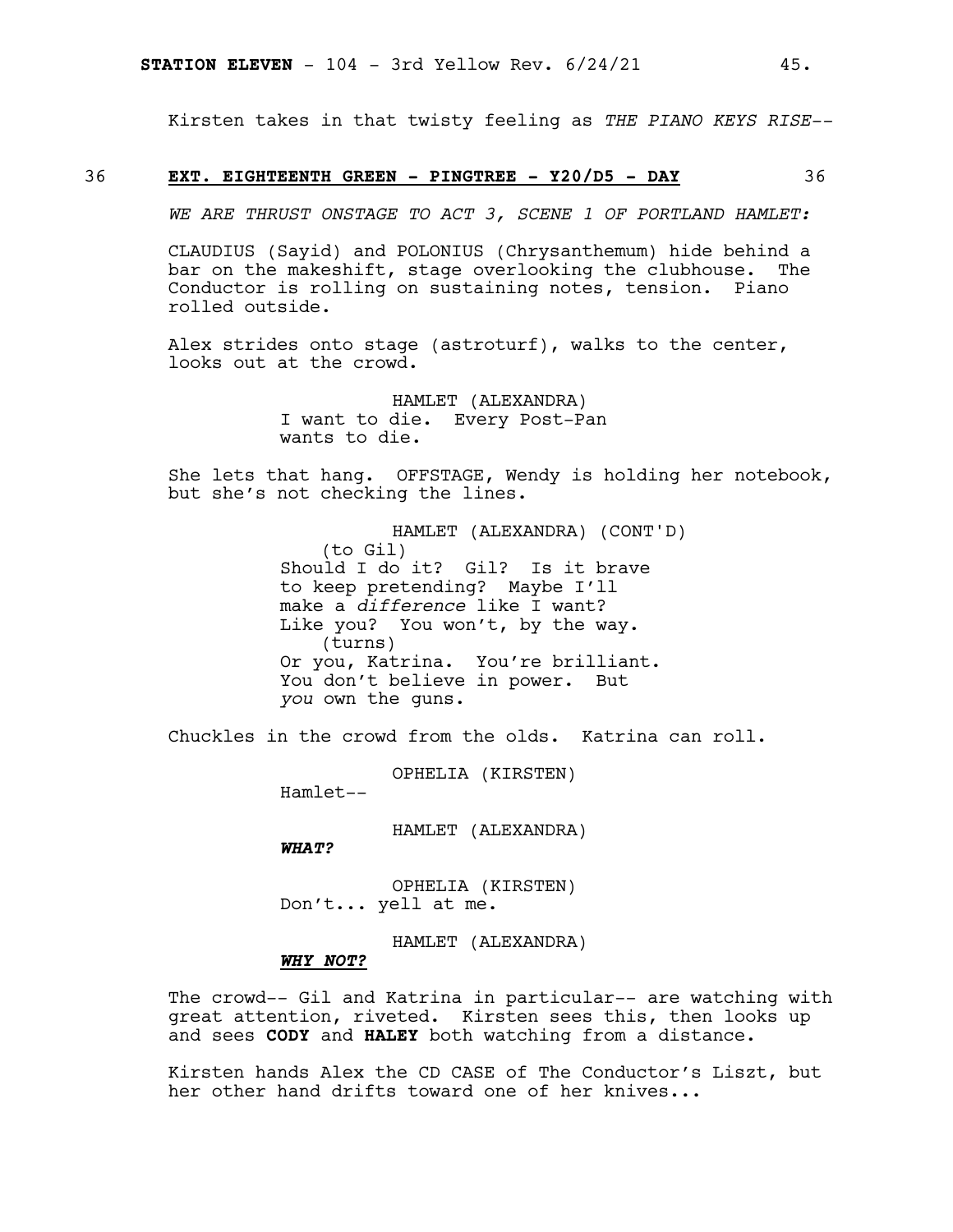OPHELIA (KIRSTEN) (watching the kids) I don't want this... mixtape.

Alex stares straight back at Kirsten.

HAMLET (ALEXANDRA) Are you for real? "Princess"? (Kirsten's looks) We all bow to you, you're wonderful. *I LOVE YOU! OPHELIA! CAN'T YOU SEE THAT?* (then) No. You can't. You're fake--

OPHELIA (KIRSTEN) --My love is real.

Kirsten says it quickly on the heels of Alex, looks up again. The kids are gone. She stands calmly, faces Alex.

> OPHELIA (KIRSTEN) (CONT'D) You're just inside of it. I knit you out of it. My family lived and died before we met. That's true of everyone here.

As Kirsten concludes her speech, we see the faces in the crowd, the attention captured. And we see Wendy, lips moving at the lines she knows by heart. Back to stage.

> OPHELIA (CONT'D) Fuck you, Hamlet.

Crowd murmurs. A bit of scandal. The Conductor takes that as a cue to *play angry.*

> GIL (PRE-LAP) *Bold. Inventive. Unlike anything I've ever seen. And she-- Alexandra. My god. The power.*

### 37 **EXT. EIGHTEENTH GREEN - PINGTREE - Y20/D5 - DAY** 37

Hours later, it's the afterparty, and Symphony Members mingle with residents, sipping Duck Wine, a lively energy. Kirsten's looking out down the fairway, tense and back in guardian mode after seeing Cody and Haley.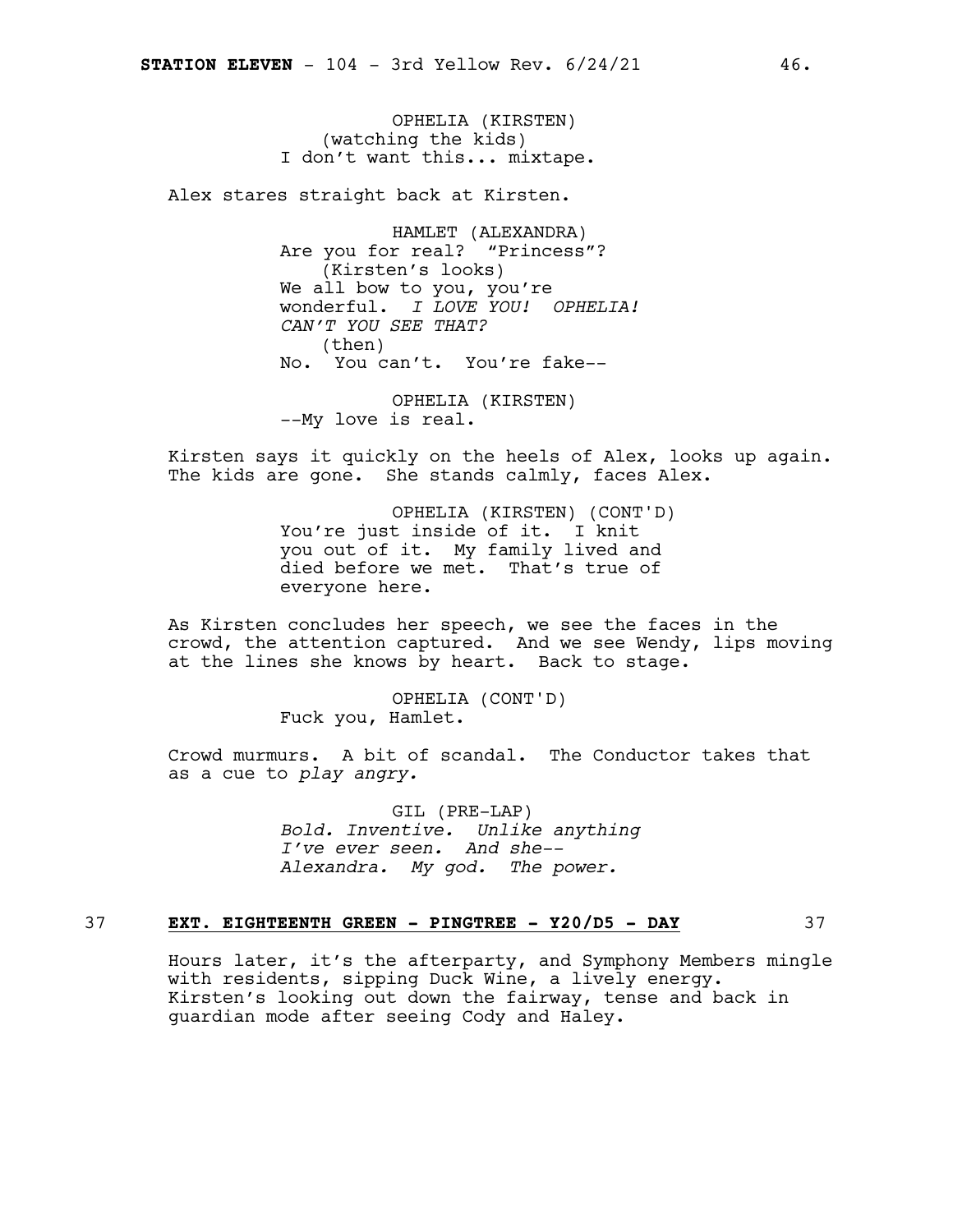KATRINA (O.C.) You did bring us new life.

Kirsten turns.

KATRINA (CONT'D) (gestures to the dark) We've been too scared to be out here... since he came. The Traveling Symphony's not afraid of anything.

They both turn back in to look at the troupe.

KIRSTEN We're artists. We're terrified, Katrina.

KATRINA Well... you don't seem to be.

Kirsten looks at her, takes that in. Acknowledges the moment, Katrina's way of saying thanks.

> KATRINA (CONT'D) Sometimes I think we should be out there, looking for them.

Kirsten nods in sympathy, looks out with her.

KIRSTEN (not quite selling it) Maybe they'll just come back.

Alexandra, out of nowhere, suddenly HUGS KIRSTEN HUGELY, almost TACKLING HER into the wall, laughing.

> ALEXANDRA (PRE-LAP) *And the way they were held when you said it.*

Kirsten smiles warmly, receiving the love. For a second it snaps her out of it. After a beat, though, she looks back where Cody was, and he's gone.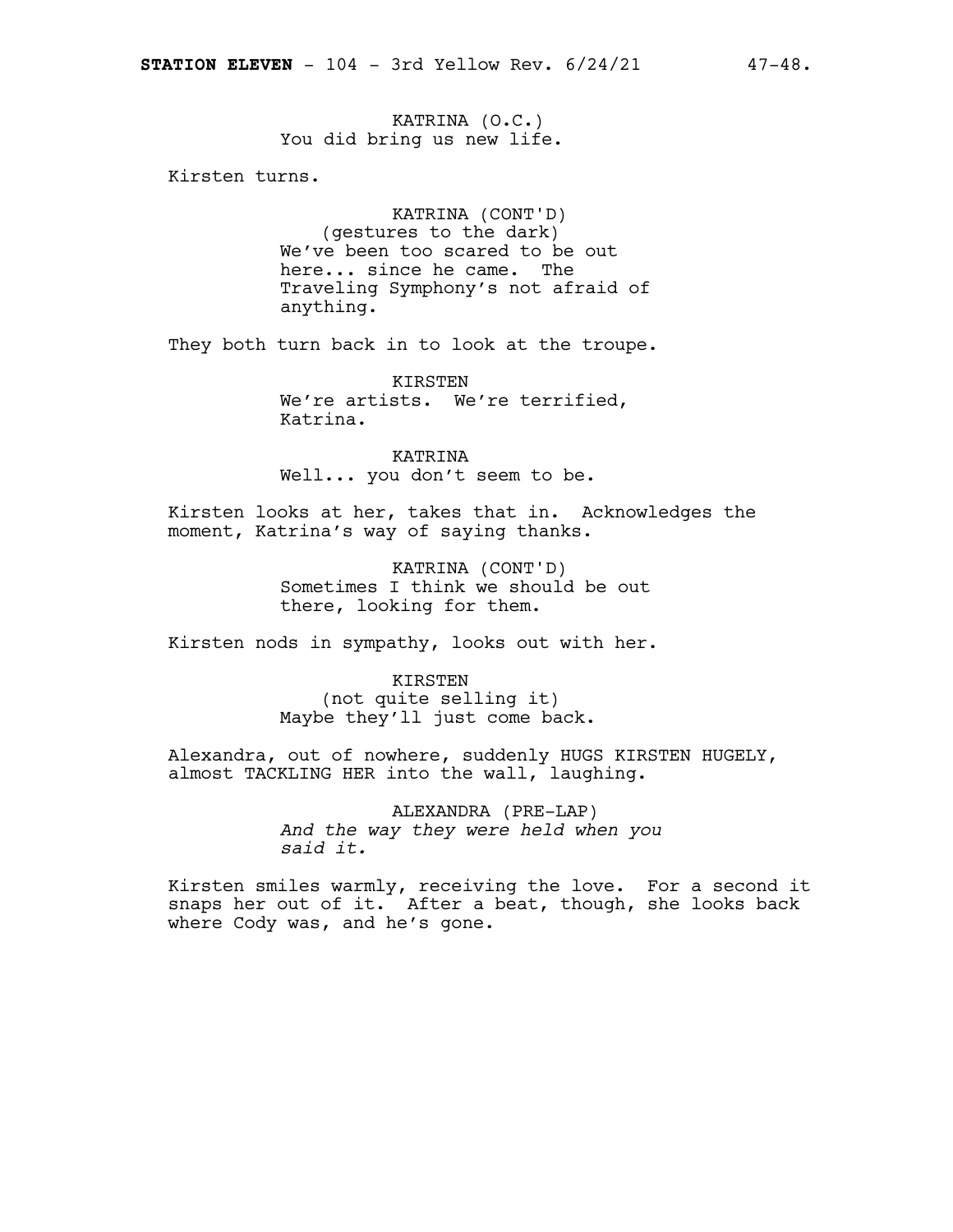A37 OMITTED A37 A37

#### 38 **INT. BEDROOM - PINGTREE - Y20/D5 - DAY** 38

In the room now, Alex still fully in costume, riding the wave of the show, and Kirsten calm but rattled.

> ALEXANDRA I just-- there's something about being *Hamlet*, too, you know? Just *devouring* people.

Kirsten smiles, watching Alex play the chomping monster.

KIRSTEN You were really great. I should say that more, Allie.

Alexandra looks at Kirsten, her love visible. She lets the compliments wash over her.

> ALEXANDRA Come ride with me. We'll celebrate.

Kirsten looks at her for a beat.

ALEXANDRA (CONT'D) Come on! We'll ride the minefield. There's no before.

KIRSTEN Don't say that.

It takes Alexandra a moment to realize...

KIRSTEN (CONT'D) He's just an asshole. I'm sure he does the same thing in every town.

#### ALEXANDRA

(MORE) No, that's *you.* All of you. You *never* deviate. Rules! Routines. "We don't split, *we don't go off wheel"!* Hooray! They're here...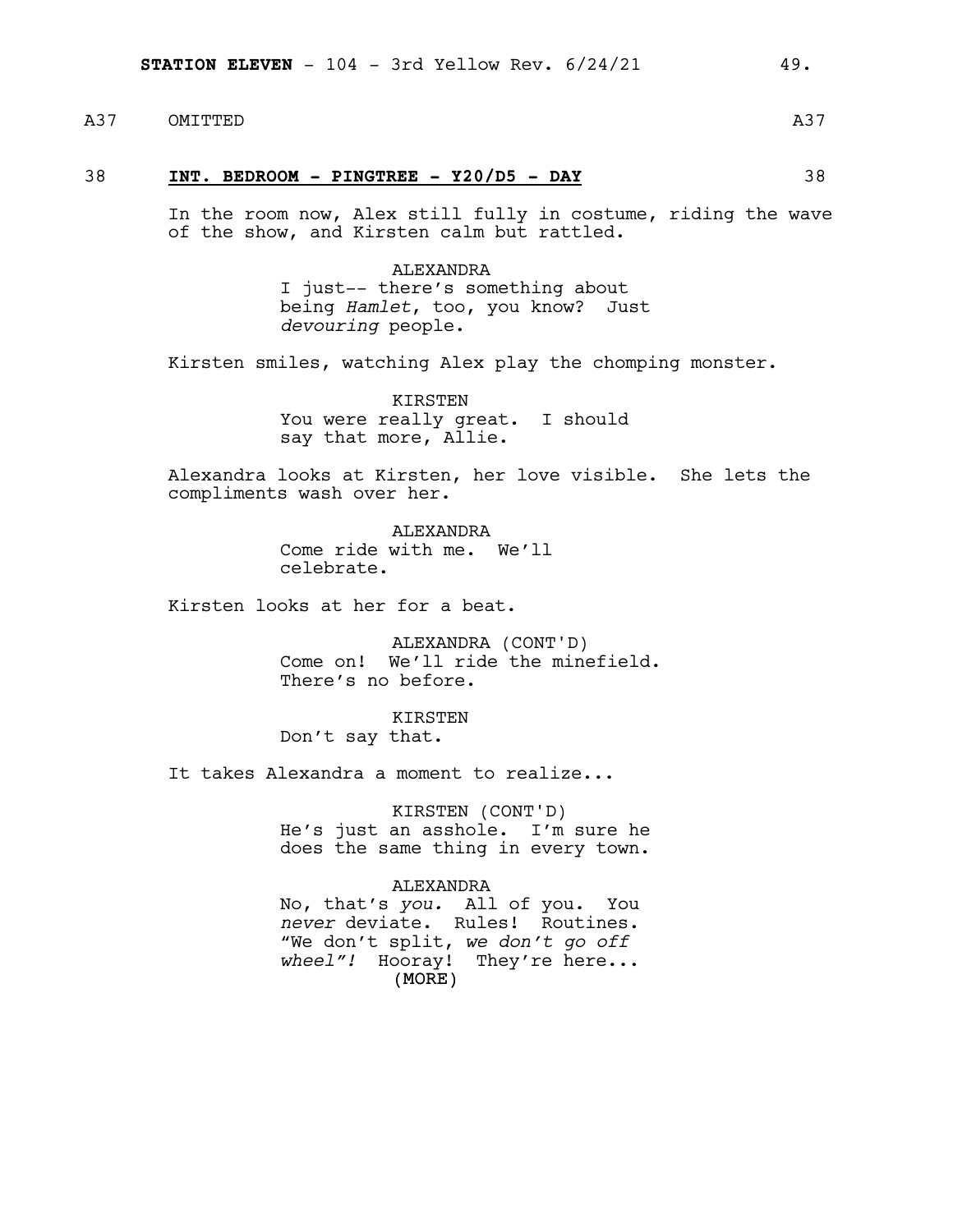ALEXANDRA (CONT'D) It's... the terrified... (finding it) ... *Carnival* o*f Trauma!* The *Traveling Symphony!*

Kirsten looks hurt.

KIRSTEN The Traveling Symphony raised you.

ALEXANDRA I'm going for a ride.

KIRSTEN

No.

ALEXANDRA *No? Why not?*

KIRSTEN Because he's still out there. I didn't kill him.

The two women stare at one another for a beat.

KIRSTEN (CONT'D) I... stabbed him at the bonfire. That's why he never came to meet you. (off look) You're welcome.

Alex looks at her, hears the anger in her voice.

ALEXANDRA Why are you so mad at me? Why are you so focused on... some stranger.

KIRSTEN You can't just say you *felt like leaving the symphony* one day.

Alex lets the silence hang, looking back at her.

ALEXANDRA (calm) No. I can't. (then) I'm sorry. I'll just be down there, okay?

Kirsten stands, gathers herself. Anger gone now, too.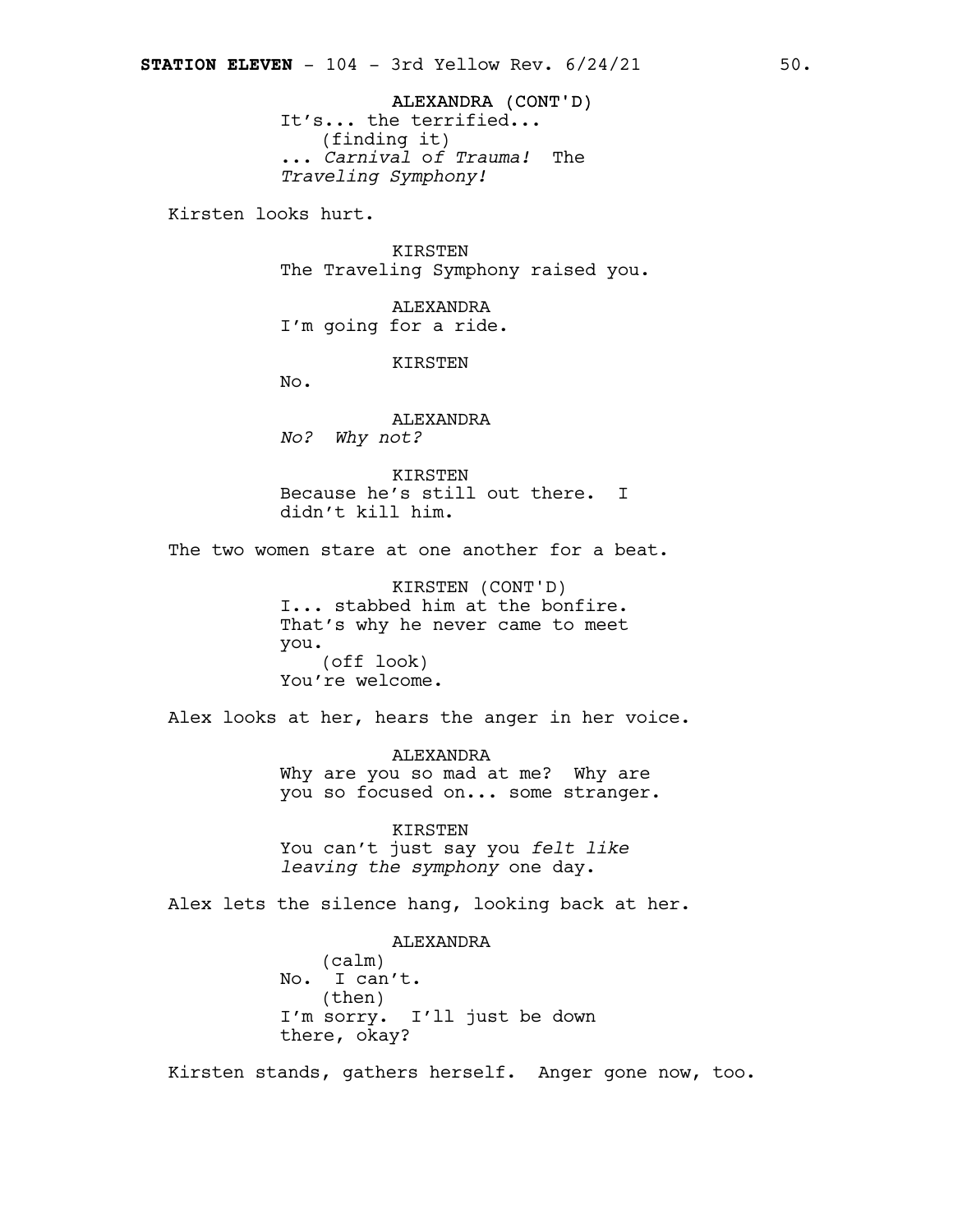KIRSTEN I'm gonna change. You should tell them all to come in. It's almost dark.

ALEXANDRA

Okay.

Alex goes.

A38 OMITTED

#### 39 **EXT. EIGHTEENTH GREEN - PINGTREE - Y20/D5 - NIGHT/GLOAMING** 39

The Conductor sits at an outdoor table, her back to the afterparty going on behind her. Gil steps up behind her. He's holding the CD Mountebanc gave her, prop from the play.

> GTT. Got left onstage. On the ground.

She takes the CD. Looks at it.

THE CONDUCTOR I never liked this recording.

GIL

Why not?

THE CONDUCTOR I recorded it a couple months before my father died. That's all I think of when I hear it, anyway. The whole thing just dies when you try to capture it. You know... it *happened*. Then it ended. That's it.

Gil doesn't seem comforted by that, looking into her eyes.

GTT.

Yeah.

THE CONDUCTOR What's wrong?

GTT. I moved into a country club.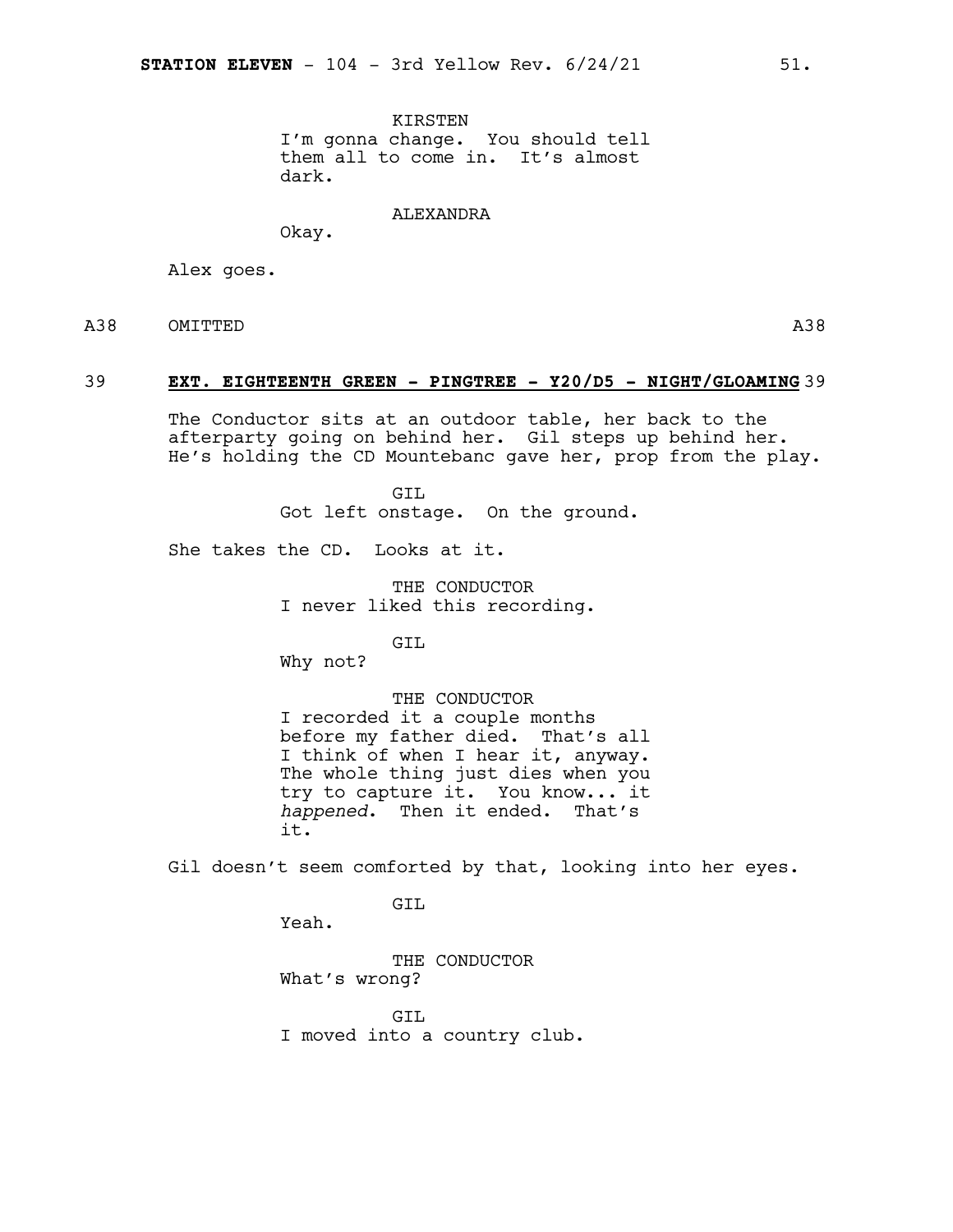They've sunk into a moment, the world's small, just them.

THE CONDUCTOR You did. These people respect you.

Some laughter across the way. They both turn and watch Katrina gesturing, excited, with Dieter and Wendy.

> THE CONDUCTOR (CONT'D) Katrina loves you.

The crowd is lively, and last night, the place was dead.

THE CONDUCTOR (CONT'D) I... didn't treat you well.

GIL Yes you did. (off look) You wrote a brand new fucking symphony every year. You got better *after* the world ended.

THE CONDUCTOR So what? (then) You heard me. You... organized me.

She watches, waiting for more. It's not coming.

GTT. I love everything we made together.

She hands him back the CD.

THE CONDUCTOR I feel the same. I just didn't leave.

The Conductor nods to him, then heads toward the piano. She sits, removes her glasses, places them on the piano. Brings her hands to the keys. Starts to play *La Campanella.*

As the others drift toward her, Gil is overcome, turns and walks against them, into the clubhouse.

### A40 **INT. BEDROOM - PINGTREE - Y20/D5 - NIGHT/GLOAMING** A40

Kirsten's done changing, now strapping on her knife, when she looks through the window, sees Gil coming. Then, something catches her eye.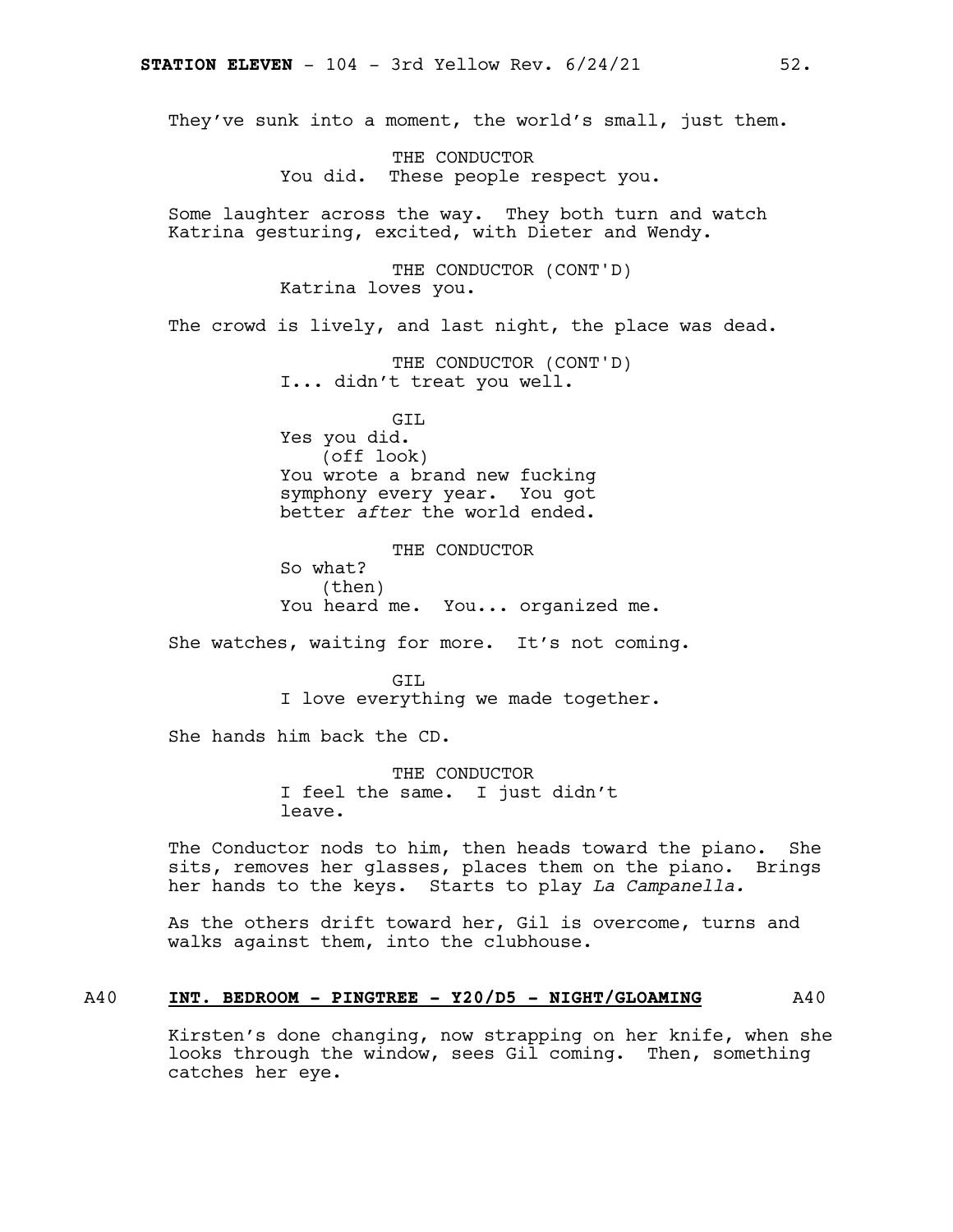Alex, atop Luli at a gallop, cutting diagonally through the shadows, far enough away from the green that no one at the afterparty sees her.

And then... onto the 18th fairway, toward the minefield.

#### KIRSTEN (quietly) No.

Kirsten's eyes go wide, waiting for an explosion. She holds the rail, watching, tearing up in frustration...

No explosion comes.

Kirsten stands in the silence for a few beats, breathing, thinking. Did Alex just... *fucking leave?* She clicks on her flashlight and pulls open the door--

40 OMITTED 40

41 OMITTED 41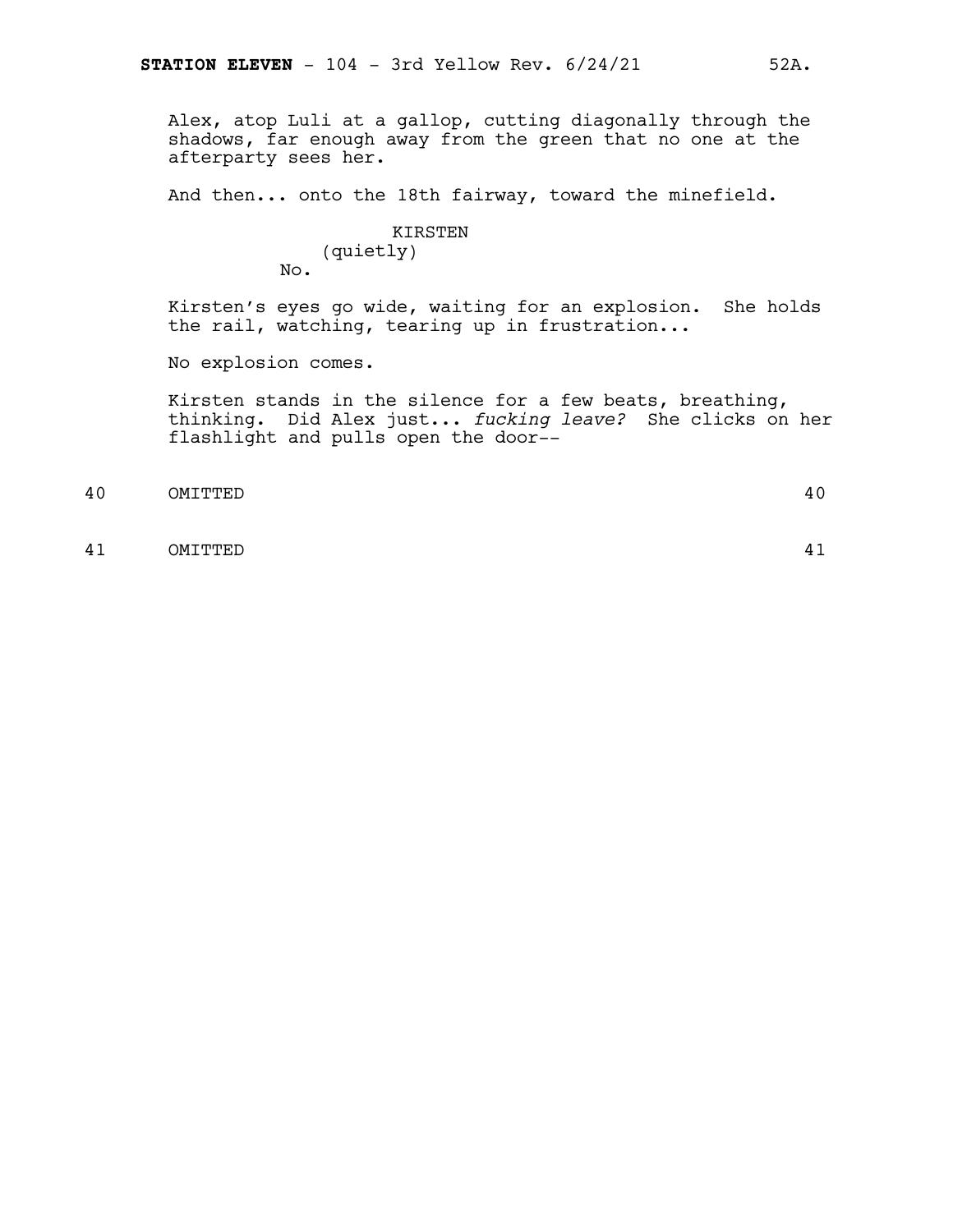# 42 **INT. HOTEL HALLWAY - PINGTREE - Y20/D5 - NIGHT** 42

Kirsten comes out into the hall and her flashlight catches an **UNDERSEA BOY** standing eerily at the end of the hallway. The beam of her light's enough to let her see that there's a round MINE strapped to his body.

> UNDERSEA BOY (O.C.) You're in our room.

Kirsten holds the light on him, takes a careful step toward him, like she's stepping toward a ghost.

#### 43 **EXT. EIGHTEENTH GREEN - PINGTREE - Y20/D5 - NIGHT** 43

Outside, the Conductor plays IN THE GLOAMING. She's a virtuoso, we're learning, her hands gracefully tearing up and down the keyboard. She doesn't have to look up to know that everyone is gathered around her, watching in awe.

#### 44 **INT. CLUBHOUSE - HALLWAY - PINGTREE - Y20/D5 - NIGHT** 44

Kirsten's head whips back at a *CREAK* the other way. The boy's taken a step.

> KIRSTEN (gently, but tense) What are you wearing? (pivots again) What are those one you? Is that a ... mine? Did you get that outside?

> UNDERSEA BOY They're beacons. For The Prophet.

KIRSTEN Okay. Maybe you can show me?

UNDERSEA BOY We're going to the party.

Kirsten takes a step. He runs. We follow her as she navigates the darkness, behind the boy.

45 OMITTED 45

46 OMITTED 46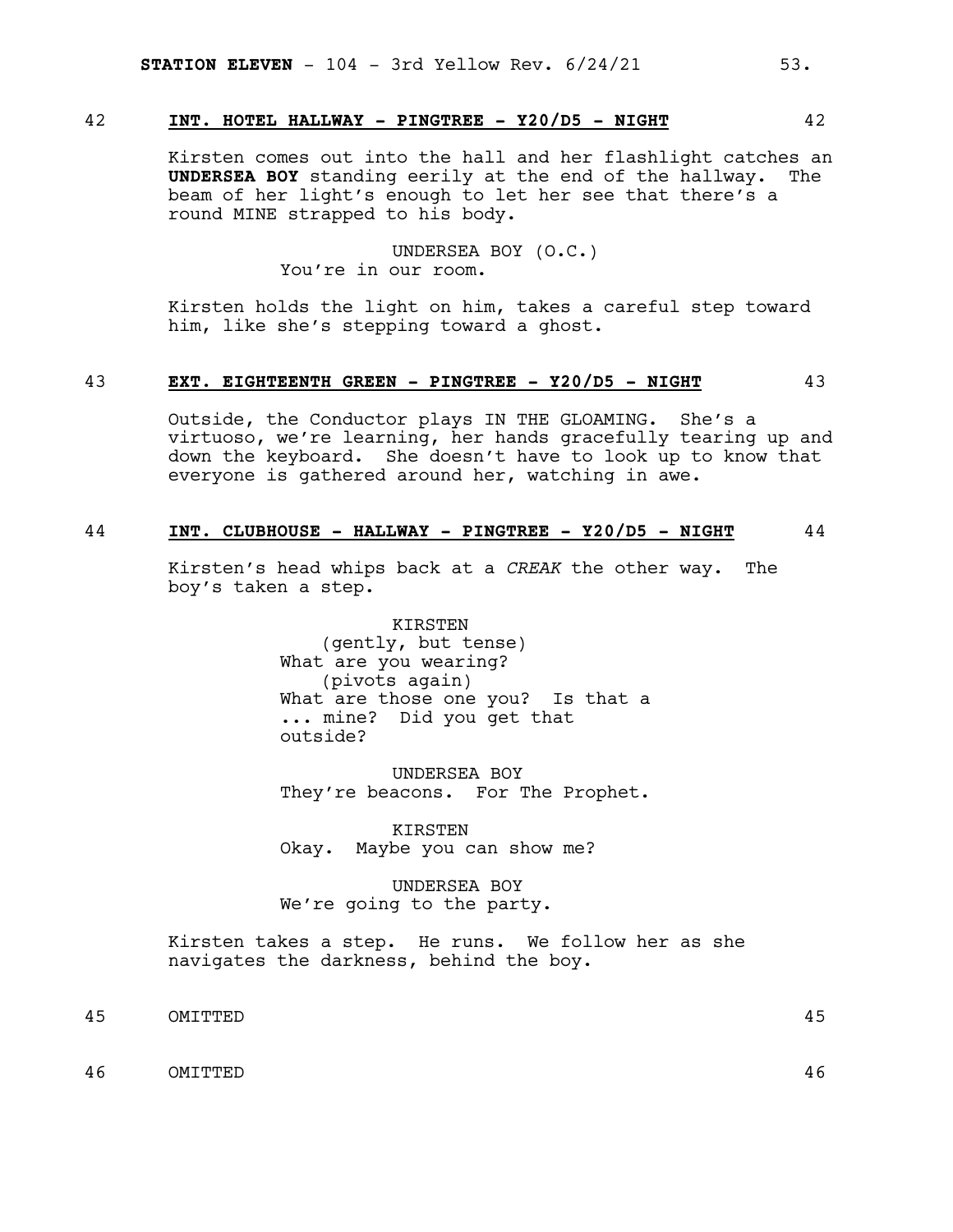# 47 **INT. CLUBHOUSE - GIL'S OFFICE - PINGTREE - Y20/D5 - NIGHT** 47

Gil has a clean sheet of paper on his desk. Begins writing, "Dear Katrina." He gets through that, looks up. And is met by the UNDERSEA GIRL, standing in his office.

GIL

Penelope.

UNDERSEA GIRL I'm not Penelope.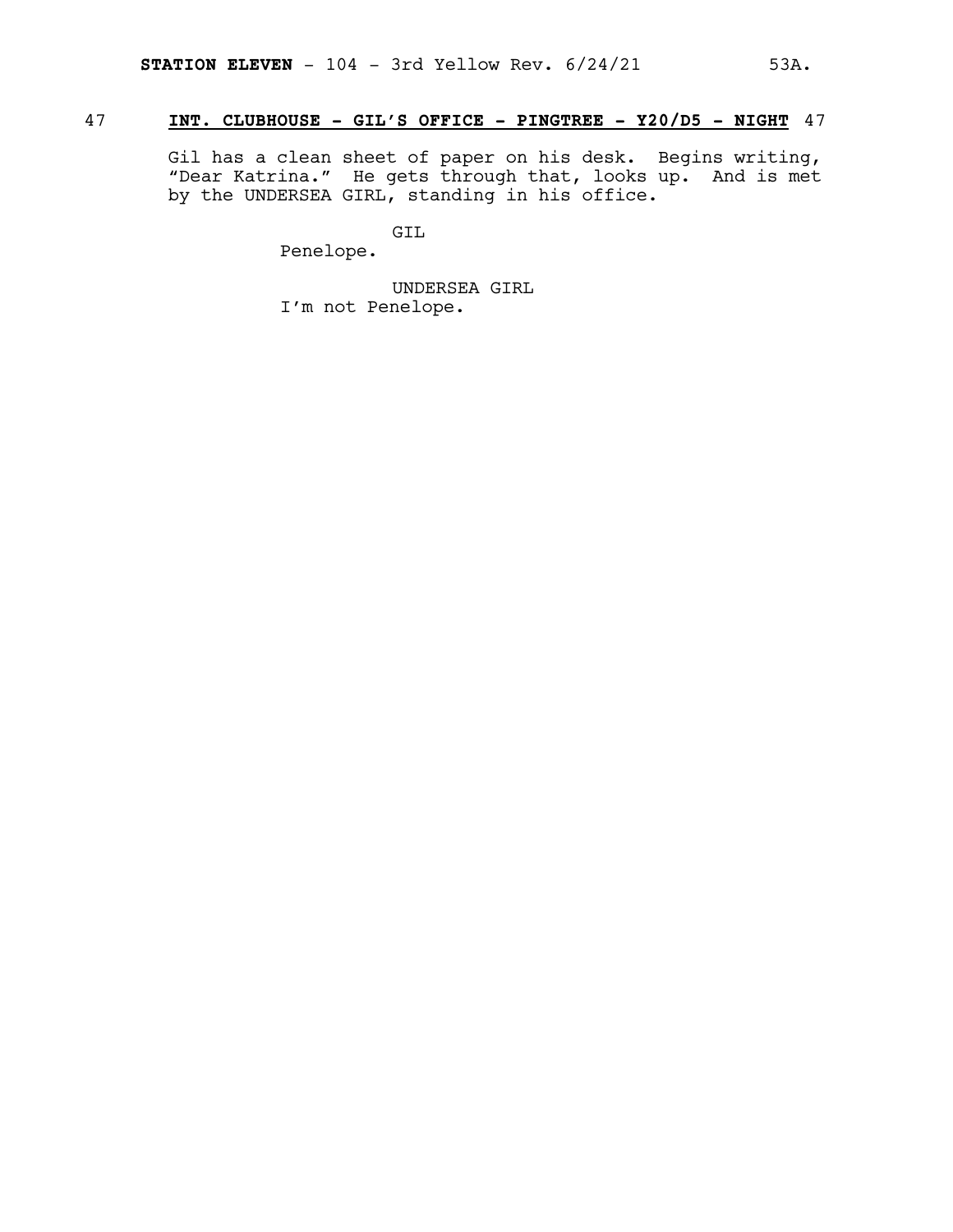GIL Okay. Now I'm just saying... I seem to remember a girl I used to know who liked miniature golf.

Penelope nods cautiously. Gil eyes the explosives.

Takes a putter, hands it her way.

GIL (CONT'D) So. Show me.

# 48 OMITTED 48

#### 49 **EXT. EIGHTEENTH GREEN - PINGTREE - Y20/D5 - NIGHT** 49

The Conductor continues to play... Katrina stands in the windy night, watching. In awe. No one notices that the fury of the playing has knocked her glasses off onto the ground...

But Dieter notices as he accidentally CRUNCHES onto them.

#### 50 **INT. CLUBHOUSE - STAIRS - PINGTREE - Y20/D5 - NIGHT** 50

Kirsten rounds another corner, getting closer to the Undersea Boy, sees her angle, sees he's getting close to the entrance as he makes it to the stairs... *AND SHE THROWS.* Her dagger finds home in his back, just off center, buried to the hilt into his lung. He keeps walking.

#### A50 **INT. CLUBHOUSE - FOYER - PINGTREE - Y20/D5 - NIGHT** A50

The Undersea Boy staggers forward toward Gil's office. Behind him, Kirsten comes down the stairs behind him...

...and sees the Undersea Girl putting. She looks up. Sees her brother. Gil is beside her, on one knee.

Gil turns, sees him approaching. Afraid, noticing something's wrong. The Undersea Boy keeps staggering.

> GIL You came back.

Gil tries to twist and turn and get up, but the boy keeps coming toward him. Behind him, he doesn't see Penelope smile.